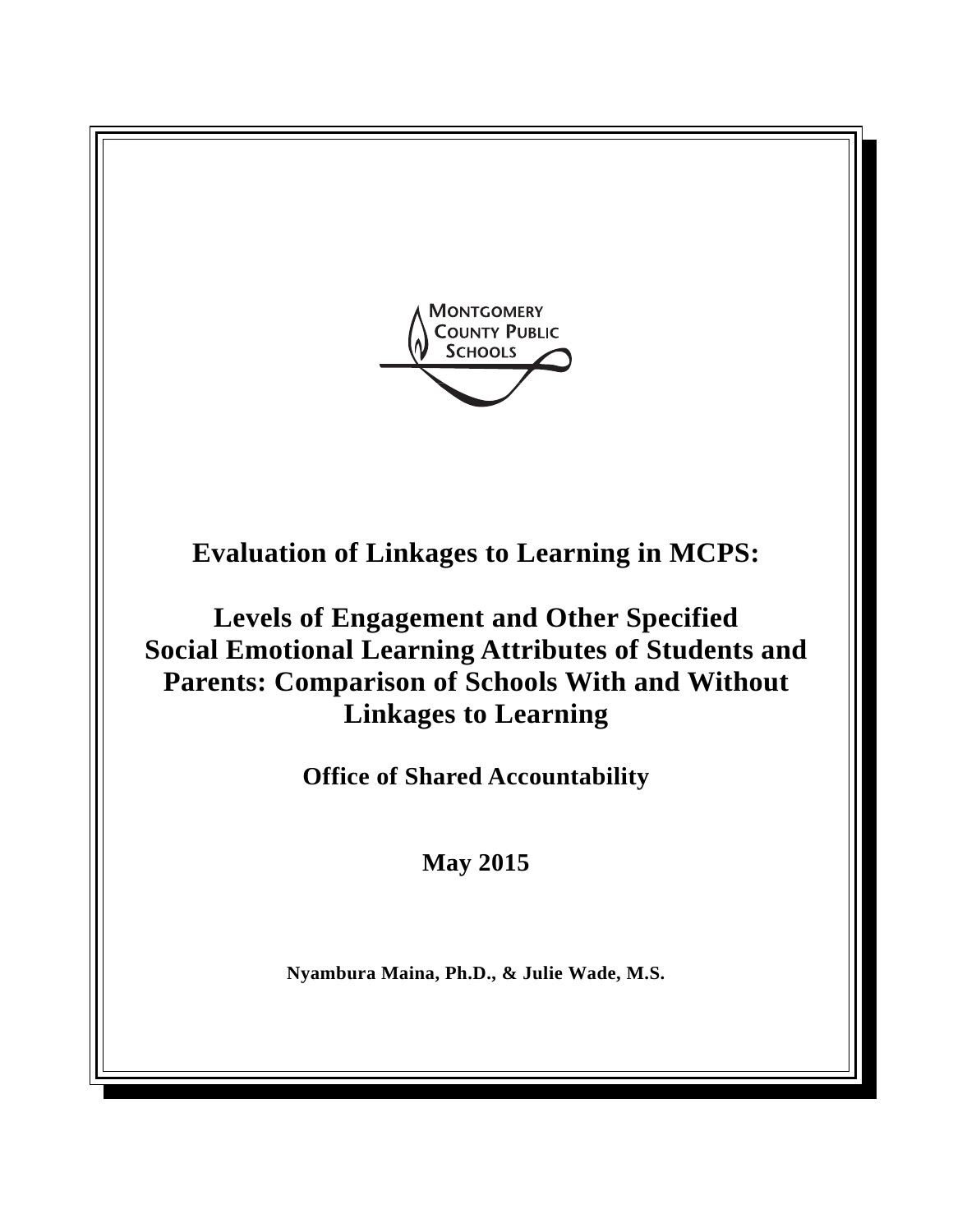## Montgomery County Public Schools

## **OFFICE OF SHARED ACCOUNTABILITY**

**850 Hungerford Drive Rockville, Maryland 20850**  301-279-3553

**Mr. Larry A. Bowers Dr. Maria V. Navarro** *Dr. Maria V. Navarro Dr. Maria V. Navarro Dr. Maria V. Navarro Interim Superintendent of Schools*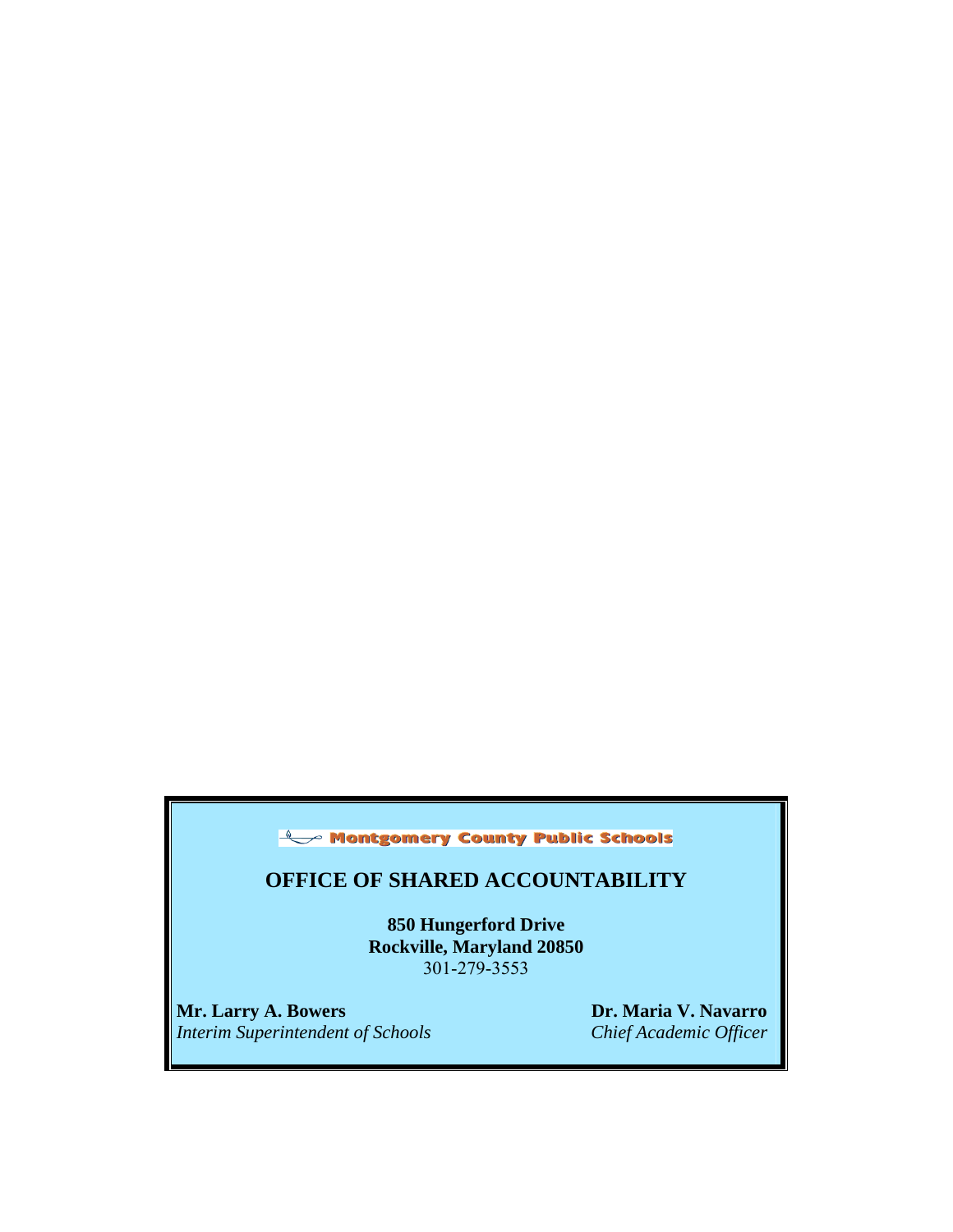# **Table of Contents**

| Relationship Between the Linkages to Learning Collaborative and the Strategic Framework |  |
|-----------------------------------------------------------------------------------------|--|
| Review of Select Literature on the Impact of School-Linked Services on the Measures of  |  |
|                                                                                         |  |
|                                                                                         |  |
|                                                                                         |  |
|                                                                                         |  |
|                                                                                         |  |
|                                                                                         |  |
|                                                                                         |  |
|                                                                                         |  |
|                                                                                         |  |
|                                                                                         |  |
|                                                                                         |  |
|                                                                                         |  |
|                                                                                         |  |
|                                                                                         |  |
|                                                                                         |  |
|                                                                                         |  |
|                                                                                         |  |
|                                                                                         |  |
|                                                                                         |  |
|                                                                                         |  |
|                                                                                         |  |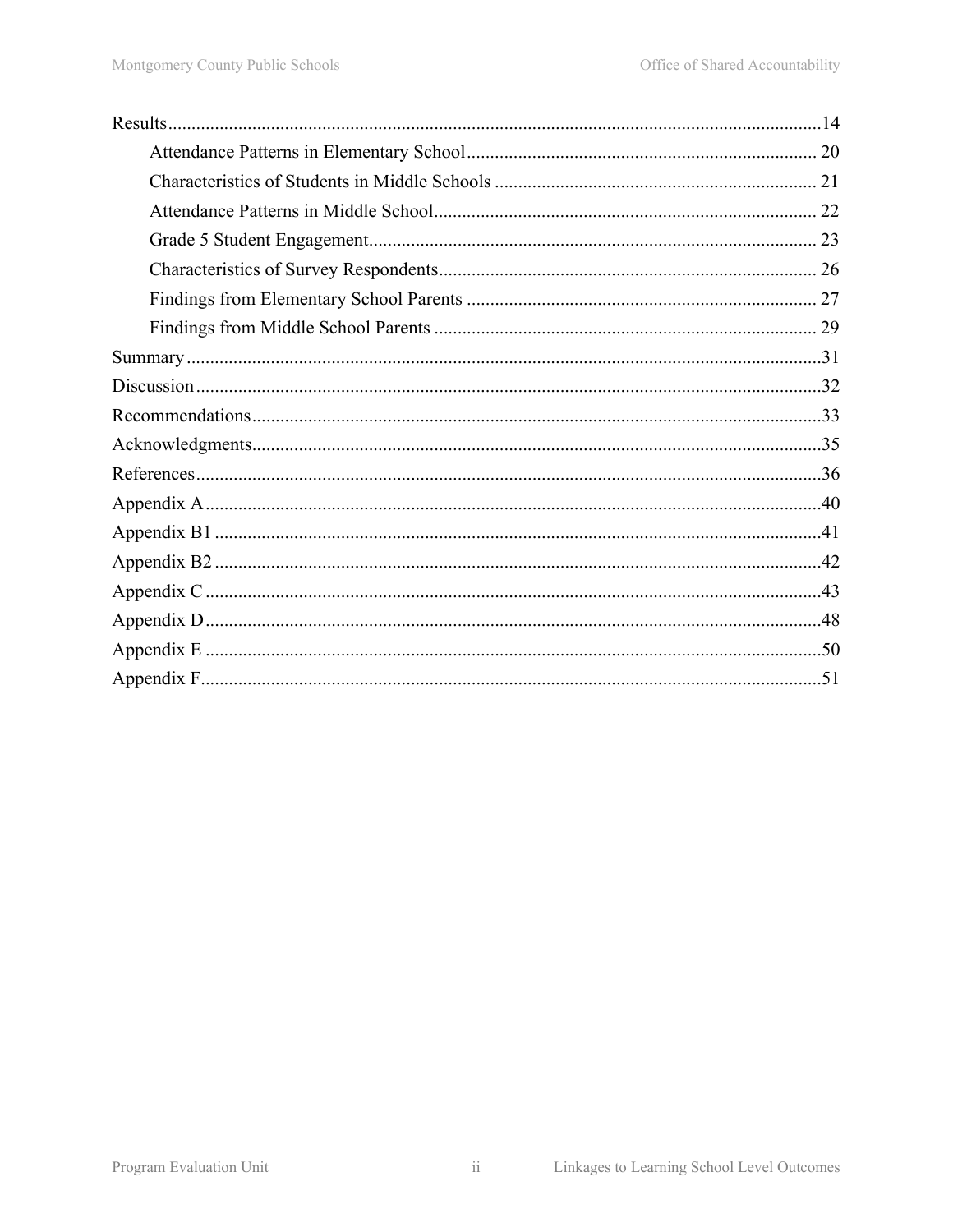# **List of Tables**

| Table 1 Demographic Characteristics of Kindergarten Students in Schools With and                                                                                      |
|-----------------------------------------------------------------------------------------------------------------------------------------------------------------------|
| Table 2 Number and Percentage of Students Fully Ready in Domains of Learning, Fall                                                                                    |
| Table 3 Odds Ratios for School Readiness in Domains of Learning, Effect of Presence of                                                                                |
| Table 4 Number and Percentage of Students Fully Ready for Kindergarten All Students                                                                                   |
| Table 5 Odds Ratios for School Readiness: All Students and by Student Subgroups,                                                                                      |
| Table 6 Characteristics of Elementary Students Attending Schools With and Without                                                                                     |
| Table 7 Adjusted Means, Standard Error, Mean Difference, and Effect Sizes for<br>Attendance Outcomes, Students Attending Elementary Schools With and Without          |
| Table 8 Characteristics of Middle School Students Attending Schools With and Without                                                                                  |
| Table 9 Adjusted Marginal Means, Standard Error, Mean Difference, and Effect Sizes<br>for Effect of Linkages to Learning on Attendance Measures for Middle Schools 22 |
| Table 10 ELO SAIL Participation by K-2 Students in LTL and non-LTL Title I Schools,                                                                                   |
| Table 11 Mean Survey Scores for Engagement, Hope, and Well-being for Grade 5                                                                                          |
| Table 12 Means, Estimated Mean Difference, and Effect Sizes for Effect of Attending a<br>School With Linkages to Learning on Student Service Learning Hours Earned in |
|                                                                                                                                                                       |
| Table 14 Percentage Agreement on Parent Engagement Survey Items by Parents of                                                                                         |
| Table 15 Percentage Agreement on Parent Engagement Survey Items by Parents of                                                                                         |
| Table C1a 2014 Schools at a Glance Information for Sample of Elementary Schools                                                                                       |
| Table C1b 2014 Schools at a Glance Information for Elementary Schools With Linkages                                                                                   |
| Table C1c 2014 Schools at a Glance Information for Middle Schools With and Without                                                                                    |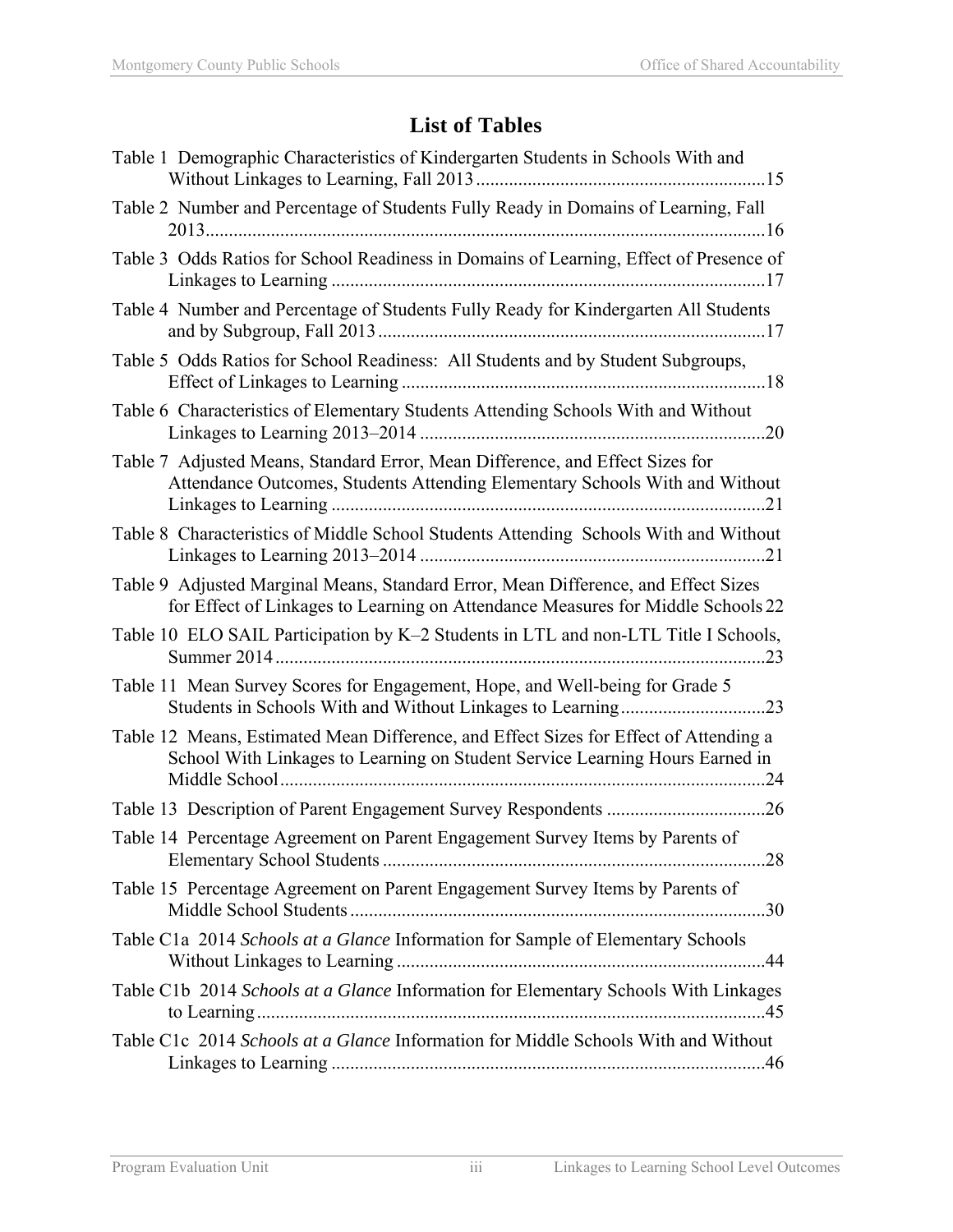| Table C <sub>2</sub> 2014 Demographic Profile of Schools With and Without Linkages to<br>.47                                                                          |
|-----------------------------------------------------------------------------------------------------------------------------------------------------------------------|
| Table D1 Division of Early Childhood Programs and Services 2014–2015 Head Start                                                                                       |
| Table E1 Number and Percentage of Students Who Registered and Attended ELO SAIL,<br>Summer 2014 in Schools With and Without Linkages to Learning50                    |
| Table F1 Parent Engagement Survey Items by Subgroups, Elementary Schools: Items<br>With Statistically Significant Differences Between Schools With and Without<br>-51 |
| Table F2 Parent Engagement Survey Items by Subgroups, Middle Schools: Items With<br>Statistically Significant Differences Between Schools With and Without Linkages   |

# **List of Figures**

| <i>Figure 1.</i> Percentage of students in schools with Linkages to Learning and those in<br>schools without Linkages to Learning fully ready for school in fall 201315 |
|-------------------------------------------------------------------------------------------------------------------------------------------------------------------------|
| <i>Figure 2.</i> Early care and educational setting year prior to kindergarten in schools with                                                                          |
| Figure 3. Percentage of students who had completed required Student Service Learning                                                                                    |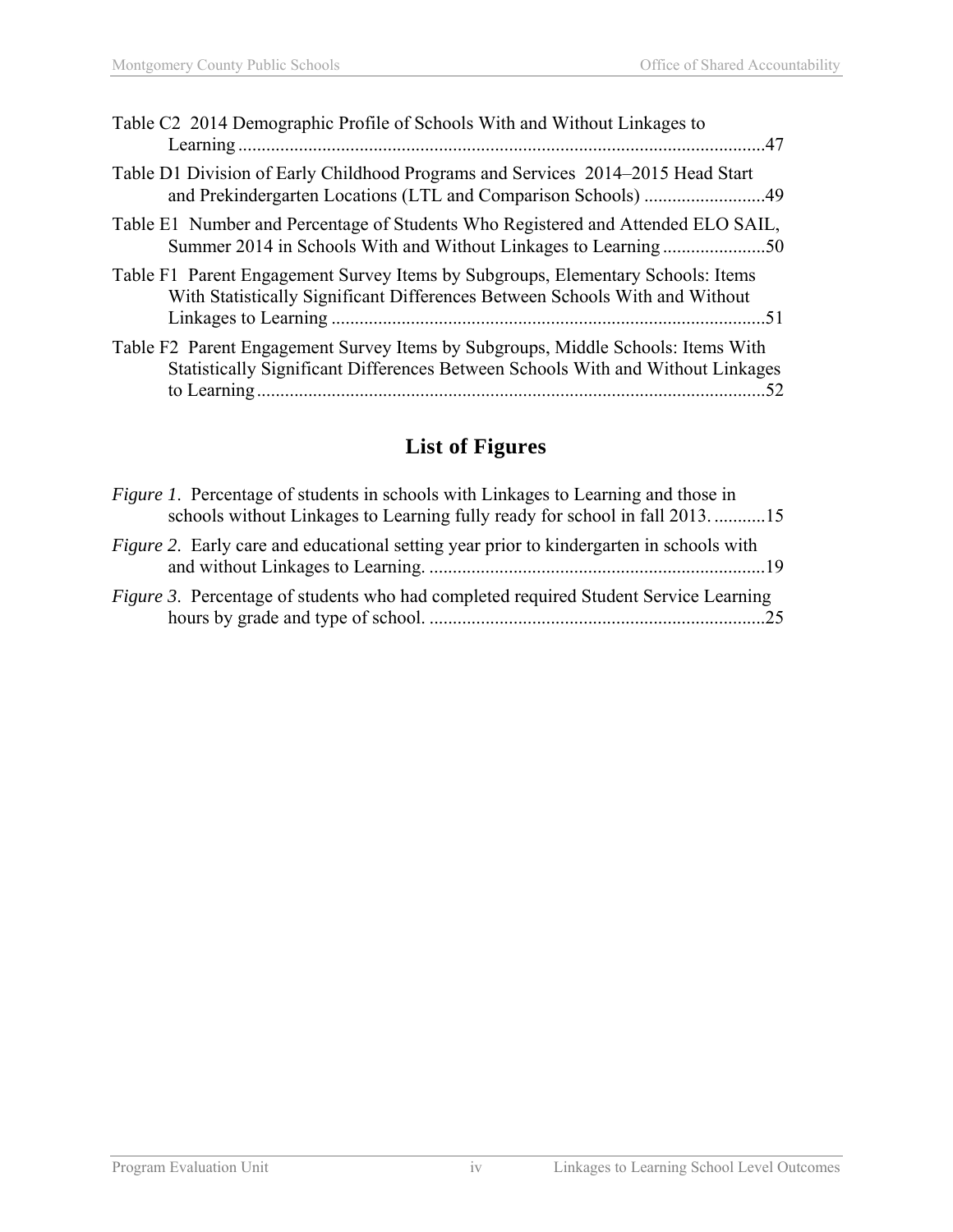## **Executive Summary**

Linkages to Learning (LTL) is a collaborative initiative bringing together the Montgomery County Department of Health & Human Services, Montgomery County Public Schools (MCPS), and local nonprofit agencies to provide a range of services at MCPS elementary and middle schools that have high percentages of families impacted by poverty. The collaborative planning was initiated in 1991 and the first three sites were opened in 1993.

The mission of LTL is to improve the well-being of Montgomery County's children and their families through a collaborative delivery of comprehensive school-based services that support success at home, in school, and in the community. The program offers prevention and intervention services that include behavioral health services, community education and development, and social services at 23 elementary schools and 6 middle schools in MCPS.

LTL focuses its services by addressing three broad areas of need depicted in the LTL Logic Model:

- **Student well-being**. Services include assessment for social emotional, behavioral concerns; classroom observation and consultation; child/family/group psychotherapy; psychosocial skills development groups; and primary care and treatment at LTL schoolbased health centers.
- **Family services**. Services include family needs assessment, family case management, linking to community resources, parenting groups, and parent education.
- **Community education and development**. Services include community needs assessment, out-of-school-time activities, adult English for Speakers of Other Languages (ESOL) classes, adult education, and communitywide events.

By working in schools and communities, the LTL collaborative looks to contribute to lasting and generalized improvements in the well-being of students and families as demonstrated through—

- an increase in parents' and students' ability to navigate the school system and resources;
- increased levels of school readiness;
- improvement in overall health status of students and families;
- an increase in families' and students' participation in school and community activities;
- an increase in students' feelings of hope, engagement, and well-being; and
- increased school attendance and decreased days absent due to illness.

The "typical" staffing model includes one full-time community school coordinator, one full-time family case manager, and one full-time child and family therapist to work at each school in conjunction with school staff, with a part-time community services aide at sites that are also School-Based Health Centers or in teams that work with a K–5 community across two paired schools. This staffing model of three full-time members and one part-time member at selected sites is not available at all schools; recent staff reductions have impacted education and development services at middle schools the most. Also, with current resources available, middle schools with LTL may devote only half of the staff time to community education and development services compared to elementary schools with LTL.

This report is the first in a series of three evaluation reports of LTL in MCPS. The purpose of this component of the evaluation was to a) examine levels of engagement and social emotional learning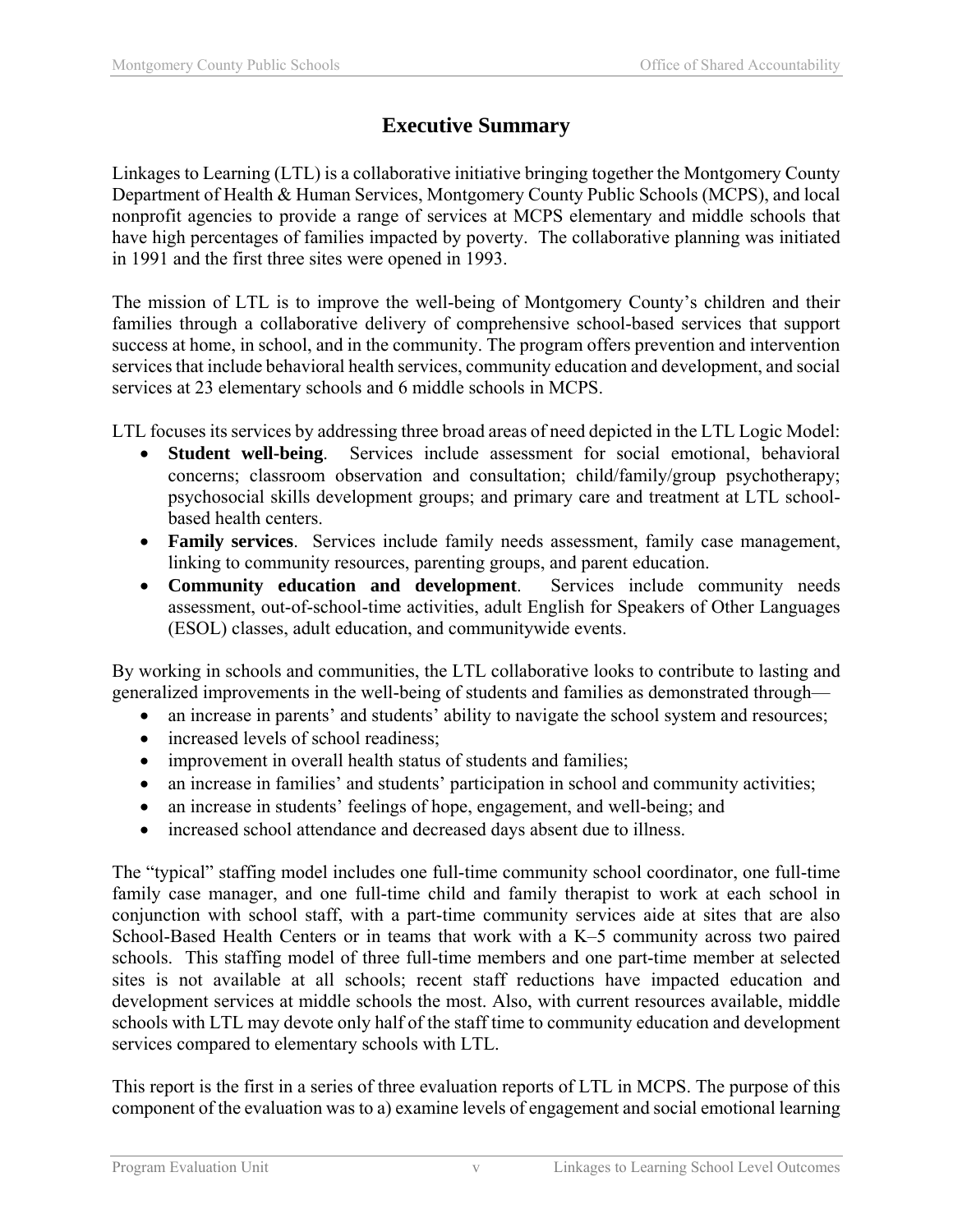outcomes of students and b) examine parent engagement in schools with LTL sites compared with those of peers in sample schools without LTL,

#### **Methodology and Evaluation Questions**

The evaluation addressed two key questions:

- 1. Is there a difference in levels of engagement and social emotional learning outcomes of students in schools with LTL and students in schools without LTL with comparable demographic characteristics in 2013–2014?
- 2. Is there a difference in the levels of parent engagement, as measured by the 2014 MCPS Parent Engagement Survey, between schools with LTL and schools without LTL?

To address the evaluation questions, this study used a rigorous quasi-experimental design to compare levels of engagement and specified social emotional learning outcomes for students in schools with LTL and students in similar schools without LTL for the 2013–2014 school year. Comparison schools were selected primarily based on percentage of students who were currently or previously eligible for Free and Reduced-price Meals System services (ever FARMS); a variety of other demographic characteristics were considered as well. The analyses described the levels of outcomes for the schools with LTL and the schools without LTL, and where applicable, tested whether any observed statistically significant differences were practically significant in an educational setting; that is, whether differences reached sufficient levels to warrant a change in policies or program activities.

#### **Summary of Findings**

#### *Evaluation Question 1*

Several measures were used to gauge the levels of engagement and social emotional learning attributes in the students who attend schools with LTL as compared to students who attend schools without LTL services.

 *Participation in preschool offerings*. In MCPS, all eligible students are placed in a Head Start or MCPS prekindergarten. Students may attend Head Start or pre-K in a school that is not their home school. Head Start, MCPS pre-K Sessions, Judy Centers, or a combination were offered at 19 of the schools with LTL and 18 of the schools without LTL. Higher levels of participation in public preschool offerings were observed for students who started kindergarten in 2013–2014 in schools with LTL; close to one half of kindergarten students in schools with LTL were enrolled in Head Start or MCPS public prekindergarten the year prior to starting kindergarten compared with one third of students in schools without LTL.

*School readiness*. The positive significant effect of the LTL school community on overall school readiness and on each of the seven domains of learning was evident for all students in the study. On average, higher percentages of students who attended kindergarten in schools with LTL were fully ready for school—based on a composite score of seven domains of learning assessed by Maryland Model for School Readiness—compared with peers from schools without LTL.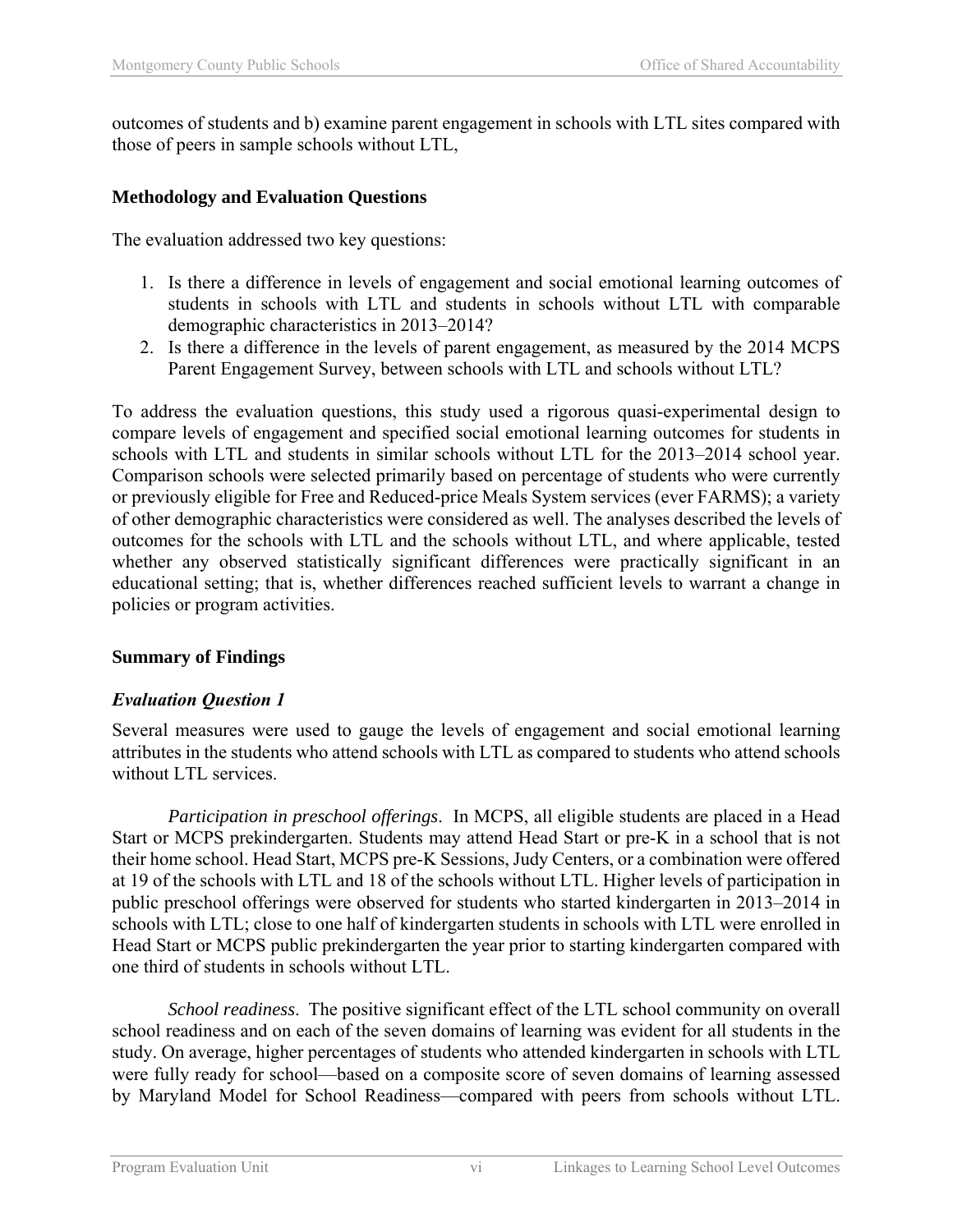Students attending schools with LTL were about two times as likely to be fully ready as peers in schools without LTL.

 *Daily attendance and tardies*. There were statistically significantly more days attended and fewer overall absences, as well as fewer unexcused absences in 2013–2014 for K–5 students attending elementary schools with LTL compared to peers attending schools without LTL. Middle school students attending LTL schools were statistically more likely to be absent than peers attending non-LTL schools. However, the magnitudes of these differences in attendance at both the elementary and middle school levels were not practically significant or meaningful in an educational setting.

 *Participation in Extended Learning Opportunities Summer Adventures in Learning (ELO SAIL)*. ELO SAIL is offered in schools designated as federal Title I schools. In the summer of 2014, 15 of the LTL schools and 9 of the non-LTL schools were Title I schools and offered ELO SAIL for their K–2 students. Patterns of attendance in ELO SAIL were generally similar between the two groups of schools. On average, slightly over 40% of students eligible for ELO SAIL in schools with LTL or schools without LTL participated in ELO SAIL in 2014.

 *Engagement, hope, and well-being*. The levels of engagement, hope, and well-being for Grade 5 students in schools with LTL and schools without LTL as measured by the 2013 Gallup poll did not differ statistically.

 *Student Service Learning hours earned by middle school students*. Middle school students who attended schools with LTL earned statistically more Student Service Learning (SSL) hours in 2013–2014 than peers who attended schools without LTL. On average, students attending middle schools with LTL earned 20 hours compared with 17 hours for students attending schools without LTL. Further, a statistically higher proportion (11%) of students attending middle schools with LTL had met or exceeded the state graduation requirement of 75 SSL hours compared with 7% of students attending middle schools without LTL. These differences in SSL hours earned were practically meaningful for Grade 7 students and non-FARMS students. The differences in proportion of students that had met or exceeded the state graduation requirement were not practically significant between students attending schools with LTL and schools without LTL.

#### *Evaluation Question 2*

MCPS annually surveys a random sample of parents on their experiences at their child's school; notably, the survey does not elicit information specifically about LTL or any other program or activity offered at the school. The surveys are an important way to involve the entire school community in school improvement planning and changes. Findings from the 2014 MCPS Parent Engagement Survey were used to measure levels of parent engagement in schools with and without LTL. The response rate for the Parent Engagement Survey for both schools with and without LTL was 24% or lower depending on the school level.

 *Parents of elementary students.* A majority of responding parents of elementary students in schools with and without LTL alike reported high levels of agreement with statements on the 2014 Parent Engagement Survey. Responses from parents in elementary schools with and without LTL varied significantly on one item—respondents with children in elementary schools with LTL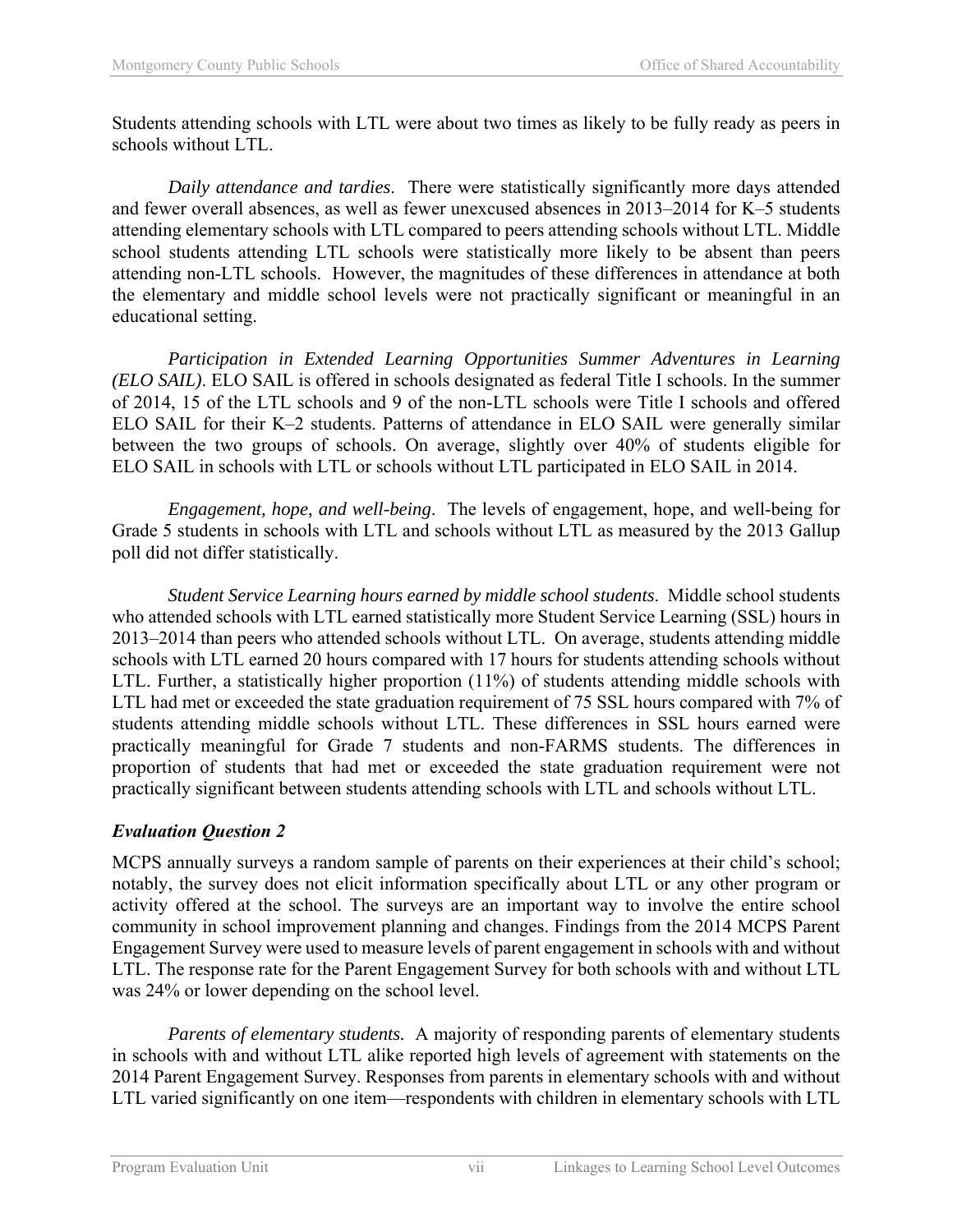were significantly more likely to report that "The school respects my family" (98% vs. 96%) than respondents with children in elementary schools without LTL.

When data were disaggregated by characteristics of parents, additional statistically and practically significant differences were observed. Parents of children in LTL schools who spoke Spanish at home were more likely to agree that their school informs them of educational opportunities that are available to their child than parents from schools without LTL. Further, the findings revealed that Hispanic/Latino parents from schools with LTL were more likely than Hispanic/Latino parents from non-LTL schools to agree that when they visited their child's school, they were promptly and courteously received, that the school provided opportunities for them to voice their needs about their child's education, or that they were comfortable talking with their child's teachers. Parents of kindergarten students in schools with LTL were more likely to agree that there was an adult at school who will advocate for their child's needs than parents of kindergarten students in schools without LTL.

*Parents of middle school students.* No statistically significant differences between parents in schools with LTL and those in schools without LTL emerged on any of the survey items when responses of all parents were examined. Particularly high percentages of middle school parents believed they played an important role in their child's education, that teachers expected their child to do well in school, and that they were comfortable being advocates for their child. However, when data were disaggregated by race/ethnicity and grade level of student, statistically significant differences in response patterns emerged. Responding parents of Black or African American students in schools with LTL were less likely to agree with the statements: "When I visit my child's school, I am promptly and courteously received"; "The school respects my family"; and "The school provides opportunities for me to voice my needs about my child's education" than their counterparts in middle schools without LTL. Parents of White students in schools with LTL were less likely to agree that "There is an adult at the school who will advocate for my child's needs," than their counterparts in schools without LTL. Several additional statistically and practically meaningful differences emerged when data were examined by grade level.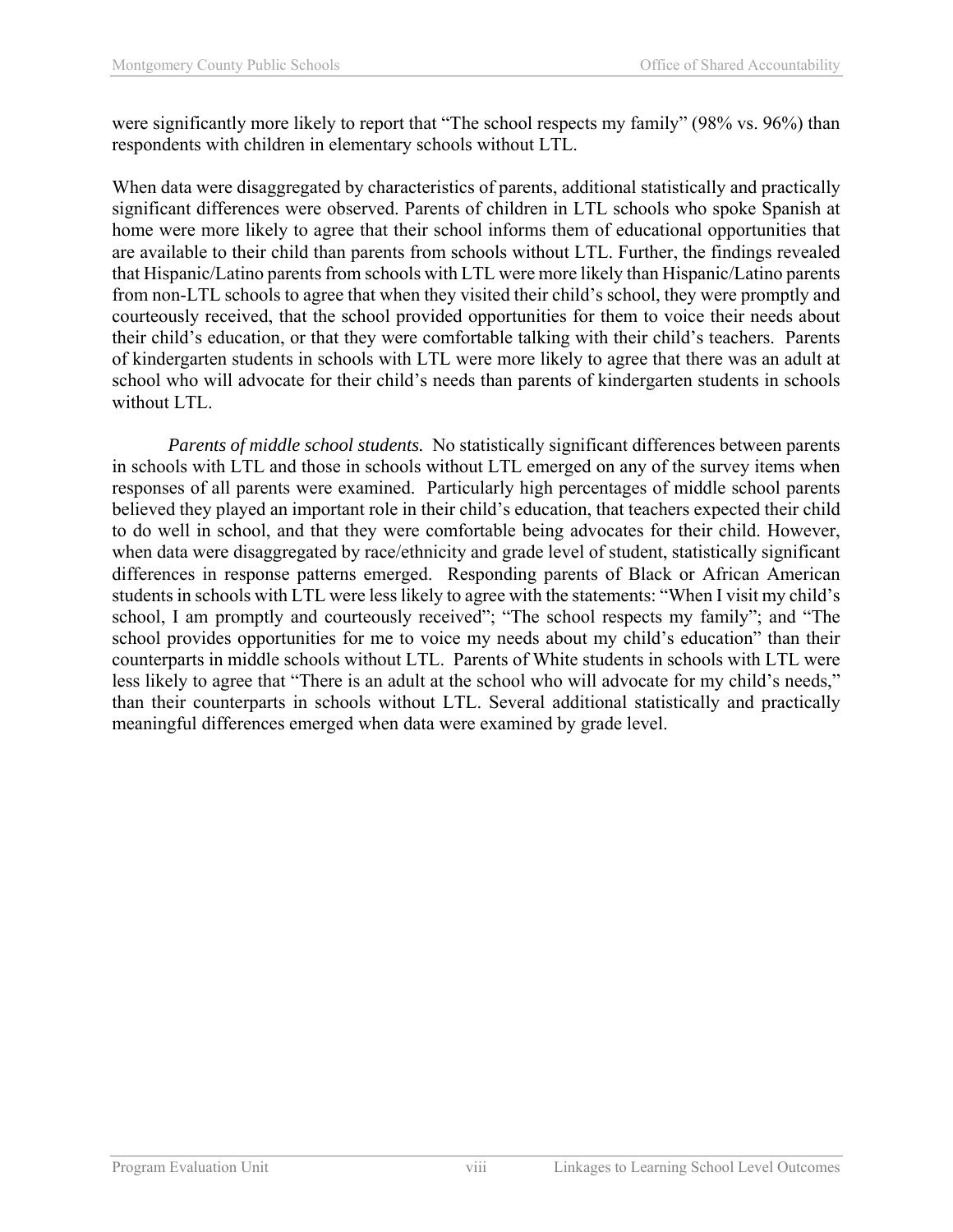## **Recommendations**

The following recommendations are proposed based on the findings of this study:

- Continue to emphasize the benefits of participation in the structured schoolwide and communitywide opportunities available to parents, students, and the community.
- Continue to collaborate with school staff and administration to increase opportunities for parents to participate in their child's education.
- Increase LTL community education and development services at middle schools, with concerted outreach to parents of specific racial/ethnic groups that feel less engaged with the school community.
- Consider increasing the number of LTL sites at the middle school level.
- Communicate the findings of this report to schools with LTL, LTL program staff, and LTL partner and collaborating agencies.
- Establish systematic, common, and usable tools or structures for collecting and documenting information related to various activities and services provided at LTL sites.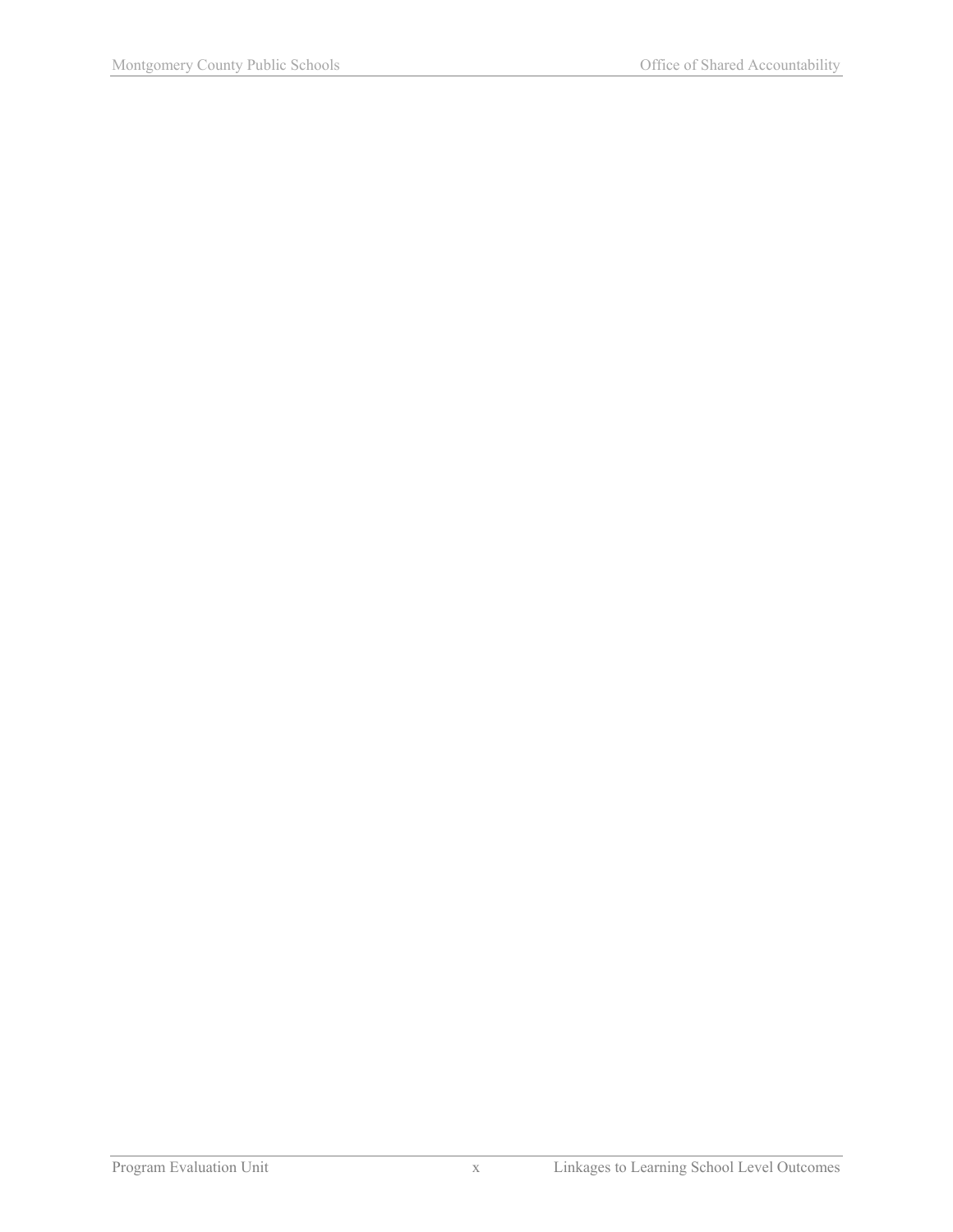## **Levels of Engagement and Other Specified Social Emotional Learning Attributes of Students and Parents: Comparison of Schools With and Without Linkages to Learning**

Nyambura Maina, Ph.D. & Julie Wade, M.S.

## **Background**

Linkages to Learning (LTL) is a collaboration among the Montgomery County Department of Health and Human Services (MCDHHS), Montgomery County Public Schools (MCPS), and local nonprofit agencies. The objective of LTL is to provide behavioral health services, community education and development, social services, and expanded health services at MCPS elementary and middle schools that are highly impacted by poverty. In 1991, the Montgomery County Council passed a resolution urging the County Executive and MCPS to create a network of school-based social, education, and mental health services aimed at supporting at-risk children and their families. The resolution cited a range of obstacles to success for children and families, including deep poverty, poor healthcare, lack of English, emotional issues, and unfamiliarity with American mental health and social service systems. In 1993, the first three sites were opened. Since then, the mission of LTL has been to improve the well-being of Montgomery County's children and their families through a collaborative delivery of comprehensive school-based services that support success at home, in school, and in the community (MCDHHS, 2014).

In 2013–2014, there were 28 LTL sites in the Gaithersburg, Wheaton, and Rockville clusters; the Northeast Consortium; and the Downcounty Consortium. There are 22 LTL sites in elementary schools and 6 LTL sites in middle schools (Appendix A). LTL sites are selected in MCPS schools primarily based on the percentage of low-income children attending a school, as measured by the number of its students ever eligible for the federal government's Free and Reduced-price Meals System (FARMS). The school's ever FARMS rate takes into account children who participated in FARMS in the past in addition to children who are currently receiving FARMS services. Selection of LTL sites also considers available funding and the school's readiness to devote space to LTL staff.

## **Methods of Intervention**

The purpose of LTL is to improve the well-being of Montgomery County's children and their families through a collaborative delivery of comprehensive school-based services that support success at home, in school, and in the community. The long-term goal is to reduce the barriers to school success for students impacted by poverty by: a) boosting school readiness, daily attendance, student engagement, and student involvement in learning and in the school community; b) increasing parents' involvement in their children's education; and c) increasing schools' involvement with families and communities (Appendices B1 and B2). As such, the LTL program provides accessible services to at-risk children and their families to improve students' adjustment to and performance in school, home, and community (MCDHHS, 2014). Prevention and early intervention services include health and behavioral health services, social services, and community education/development (including after-school and family programming and adult education classes, such as English for Speakers of Other Languages [ESOL] for adults. Parents also serve as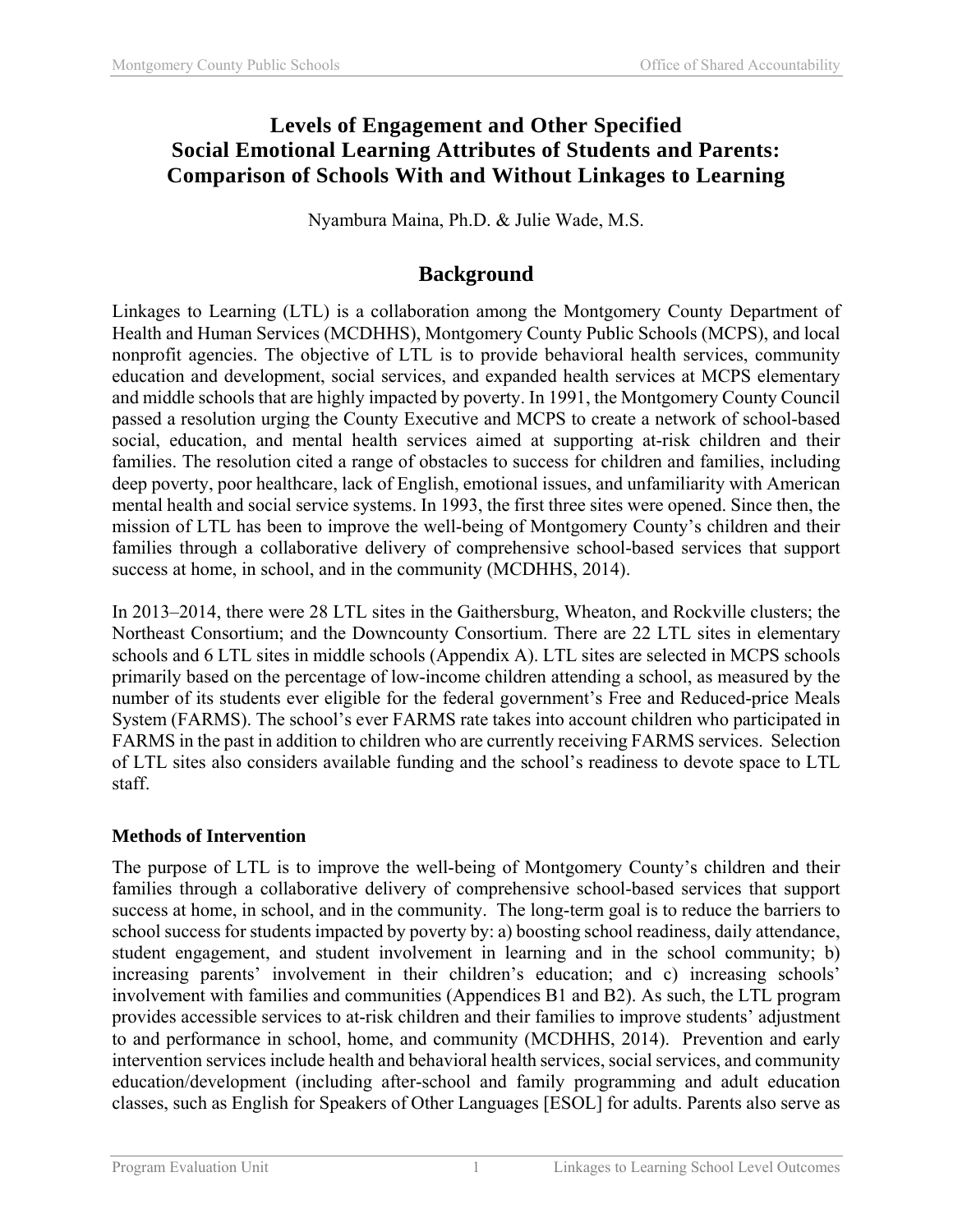leaders in LTL, working as partners with program staff to develop strengths-based, culturally appropriate solutions to the challenges confronting their children, schools, and communities.

To achieve its goals, LTL focuses its services on addressing three broad areas of need:

- **Student well-being**. Services include assessment for social emotional, behavioral concerns; classroom observation and consultation; child/family/group psychotherapy; psychosocial skills development groups; and primary health care and treatment at LTL school-based health centers.
- **Family services**. Services include family needs assessment, family case management, linking to community resources, parenting groups, and parent education.
- **Community education and development**. Services include community needs assessment, out-of-school-time activities, ESOL classes for adults, adult education, and communitywide events.

It should be noted that current resources allow middle schools with LTL to devote only half of the staff time to community education and development services compared to elementary schools with LTL.

## *Relationship Between the Linkages to Learning Collaborative and the Strategic Framework*

The logic model for the LTL collaborative articulates the way the program is structured and operated (Appendix B). The model depicts the interrelationships among: a) components, target groups, and service areas of LTL; b) the approaches/means by which LTL expects to improve the well-being for students, family, and community; and c) the expected changes in students' or parents' behaviors, skills, or attitudes from receipt of services or participation in LTL activities. There is a logical sequential progression from short- to long-term outcomes.

The connections of LTL to the MCPS Strategic Planning Framework are explicit through the indicators of short-term and long-term outcomes of LTL with those of the key competency area of Social Emotional Learning and the foundational focus on Organizational Effectiveness (MCPS, 2015a). The specified outcomes of the MCPS Strategic Planning Framework include:

- MCPS staff will
	- o promote safety and social, emotional, and physical well-being;
	- o foster respect for diversity, risk taking, collaboration, constructive debate, and productive conflict resolution; and
	- o build on each other's and students' strengths.
- MCPS students will
	- o make constructive and healthy decisions that promote hope, personal well-being, and social behavior; and
	- o enhance their social awareness, including building collaboration, empathy, and relationship-building skills.
- MCPS will
	- o engage collaboratively and respectfully with all partners, building a self-renewing learning community that reflects our values; and
	- o provide the highest quality business operations and support services that are essential to the educational success of all students.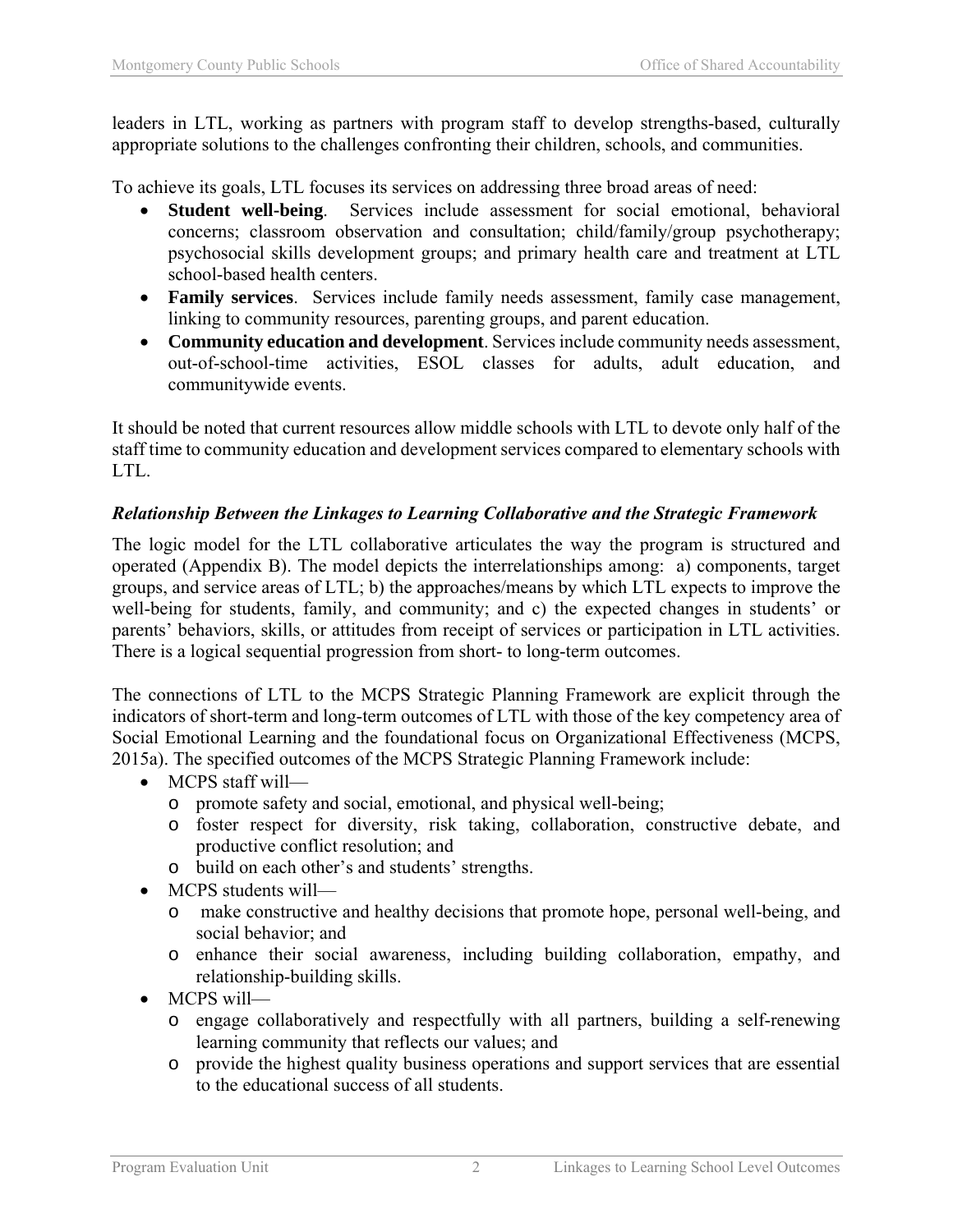By working in schools and communities in the areas of student well-being, family services, community education, and development services, the LTL collaborative envisions lasting and generalized improvements in the well-being of students and families as demonstrated through—

- an increase in parents' and students' ability to navigate the school system and resources;
- increased levels of school readiness;
- improvement in overall health status of students and families;
- an increase in families' and students' participation in school and community activities;
- an increase in students' feelings of hope, engagement, and well-being; and
- increased school attendance and decreased days absent due to illness.

## **Review of Select Literature on the Impact of School-linked Services on the Measures of Interest**

#### **Review of Studies of Linkages to Learning in MCPS**

In 1999, researchers from the University of Maryland, College Park conducted an evaluation of LTL at one MCPS elementary school (Fox, et al., 1999). This evaluation assessed children and families participating in the LTL program at Broad Acres Elementary School and a comparison group of children and families at another MCPS elementary school. Using cohort analysis, the researchers examined service utilization between 1996 and 1999 for students in kindergarten through Grade 2. A variety of instruments were used to assess the overall functioning of families (e.g., health and mental health functioning of parents, demographics, social supports, family environment, etc.); children's perceived social competencies, emotional distress, and exposure to violence; and peer relationships to assess positive and negative behaviors of each child in the class.

Findings revealed that parents at Broad Acres reported a significant decrease of their child's negative behaviors over three years, while an increase in negative behavior was reported by parents in the comparison school. Ratings from classroom teachers revealed that, over time, trends in children's negative behavior for LTL participants did not increase as they did with children at the comparison school. Baseline data revealed that children in the experimental school had significantly higher distress levels; but after three years, the distress scores for these children were lower than those in the comparison school. Data from parents also suggested a positive relationship between participation in LTL services and improved mental health, increased family cohesion, and gains in consistent parenting styles. In an examination of academic outcomes, findings revealed that in mathematics achievement children receiving educational services through the LTL program improved significantly more than those at the same school who did not receive services.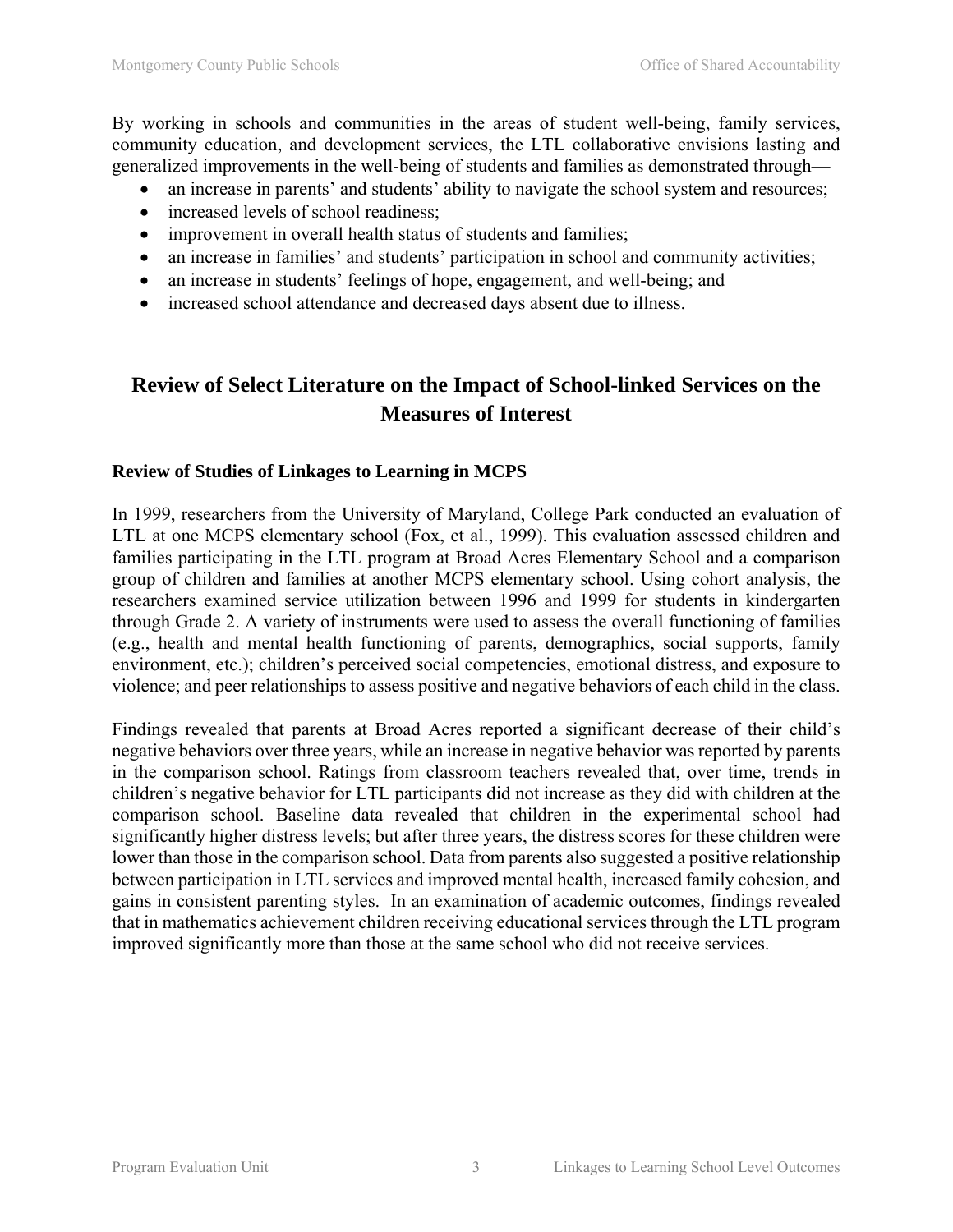#### **Assessing the Evidence for Integrated Student Supports**

LTL falls into a group of programs commonly referred to as integrated student supports (ISS) (Moore & Emig, 2014; Child Trends, 2014). ISS are school-based approaches that promote students' academic success by developing, securing, and coordinating supports that address the whole child. The resources and supports range from provision of a broader set of supports, such as linking students to physical and mental health care and connecting their families to parent education, family counseling, food banks, or employment assistance, as well traditional supports such as tutoring and mentoring. While individual programs vary somewhat in the ways they provide ISS, integration and coordination of services with the school team is emphasized and all ISS providers employ common components (needs assessment, integration within schools, community partnerships, coordinated supports, and data tracking); all provide wrap-around supports to improve students' academic achievement and educational attainment; and all embrace the premise that academic outcomes are a result of both academic and nonacademic factors.

 *School readiness as a foundation for school success and social emotional learning.* School readiness measures a variety of social emotional learning attributes. The Maryland Model for School Readiness (MMSR) defines school readiness as the state of early development that enables an individual child to engage in and benefit from early learning experiences. As a result of family nurturing and interactions with others, a young child in this stage has reached certain levels of social and emotional development, cognition and general knowledge, language development, and physical well-being and motor development (Maryland State Department of Education [MSDE], 2009). School readiness acknowledges individual approaches toward learning as well as the unique experiences and backgrounds of each child. The measure of school readiness is perceived as one way to gauge how the community outreach efforts may influence the health and well-being of students before they enter kindergarten (Montgomery County Office of Legislative Oversight, 2014; Isaac and Magnusson, 2012). Key influences on school readiness are believed to include preschool attendance, parenting behaviors, and parents' education (Isaac, 2012). Head Start, MCPS pre-K Sessions, Judy Centers or a combination were offered at 19 of the schools with LTL and 18 of the schools without LTL (MCPS, 2015b). In an analysis of data from seven randomassignment welfare and antipoverty studies, Duncan (2013) found that preschool and elementary school children's academic achievement was improved by programs that boosted both income and parental employment. Therefore, a solid understanding of attributes of school readiness is a critical step in preventing the achievement gap.

 *Attendance.* Attendance is considered the single most important academic behavior because it has a strong relationship with academic performance. In addition, small differences in attendance are reported to have strong impacts on student grades and are predictive of course failure and overall career and college readiness than course grades (Farrington et al, 2012; MCPS, 2015a). Conversely, chronic absenteeism from kindergarten forward is reported to lower academic achievement, increase dropout rates, and weaken college and careers readiness (West, 2013). It is estimated that five million students across the U.S. do not attend school regularly. The findings from a study by Balfanz and Byrnes (2012) revealed that high‐poverty students benefit the most from improved school attendance; students in high-poverty schools with interventions such as LTL were 15% less likely to be chronically absent than similar students at comparison schools.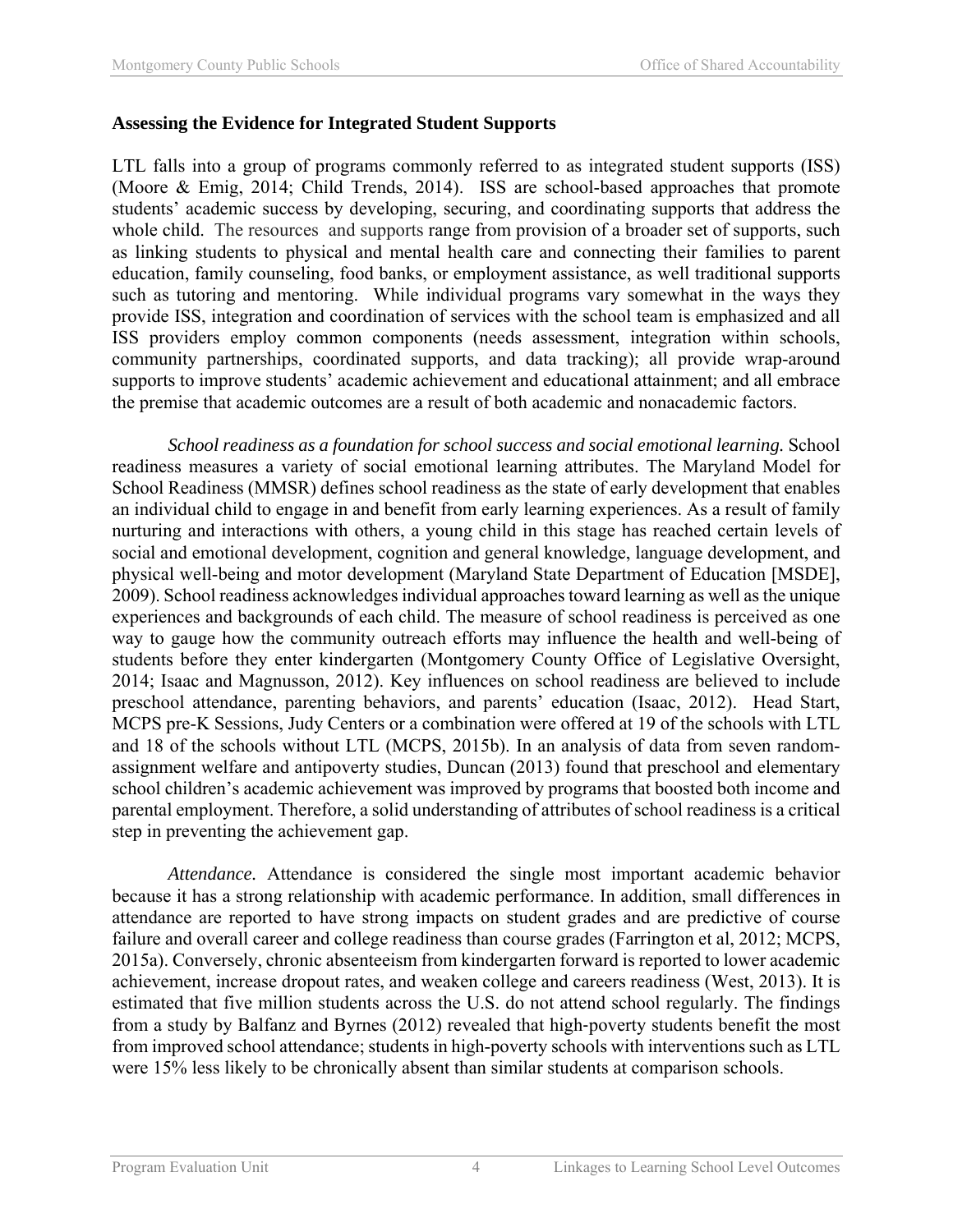*Extended learning opportunities and closing the achievement gap.* Extended Learning Opportunities (ELO) programs include summer school, before-/after-school, and weekend programs. In MCPS, ELO Summer Adventures in Learning (SAIL) is offered every summer to students in Title I schools (MCPS, 2015f). Such programs provide an increasingly important link between the needs of low-income students and the demands of standards-based educational reforms, as these programs support the academic and social development of students during nontraditional school hours. New research has shown that after-school activities can be a real solution linked to closing the achievement gap. If the quality is high, extended learning opportunities and programs are generally related to positive academic outcomes for K–12 students; structured and extended learning opportunities were associated with improved academic performance, gains in self-efficacy, improved grade point average, increased attendance, and fewer school absences (Redd et al., 2012; Clariana, Cladellas, Gotzens, Badia, & Dezcallar, 2014). Conversely, unstructured time with peers in the after-school hours is associated with lower GPA, more school absences, greater misconduct, or reduction in work habits and self-efficacy. This research demonstrates that more consistent time spent in after-school activities during the elementary school years is linked to narrowing the achievement gap. As such, the more rarely students participate in after-school activities, the wider the achievement gap.

 *Student engagement.* Research supports the idea that hope (ideas and energy for the future), engagement (involvement with and enthusiasm for school), and well-being (how we think about and experience our lives) are actionable targets linked to student achievement, retention, and future employment (Gallup, Inc., 2015). Engagement is defined as positive conduct and involvement in learning and school-related tasks and predicts school achievement (Fredericks, Blumenfeld, & Paris, 2004). Consistent attendance in class—an aspect of behavioral engagement—was strongly associated with positive academic outcomes, statistically controlling for student and neighborhood demographic characteristics (Fredericks, et al., 2004). Similarly, Finn (1993) found that the more students participate in school by attending class, exhibiting positive classroom behavior, and getting involved beyond the typical academic program, the better their academic achievement. Fredericks et al., (2004) also distinguished two additional facets of engagement—cognitive engagement and emotional engagement. Cognitive engagement is defined as an investment in learning and preference for challenge. Emotional engagement refers to students' affective reactions in the classroom and feeling a sense of belonging in school. Students who are emotionally engaged in school perform better academically (Ladd & Dinella, 2009; Li, Bebiroglu, Phelps, & Lerner, 2009).

 *Student Service Learning (SSL) and academic success.* In MCPS, SSL is designed to address recognized community needs and is connected to curriculum goals (MSDE, 2004; Maina, McGaughey, & Wade, 2013). LTL programs offer opportunities for middle school students to assist in a variety of roles in LTL activities, from tutoring/mentoring in homework clubs to assisting with childcare or administrative tasks at evening events. Preparation, action, and reflection are the three phases of service learning that distinguish SSL from traditional volunteering and community service. All service learning in the areas of indirect service, direct service, and advocacy include phases of preparation, action, and reflection. As such, quality service learning provides the student with knowledge, skills, attitudes, and career exploration opportunities that lead to effective citizenship in an increasingly diverse and interconnected world. The overall goal of SSL in MCPS is to promote a behavior of lifelong service to the community by providing the student with knowledge, skills, attitudes, and career exploration opportunities that lead to effective citizenship in an increasingly diverse and interconnected world (MCPS,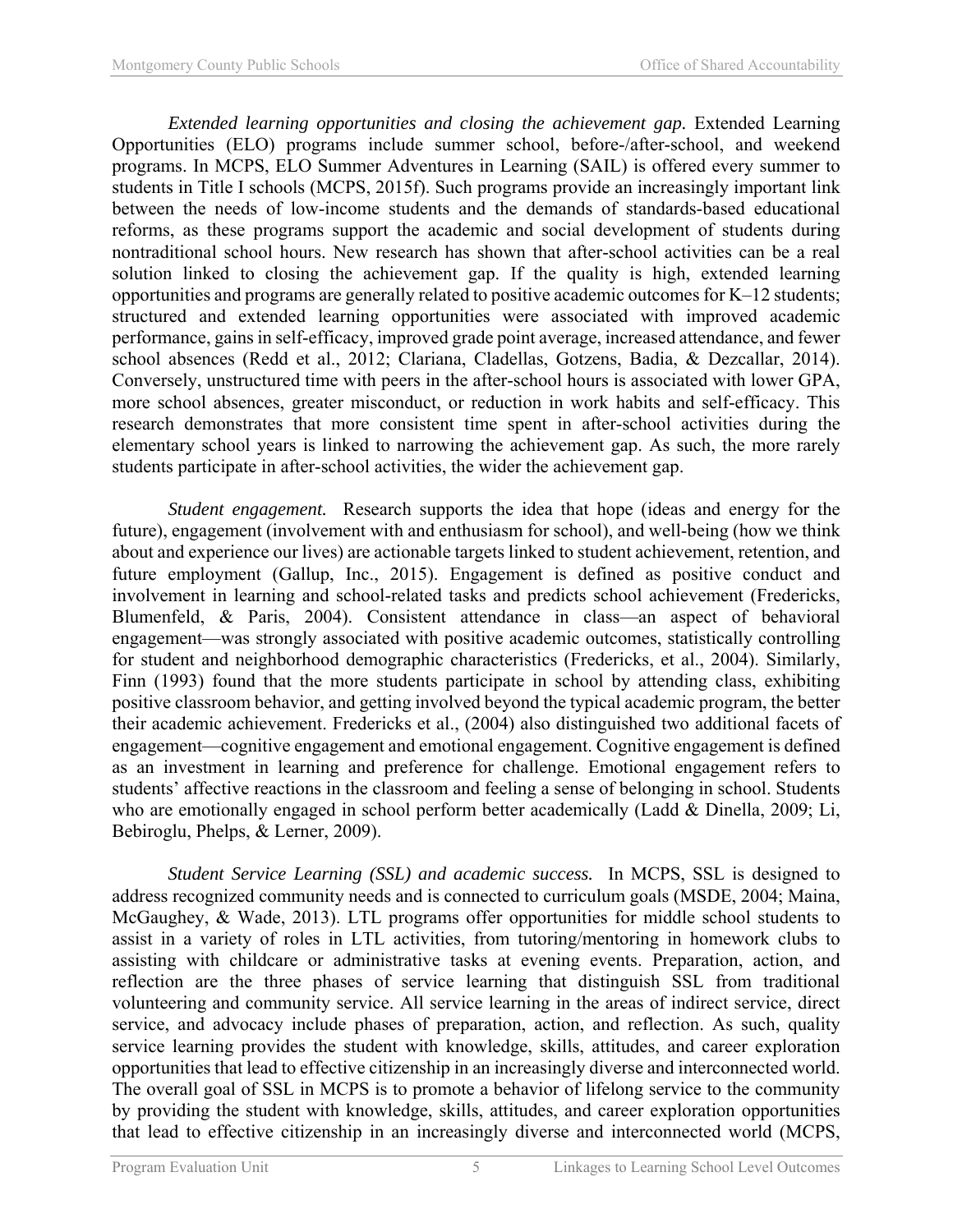2015c). By addressing recognized needs in the community through SSL, students are encouraged to—

- explore careers,
- expand skills and knowledge,
- strengthen character,
- develop responsibility,
- achieve curricular objectives,
- connect to community organizations, and
- reflect throughout the experiences.

Service learning courses and programs have been positively linked to students' personal development, racial and cultural understanding, civic engagement, academic learning, and many other outcomes (Astin, Vogelgesang, Ikeda, & Yee, 2000; Eyler, Giles, & Gray, 1999). Due to the "authentic" approach to teaching and learning, the use of service learning has the potential to help meet both the academic and socioemotional goals to promote school success. As such, SSL appears to contribute to lessening the achievement gap, with low-income students who participate in SSL doing better academically than students who did not participate in service learning.

One analysis of a longitudinal sample followed from middle school (Grades 6–8) through high school (Grades 10–12) found that service to others during middle school was significantly related to the number of developmental assets students reported three years later (Scales & Roehlkepartain, 2004; Scales, Blyth, Berkas, & Kielsmeier, 2000; Center for Human Resources, 1999). Service learning, partly through its effects on students' sense of community and positive school climate, was said to help increase the engagement and motivation of disadvantaged students. These academic and civic impacts of service learning were greater for lower-income, minority, and more at-risk youths (Scales & Neal, 2005). Additionally, an evaluation of the National Service-Learning Initiative and the Generator Schools Project concluded that students who were most at risk or more disengaged from school when they got involved in service learning saw positive changes during the time of their involvement. By the end, they were more likely to: a) believe they were contributing to the community; b) be less bored than in traditional classrooms; c) be engaged in academic tasks and general learning; and d) be more accepting of diversity (Blyth, Saito, & Berkas, 1997).

## **Methodology**

#### **Evaluation Scope and Design**

The purpose of this component of the LTL evaluation study was to describe the status of engagement and specified social emotional outcomes in 2013–2014 for students in schools with LTL compared with peers in a sample of schools without LTL with demographically similar student populations. This study used a rigorous quasi-experimental design to examine whether the students who attended schools with LTL: a) demonstrated higher levels of engagement and specified social emotional learning outcomes compared with students who attended similar schools without LTL; and b) whether parents in schools with LTL reported higher levels of engagement than parents in schools without LTL. The treatment group (schools with LTL sites) was compared with a nonequivalent comparison group (schools without LTL services) on levels of the following outcomes: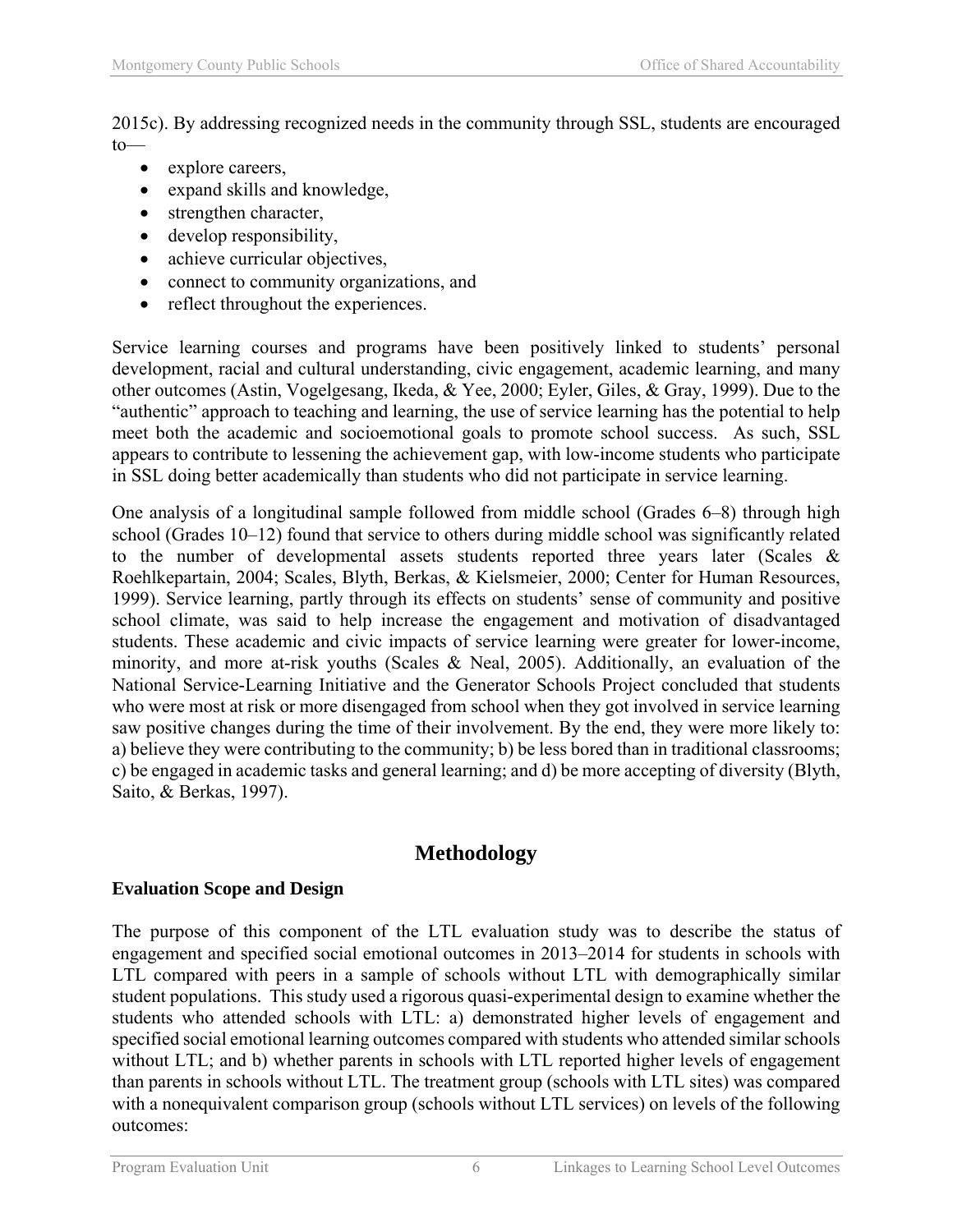- Proportions of students fully ready for school
- Attendance at preschool
- Daily attendance, unexcused absences, and tardiness
- Participation in extended learning opportunities
- Hope, engagement, and well-being among Grade 5 students
- SSL hours earned by middle school students during 2013–2014
- Responses to MCPS Parent Engagement Survey

## **Evaluation Questions**

The evaluation addressed the following questions:

- 1. Is there a difference in levels of engagement and social emotional learning outcomes of students in schools with LTL and students in schools without LTL with comparable demographic characteristics? Were outcomes similar for all students who attended schools with LTL, or did certain subgroups of students (e.g., race/ethnicity, grade level, FARMS, and ESOL) differentially benefit from attending schools with LTL?
	- a. Is there a difference in proportion of students fully ready for kindergarten in fall 2013 between schools with or without LTL?
	- b. Are outcomes similar for all students who attended schools with LTL, or did certain subgroups of students (e.g., ethnicity, FARMS, ESOL) differentially benefit from attending schools with LTL?
	- c. To what extent are students, enrolled in schools with LTL and schools without LTL, attending preschool offerings?
	- d. Is there a difference in average 2013–2014 daily attendance, daily absence, unexcused absence, excused absences, or tardies between students in schools with LTL and those schools without LTL?
	- e. To what extent are students in schools with LTL and students in schools without LTL participating in extended learning opportunities?
	- f. Is there a difference in 2013 average ratings of engagement, hope, and well-being of Grade 5 students in schools with and those without LTL?
	- g. Is there a difference in the average number of SSL hours earned in 2013–2014 by middle school students in schools with LTL and students in schools without LTL?
- 2. Is there a difference in the levels of parent engagement, as measured by the MCPS Parent Engagement Survey, between schools with LTL and those without LTL?

## **Study Measures and Data Sources**

The Office of Shared Accountability researchers consulted extensively with LTL stakeholders to identify characteristics, conditions, and behaviors that were expected to change because of LTL. Then, measures for the selected outcomes with the following criteria were identified: are sensitive to change through the efforts of the LTL collaborative; are available in a usable fashion; and, are common to most students. In addition, to align the study with ongoing MCPS efforts, outcomes specified in the School Support and Improvement Framework (SSIF) (MCPS, 2015d) and data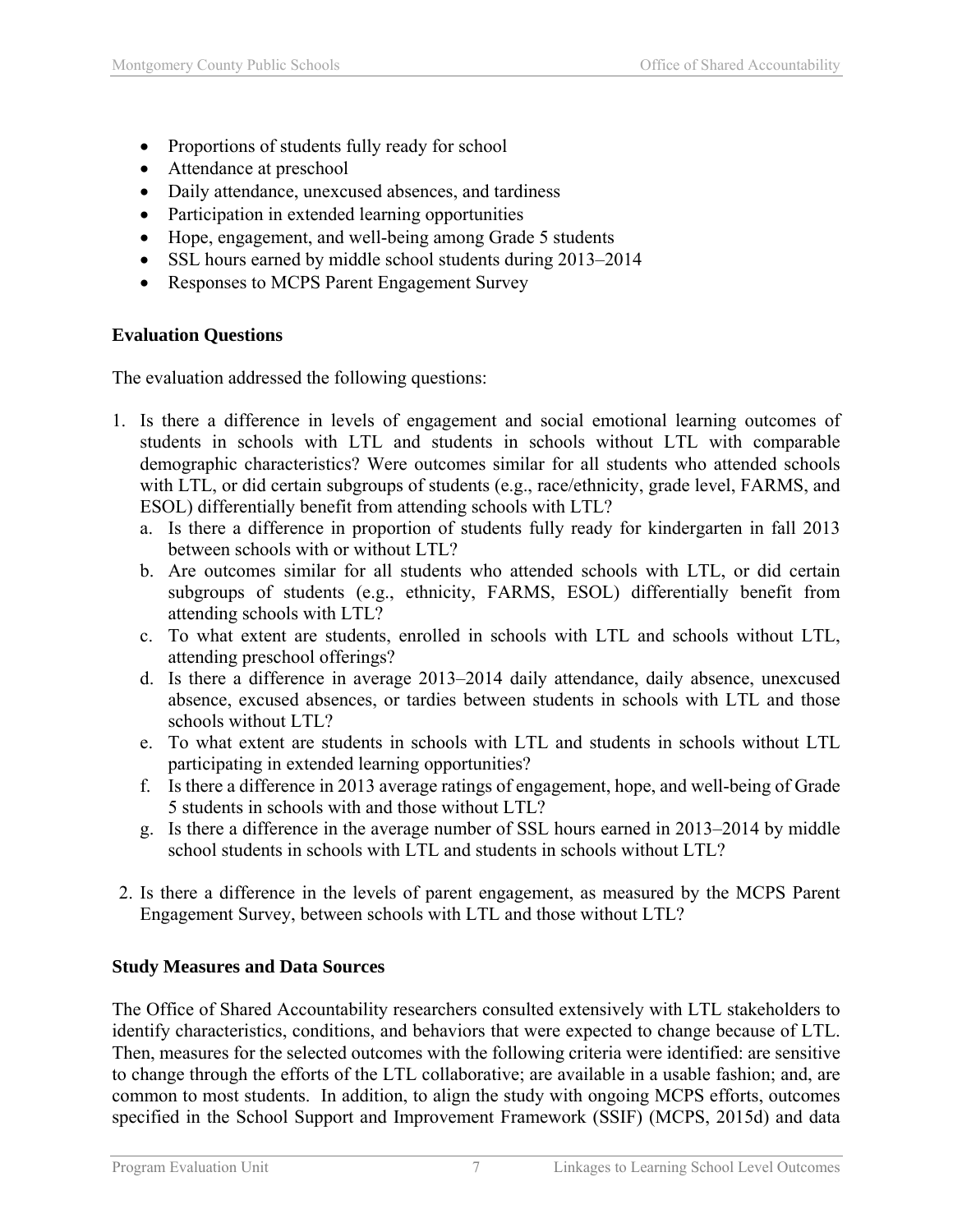points identified in the Early Warning Indicator model (MCPS, 2015e) were included when possible.

The following measures associated with LTL efforts were identified for this study.

## *School Readiness*

School readiness is a child's ability to learn at the time he or she enters school. The MMSR, a common metric of school readiness is used by MSDE to assess readiness in the following seven domains: Social and Personal Development; Language and Literacy; Mathematical Thinking; Scientific Thinking; Social Studies; the Arts; and Physical Development. In each domain and overall, students are identified as:

- **Fully Ready**: The student consistently demonstrates the skills, behaviors, and abilities needed to meet kindergarten expectations.
- **Approaching Readiness**: The student inconsistently demonstrates the skills, behaviors, and abilities needed to meet kindergarten expectations successfully and requires targeted instructional support in specific areas.
- **Developing Readiness**: The student does not demonstrate the skills, behaviors, and abilities needed to meet kindergarten expectations successfully and requires considerable instructional support.

MMSR data for fall 2013 were used to create a dichotomous variable to identify students as "fully ready" or not fully ready ("approaching readiness" or "developing readiness").

## *Participation in Preschool Offerings*

MCPS prekindergarten and Head Start programs offer a high-quality educational experience to income-eligible children in order to prepare them with the foundational knowledge and skills necessary for school success in kindergarten and beyond. Prekindergarten and Head Start programs are located in 64 elementary schools in Montgomery County. Once children are registered, they are assigned to a school location. There are 107 prekindergarten classes and 33 Head Start classes throughout the county (MCPS, 2015b). Head Start, MCPS pre-K Sessions, Judy Centers, or a combination were offered at 19 of the schools with LTL and 18 of the schools without LTL (Appendix D, Table D1). Data on participation and type of early care and education setting during the year prior to enrollment in school as documented by MSDE (Appendix D) were analyzed: a) Head Start, b) Prekindergarten, c) Child Care Center, d) Family Child Care, e) Preschool programs with an "education" focus for 3- and 4-year-olds; approved or exempted by MSDE; usually part day, nine months a year, and f) Home/Informal Care or care by parent(s) or a relative.

## *Participation in ELO SAIL*

ELO SAIL is an MCPS program designed to help students attending federally funded Title I schools who are entering kindergarten through Grade 2 to improve their reading and mathematics skills (MCPS, 2015f). During summer 2014, ELO SAIL was offered at 15 of the 22 elementary schools with LTL and 9 schools without LTL. Data on participation in ELO SAIL were obtained from the Title I program office. These data were used to measure levels of student involvement in school and extended learning opportunities. The ELO SAIL data were available only for schools with LTL or without LTL that were also designated as Title I schools.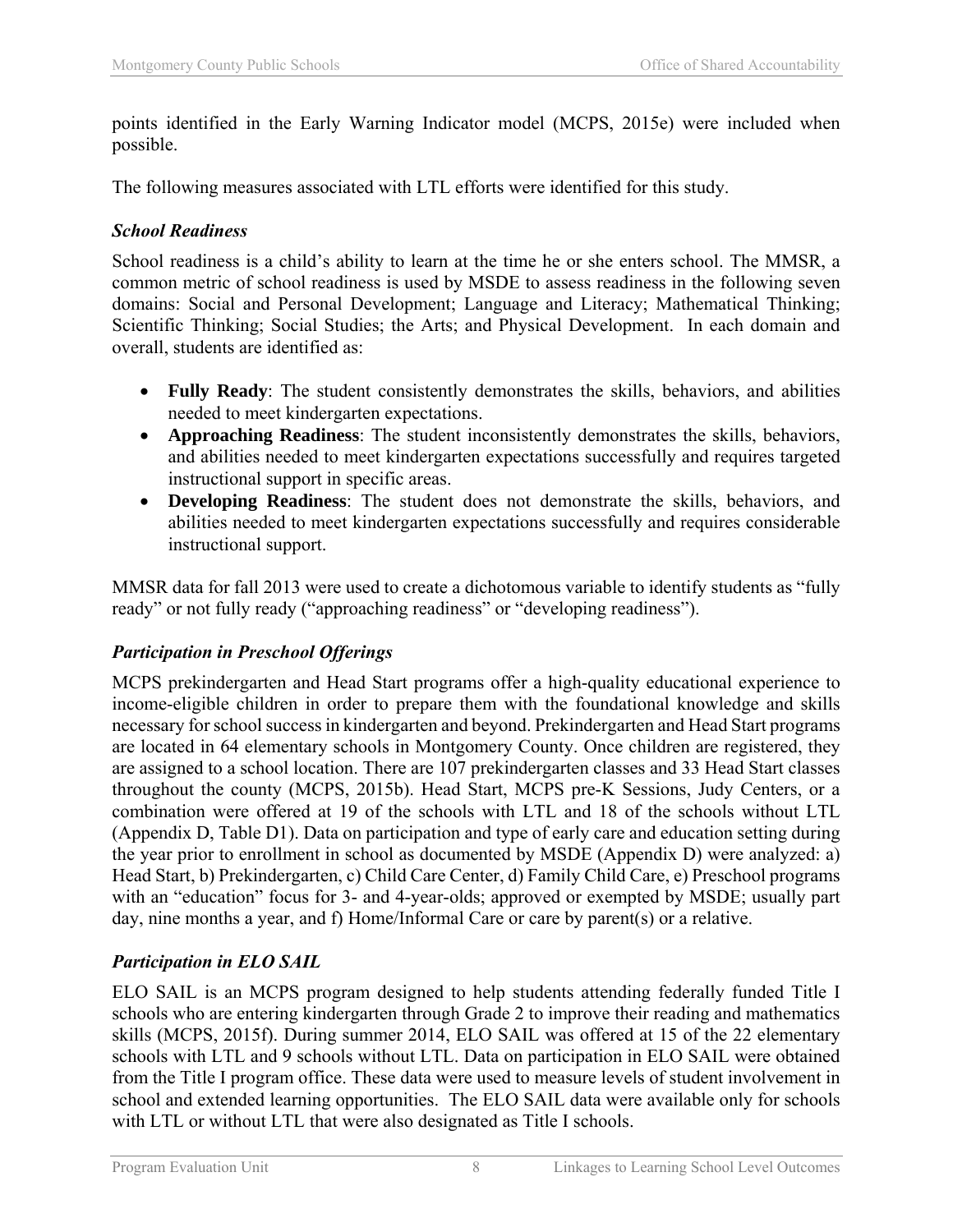#### *Daily Attendance, Absence, and Tardy Rates*

Daily attendance records show whether a student was present in school any given day. Data on average daily student attendance rates for 2013–2014 and patterns in excused absences, unexcused absences, and tardies for students in schools with LTL and schools without LTL were examined. These data were obtained from the official end-of-year attendance data reported to MSDE. This data point is part of the Early Warning Indicator system (MCPS, 2015e).

#### *Student Engagement*

Student engagement was measured by ratings on measures of hope, engagement, and well-being on the 2013 MCPS Gallup Student Survey. The Gallup Student Survey is a 20-question survey that is designed to measure hope, engagement, and well-being of students in Grades 5–12 (MCPS, 2014). Data from the Gallup Student Survey were available only as aggregate school means for Grade 5 students at each school. This data point is on SSIF.

#### *Student Service Learning Hours for Middle School Students*

SSL hours earned by Grades 6–8 students during the 2013–2014 school year were obtained from official MCPS databases. This data point relates to the milestone of on-time graduation, being career and college ready.

#### *Parent Engagement*

Parent engagement was measured with the MCPS Parent Engagement Survey administered during the spring of 2014. The survey measures parents' level of engagement in their child's education. The survey is administered to a random sample of MCPS parents each year. This data point is an SSIF outcome.

The mean response rate to the 2014 Parent Engagement Survey was: 20% for the elementary schools with LTL; 21% for the elementary schools without LTL; 24% for the middle schools with LTL; and 17% for the middle schools without LTL.

#### *Demographic Characteristics*

Student information, including gender, race/ethnicity, ESOL level, and receipt of special education and FARMS services during the 2013–2014 school year were used to describe student groups and disaggregate data for analyses. Aggregate demographic data on schools were obtained from MCPS *Schools at a Glance* files and were used for 2-step cluster analysis procedures to select comparison schools without LTL.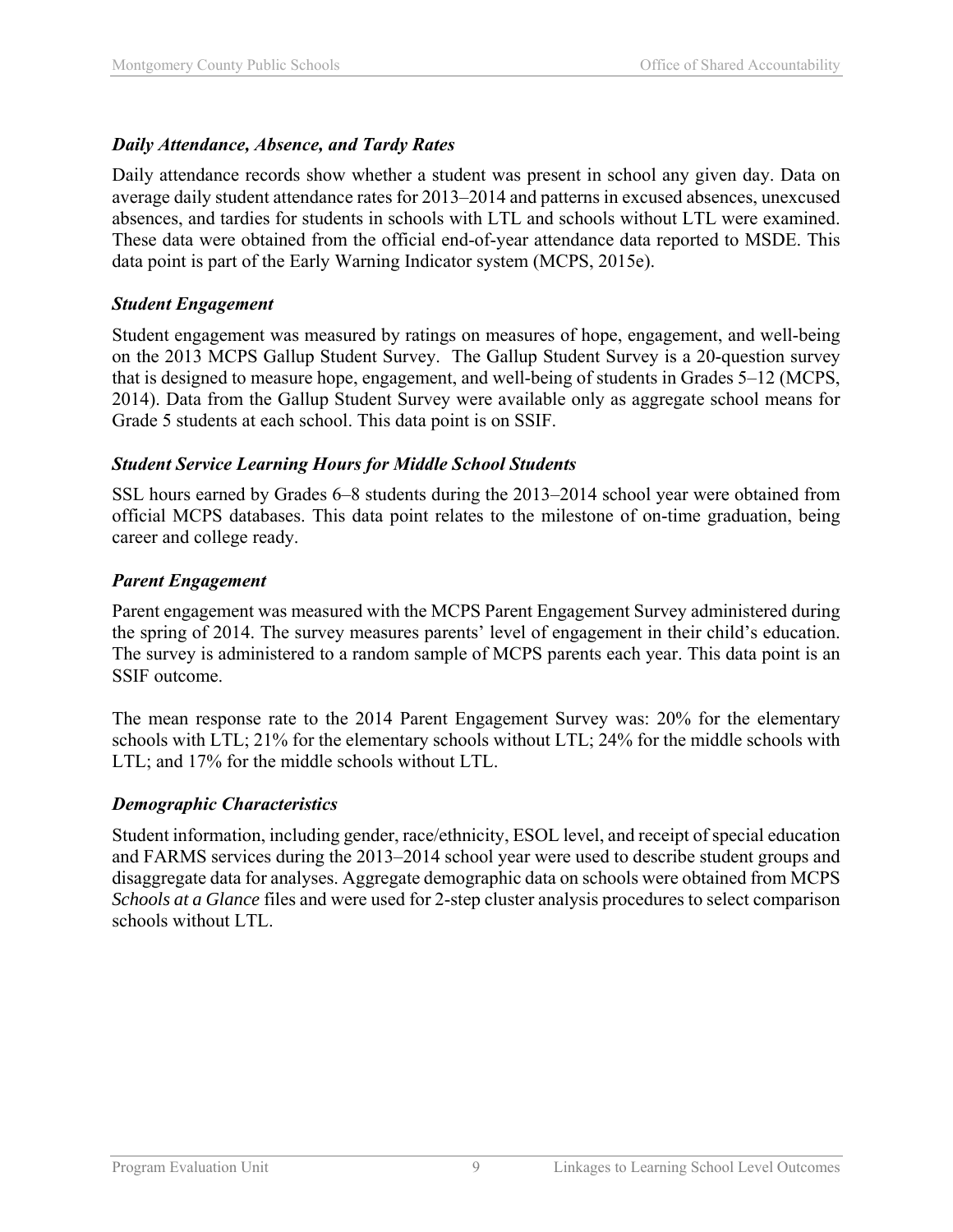## **Study Schools and Samples**

A sample of schools without LTL was selected to provide a basis for comparison, allowing inferences about whether the LTL program contributed to better outcomes for students. The treatment sample included all 22 elementary and 6 middle schools with LTL sites. To draw a comparison sample of schools without LTL, a 2-step cluster analysis procedure was performed separately for each level to identify elementary and middle schools with student demographic compositions that approximated that of the schools with LTL (Appendix C).

## *Elementary Schools*

To select elementary schools similar to the 22 schools with LTL sites from among the 105 schools without LTL, a 2-step cluster analysis procedure was performed using five variables: 1) percentage of ever FARMS, 2) percentage of students currently receiving ESOL services, 3) percentage of Hispanic/Latino students who were receiving FARMS services, 4) percentage of Hispanic/Latino students receiving ESOL services, and 5) percentage of Black or African American students who were receiving FARMS services. These variables were selected because 2013–2014 *Schools at a Glance* data showed that these mutually exclusive categories of student groupings also were represented in relatively higher proportions in schools with LTL. These variables were used in the cluster analysis procedures to maximize the similarity of composition of comparison schools and schools with LTL in other student characteristics besides the "ever FARMS" criterion. Then, the constitution of each cluster was examined. The schools that clustered with schools with LTL were rank ordered by percentage ever FARMS, percentage ESOL, percentage Hispanic/Latino, and percentage Hispanic/Latino and Black or African American students to select 21 schools that were closest to schools with LTL on these variables.

## *Middle Schools*

To select middle schools that were highly impacted by poverty and as similar to the 6 schools with LTL as possible from among the 32 middle schools without LTL, a 2-step cluster analysis procedure was performed using three variables: 1) percentage of ever FARMS, 2) percentage of students currently receiving ESOL services, and 3) percentage of Hispanic/Latino students receiving FARMS services. Notably, these additional variables were used because in addition to ever FARMS, which is the key criterion for selecting LTL sites, students who were currently receiving FARMS and students who were Hispanic/Latino made up a significant proportion of students in middle schools with LTL. These two variables were included in the model to maximize the similarities of the student body in schools with LTL and schools without LTL. The schools that appeared in the same cluster as schools with LTL were rank ordered on the basis on these three variables to select six middle schools.

The resulting sample of schools without LTL consisted of schools with student profiles that were close approximates to those for schools with LTL, particularly with at least two thirds or more of the student population identified as ever FARMS. The schools with LTL and the comparison schools without LTL are listed in Tables C1a, C1b, and C1c in Appendix C. The demographic profiles of elementary and middle schools with and without LTL are displayed in Table C2 in Appendix C.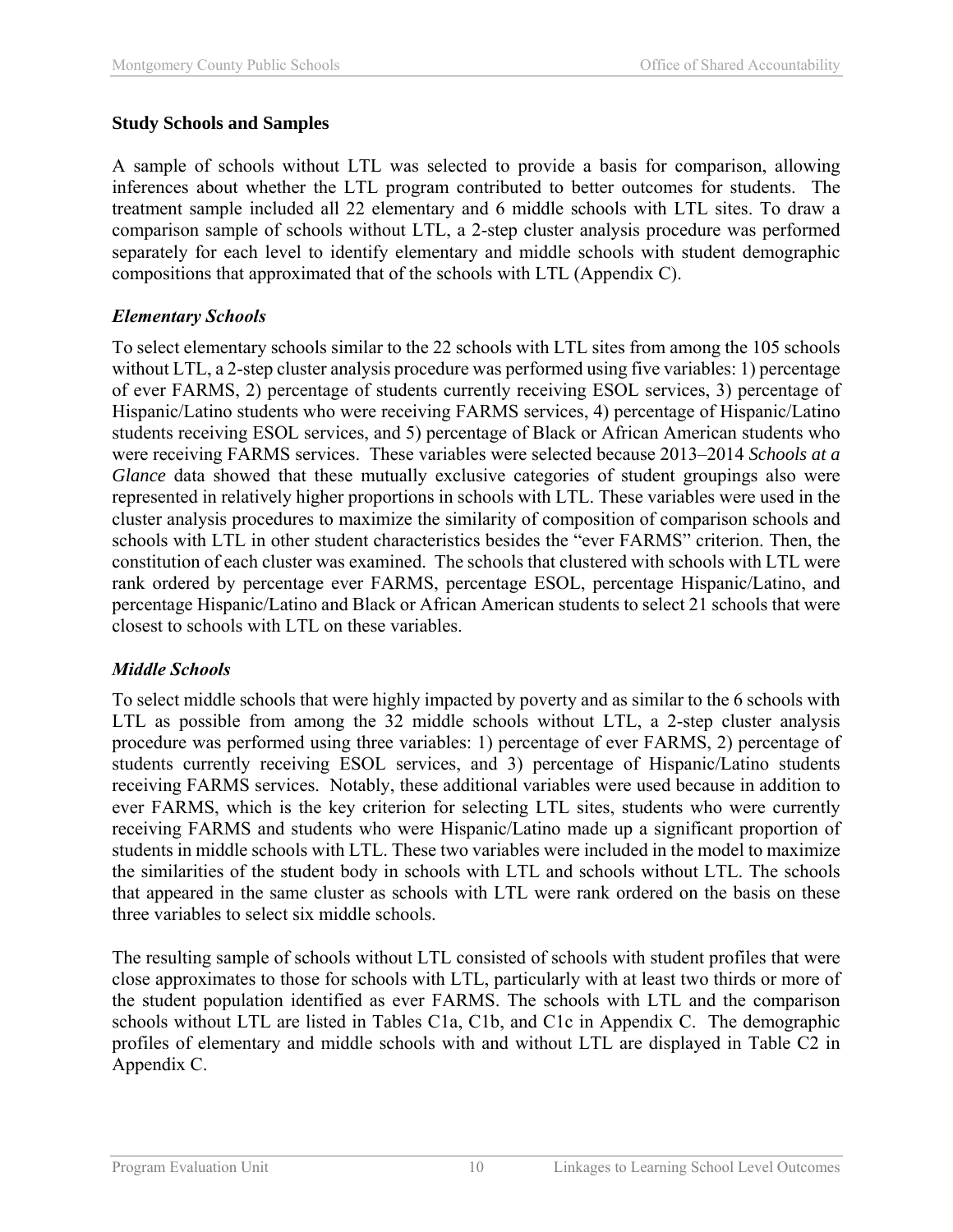*Demographic characteristics of elementary schools with and without LTL.* About two thirds of students in schools with LTL (77%) and those in schools without LTL (67%) were or had previously received FARMS services. Thirty percent or more of students in schools with LTL (45%) and those in schools without LTL (30%) were receiving ESOL services. The combined total proportion of Black or African American and Hispanic/Latino students was 80% in elementary schools with LTL and 73% in elementary schools without LTL. These data also indicated that elementary schools with LTL housed a significantly higher proportion of Hispanic/Latino students receiving FARMS services (51% vs. 31%) or Hispanic/Latino students receiving ESOL services (37% vs. 20%) than elementary schools without LTL. In contrast, elementary schools with LTL had lower proportions of Black or African American students receiving FARMS services (15%) vs. 23%) than elementary schools without LTL (Appendix C, Table C2).

 *Demographic characteristics of middle schools with and without LTL*. On average, about two thirds of the students in middle schools with LTL and middle schools without LTL were identified as ever FARMS (63% vs. 76%). Slightly more than 10% were receiving ESOL services (13% for schools with LTL vs. 16% for schools without LTL). Overall, more than two thirds of the student population in middle schools with LTL and middle schools without LTL was made up of Black or African American and Hispanic/Latino (66% vs. 78%) students (Appendix C, Table C1).

#### **Procedures for Data Analyses**

The analytical sample and procedures varied by research question and measure. For each question, descriptive statistics were applied to summarize the characteristics of the sample and the measure being examined. Further, group differences in levels of social emotional learning attributes or parent engagement were examined using two-way contingency table analyses<sup>1</sup> (Pearson's chisquare), logistic regression, or analyses of covariance (ANCOVA). ANCOVA procedures were utilized when outcome measures were continuous, such as daily attendance or number of SSL hours earned. Binary logistic regression was used where the outcome variables were dichotomous (e.g., fully ready, or meet SSL requirements). A propensity score was computed using the demographic variables of FARMS status, receipt of ESOL, and race/ethnicity and used as a covariate to statistically control for preexisting differences between the two groups of schools (Luellen, Shadish, & Clark, 2005). The propensity scores were divided into five categories and used as covariates in the logistic and ANCOVA models (Rosenbaum & Rubin, 1983). Lastly, measurement of effect size was conducted to judge whether the observed differences in the outcomes or relationships were large enough to be of practical significance to educators (American Psychological Association, 2010). Effect size from ANCOVA was calculated with Cohen *d* (Cohen, 1988).<sup>2</sup> The effect size from logistic regression was calculated with logit  $d^3$ .

 $\overline{a}$ 

<sup>&</sup>lt;sup>1</sup> Evaluates whether a statistical relationship exists between two categorical variables.

<sup>&</sup>lt;sup>2</sup> The formula for Cohen  $d = (Mt - Mc)/SD$ .<br><sup>3</sup> Effect size (logit  $d$ ) = ln(OR)/pi/sqrt 3

<sup>&</sup>lt;sup>3</sup> Effect size (logit  $d$ ) = ln(OR)/pi/sqrt 3.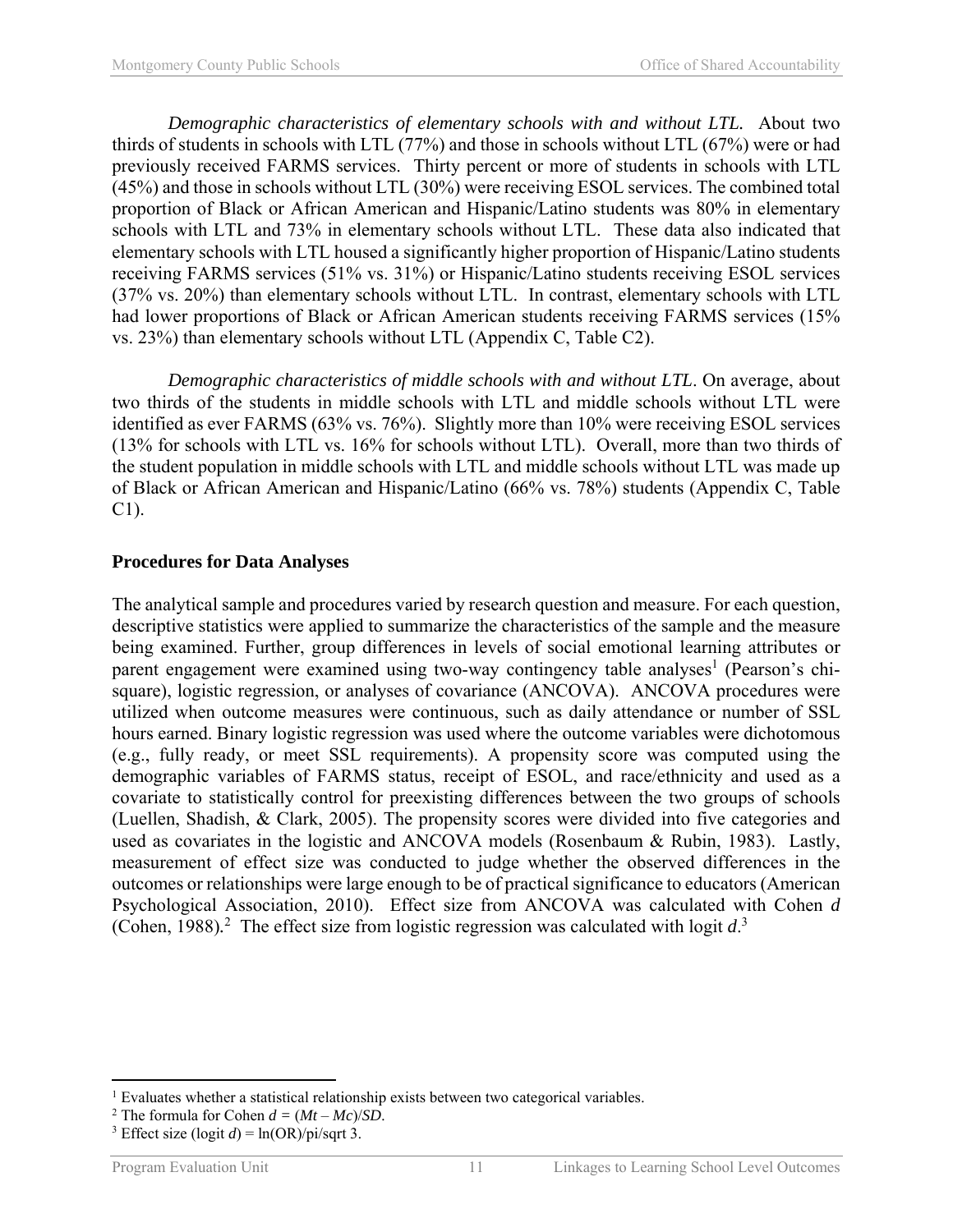In this study, an effect of 0.15 was considered an appropriate level for the threshold for practical significance. With integrated support systems such as LTL, it is critical to use a comprehensive approach to effect size interpretation that uses multiple criteria and benchmarks to determine when differences in outcomes are meaningful. Most studies compare the overall program effect size to Cohen's (1988) definitions of a small effect within the behavioral sciences,  $d = 0.20$ , and a large effect, *d* = 0.80. However, Cohen (1988) pointed out that the relatively small effects of around *d* = 0.20 were most representative of fields that are closely aligned with education, such as personality, social, and clinical psychology. Similarly, Lipsey and Wilson's (1993) compendium of meta-analyses concluded that psychological, educational, and behavioral treatment effects of modest values of even  $d = 0.10$  to  $d = 0.20$  should not be interpreted as trivial. Borman and D'Agostino (1996) found that across 346 comparisons of education programs for at-risk children, the average effect size, adjusted for methodological characteristics, was *d* = 0.12 (Borman, Hewes, Overman, & Brown, (2002).

## **Procedures for Analyses for Evaluation Question 1**

- *School readiness*. To address question 1a, descriptive analyses were used to summarize fall 2013 MMSR data for students entering kindergarten in schools with LTL and schools without LTL. The proportion of fully ready students in schools with LTL was compared with the proportion of fully ready students in schools without LTL to determine whether those from a school community with LTL were more likely to be fully ready than students from a school community without LTL. Odds ratios from logistic regression were used to compute effect sizes to compare magnitude of differences in rates of students who were fully ready. Where applicable, the analyses examined how the proportions of fully ready students varied by student characteristics (FARMS, ESOL) and ethnicity (Hispanic/Latino or non-Hispanic/Latino).
- *Preschool participation*. To address question 1b, descriptive analyses were used to summarize 2013 MMSR data on preschool participation by students in schools with LTL and schools without LTL and by student demographic information.
- *Attendance measures, SSL hours, and engagement*. To address questions 1c, 1e, and 1f, ANCOVA procedures were used to compare mean daily attendance, daily absences, daily unexcused absences, and tardies, (excused and unexcused) for elementary and middle school students; students' SSL hours earned by middle school students; and Gallup poll measures of hope, engagement, and well-being<sup>4</sup> for Grade 5 students in schools with LTL and those in schools without LTL. Standard mean differences were computed between students in schools with LTL and students in schools without LTL on these outcomes. Where significant differences were observed, effect sizes also were computed from adjusted mean score differences to establish the magnitude of differences in these measures. A separate analysis was completed for each measure and separately for elementary or middle school levels.
- *Participation in ELO SAIL.* To address question 1d, descriptive analyses were used to summarize school-level data on number and proportion of students in Title I schools who attended summer ELO SAIL in summer 2014.

<sup>1</sup> <sup>4</sup> Covariate was not used for Gallup measures because the data were not student-level measures.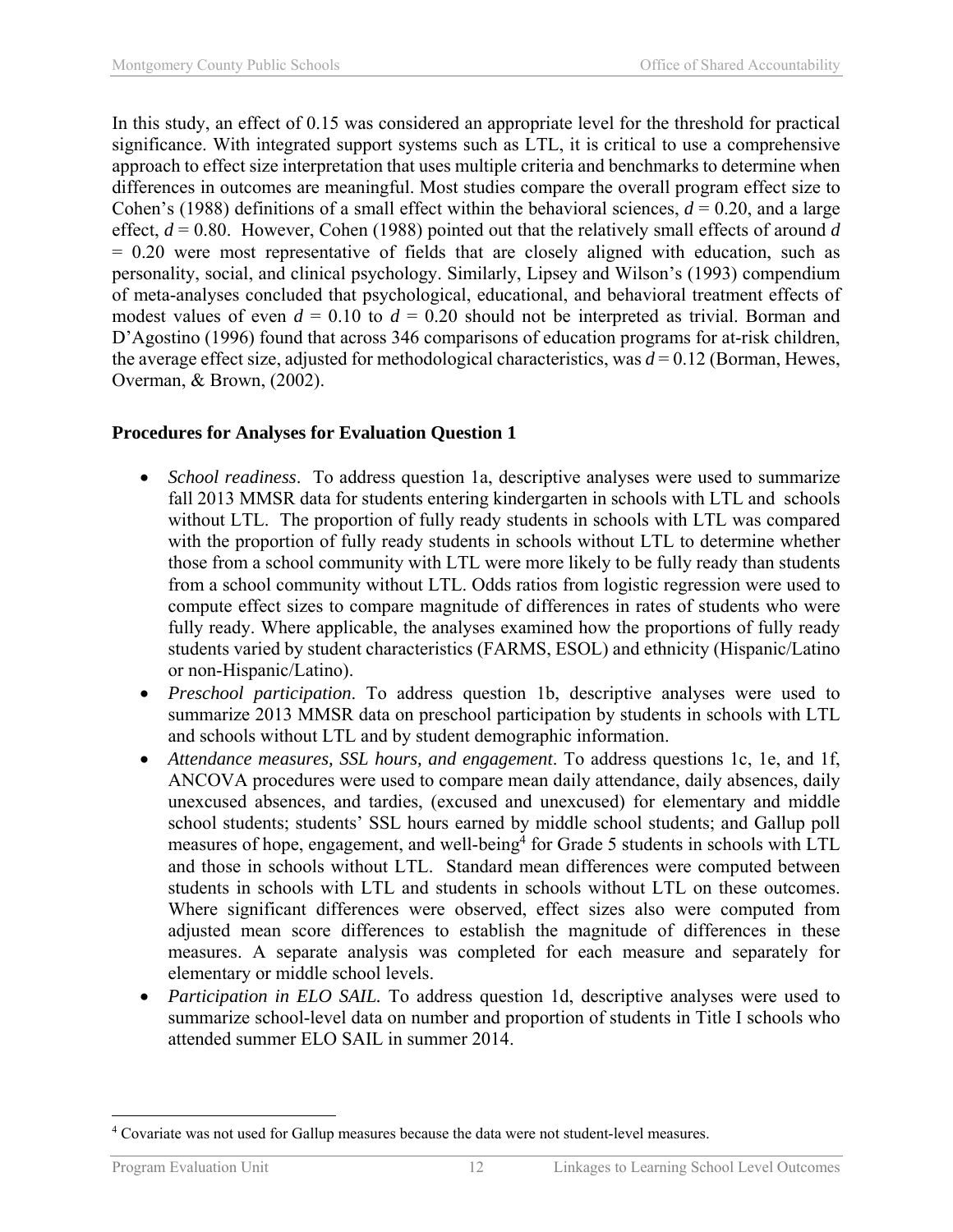#### **Procedures for Analyses for Evaluation Question 2**

• *Parent engagement survey.* To address question 2, the four response categories on the survey were combined into two nominal categories (strongly agree/agree and strongly disagree/disagree). The responses to the category of "do not know" were classified as missing. Following that, the parent engagement survey data were analyzed separately for elementary and middle schools. Descriptive statistics procedures were applied. In order to assess whether being part of a school with LTL was associated with respondents' level of engagement, responses for the engagement survey for parents of students in schools with LTL or without LTL were examined using 2-way contingency table analyses<sup>5</sup> (Pearson's chi-square). Further analyses were used to examine the likelihood of agreeing on specified survey items by race/ethnicity, language used at home, and grade level of student.

## **Limitations**

While samples of comparison schools (without LTL) were made up of a majority of students impacted by poverty (>60% ever FARMS), and had close approximates on additional demographic characteristics, drawing samples of schools with identical ever FARMS rates to schools with LTL could not be accomplished. The main criterion for opening LTL sites in schools is the percentage of students who have ever received FARMS services, which makes it difficult to identify many additional schools (especially at elementary school level) with similar percentages of students receiving FARMS services that are schools without LTL. At the same time, some schools with LTL and without LTL with comparable ever FARMS rates varied greatly in their proportions of students receiving ESOL services or Hispanic/Latino students, two groups that make up a high proportion of the students attending schools with LTL. In addition, the range in the proportions of ever FARMS among elementary schools with LTL was 48% to 96%. Further, several middle schools without LTL sites had higher rates of ever FARMS than schools with LTL. To address the slight variations in demographic composition of students in the schools with LTL and those in schools without LTL, a propensity score was calculated to statistically control for some of these differences; many of the analyses also were conducted within demographic subgroups (e.g., among ESOL students).

Because there is no random assignment to schools with LTL, the findings generated from the study will not establish a *causal* relationship between the LTL sites and levels of engagement and other socioemotional attributes of students and parents. Many of the schools with and without LTL are Title I schools and/or have instituted a variety of practices to address barriers to academic performance for students impacted by poverty.

In this study, there was limited information that would supplement and aid the interpretation of the quantitative measurements related to practices implemented at the middle school level to address attendance or document tardies. Therefore, information related to tardies at the middle school level was not included in the analyses for middle school students.

Student engagement—hope, engagement, and well-being—was assessed using measures from the 2013 Gallup survey. The survey data were available as school-level aggregate means for Grade 5

 $\overline{a}$ <sup>5</sup> Evaluates whether a statistical relationship exists between two categorical variables.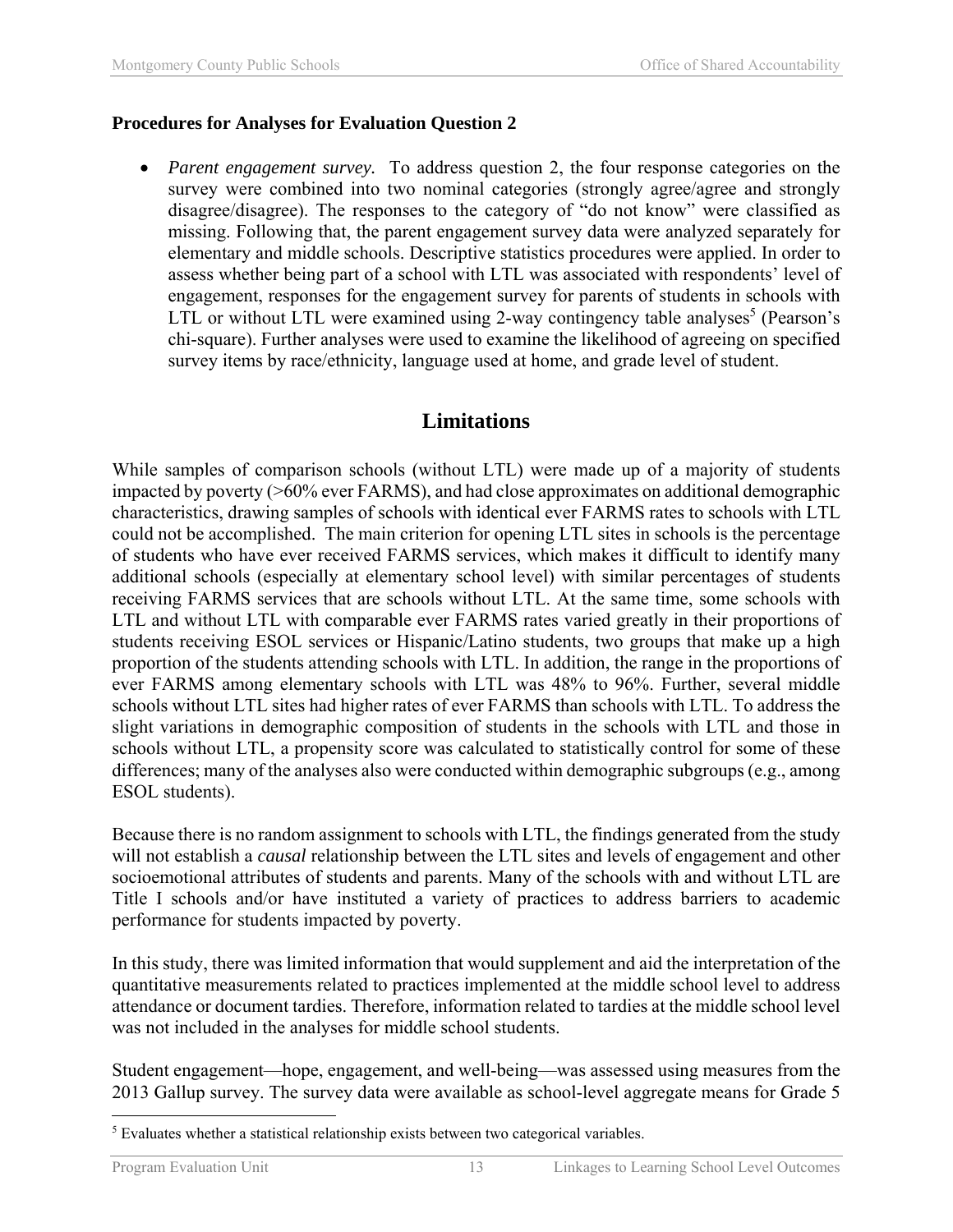students only. Therefore the data were not an indicator of level of engagement of all students in a school. Undoubtedly, a greater depth of information could have been obtained from analyses of raw survey data of all students at each school if the student-level data were available. Further, given that only school-level means were available, analyses at the subgroup level (e.g., disaggregated by FARMS or ESOL status) could not be conducted.

Parent engagement was assessed with the 2014 MCPS Parent Engagement Survey. These data were a measure of parents' engagement with the school community and not experiences with the LTL program per se. Data were available from all of the schools with and without LTL in the study. Surveys were sent to a sample of parents in all grades at the school. Nevertheless, the response rate for the Parent Engagement Survey in 2013–2014 was 28% among all elementary schools and 27% among all middle schools. Among the schools in the study, the average (mean) response rate for elementary schools with LTL was 20%; for elementary schools without LTL it was 21%. Among middle school parents, the mean response rate in schools with LTL was 24%, and in schools without LTL the rate was 17%. Although these response rates are typical for parent surveys in education, it should be remembered that the survey findings were not the responses of the whole school parent population. Therefore, the Parent Engagement Survey findings should be interpreted with caution and the school should question why the other 70% did not respond to the survey.

## **Results**

The findings are organized by evaluation question. For each question, descriptive statistics are presented and, when appropriate, followed by additional analyses. Where applicable, results of differential effects of attending schools with LTL by subgroups of students (e.g., race/ethnicity, grade level, and FARMS, ESOL) also are reported.

#### **Q1a.** *Is there a difference in proportion of students fully ready for kindergarten in fall 2013 between schools with or without LTL?*

This section presents information on: a) characteristics of kindergarten students, and b) a comparison of proportions of students in schools with LTL and in schools without LTL who are fully ready for kindergarten in overall and in specific domains of learning as measured by the MMSR.

*Characteristics of kindergarten students*. Table 1 shows the demographic characteristics for kindergarten students in the schools with and without LTL in fall 2013. The sample of kindergarten students in schools with LTL was made up of higher proportions of Hispanic/Latino students (61% vs. 40%), students receiving FARMS services (72% vs. 63%), and students receiving ESOL services (63% vs. 45%) compared with peers in schools without LTL. Black or African American students constituted 19% of kindergarten students in schools with LTL compared with 35% in schools without LTL.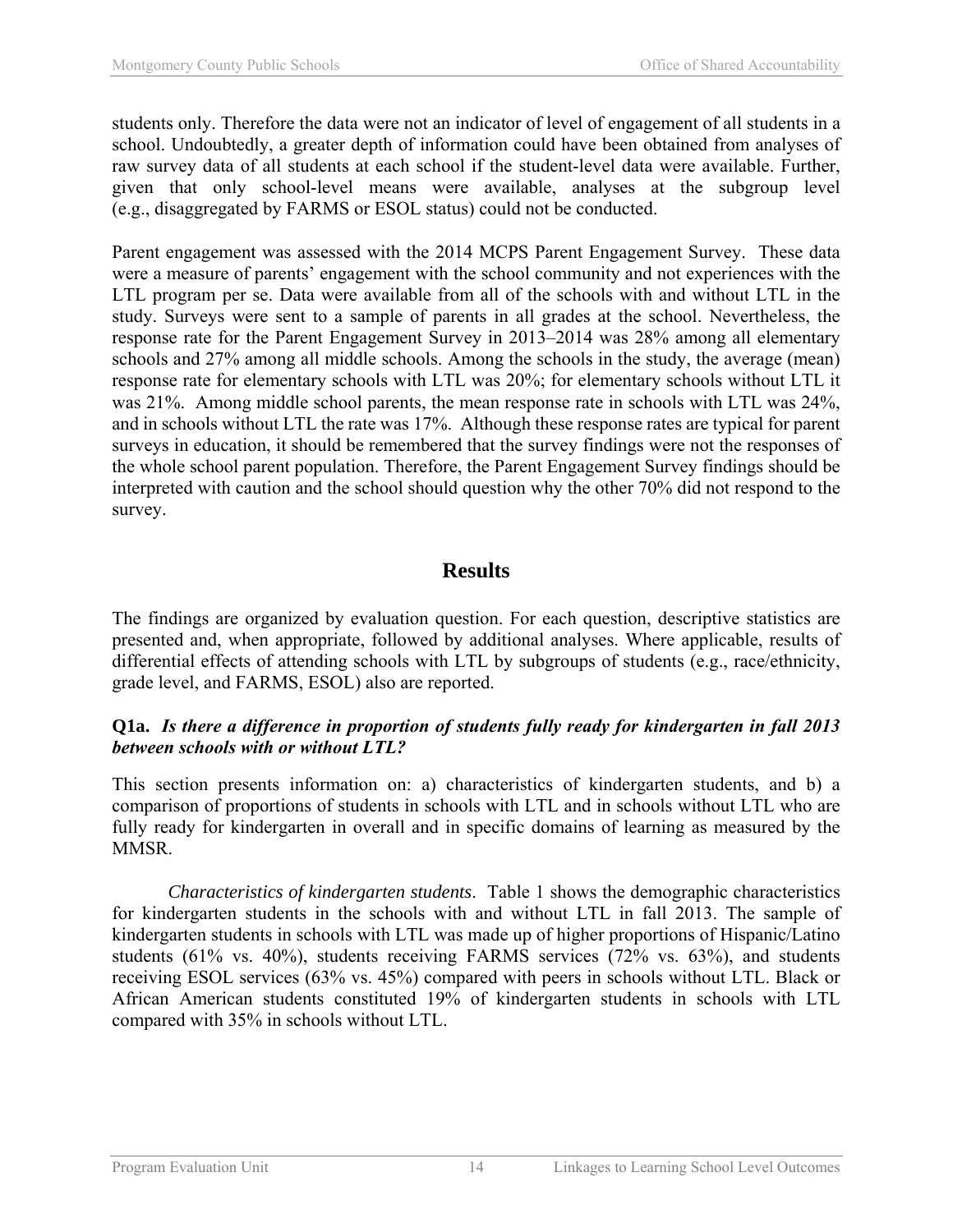| Schools With and Without Linkages to Learning, Fall 2013 |                                  |               |                  |               |                     |  |
|----------------------------------------------------------|----------------------------------|---------------|------------------|---------------|---------------------|--|
|                                                          |                                  |               | Schools with LTL |               | Schools without LTL |  |
|                                                          |                                  | $(N = 2,181)$ |                  | $(N = 1,996)$ |                     |  |
| Characteristic                                           |                                  | n             | $\frac{0}{0}$    | n             | $\frac{0}{0}$       |  |
| Gender                                                   | Female                           | 1,048         | 48.1             | 928           | 46.5                |  |
|                                                          | Male                             | 1,133         | 51.9             | 1,068         | 53.5                |  |
|                                                          | Asian                            | 144           | 6.6              | 179           | 9.0                 |  |
|                                                          | <b>Black or African American</b> | 417           | 19.1             | 698           | 35.0                |  |
| Race/Ethnicity                                           | White                            | 206           | 9.4              | 233           | 11.7                |  |
|                                                          | Hispanic/Latino                  | 1,339         | 61.4             | 792           | 39.7                |  |
|                                                          | Two or More Races                | 68            | 3.1              | 81            | 4.1                 |  |
| FARMS 2013-2014                                          |                                  | 1,576         | 72.3             | 1,254         | 62.8                |  |
| English Language Learner<br>2013-2014                    |                                  | 1,365         | 62.6             | 899           | 45.0                |  |

Table 1 Demographic Characteristics of Kindergarten Students in Schools With and Without Linkages to Learning, Fall 2013

*Note.* American Indian and Pacific Islander race/ethnicity groups were not included in the table because the numbers of students in groups were fewer than 10.

*Proportion of students fully ready*. Figure 1 displays the proportion of students entering kindergarten who were fully school ready in the fall of the 2013–2014 school year. A higher proportion of students entering kindergarten in schools with LTL were fully ready compared with students entering schools without LTL (81% vs. 69%), OR = 2.29,  $p < .001$ ). The findings suggest that students from school communities with LTL were two times as likely as peers from school communities without LTL to be fully ready for school.



*Figure 1*. Percentage of students in schools with Linkages to Learning and those in schools without Linkages to Learning fully ready for school in fall 2013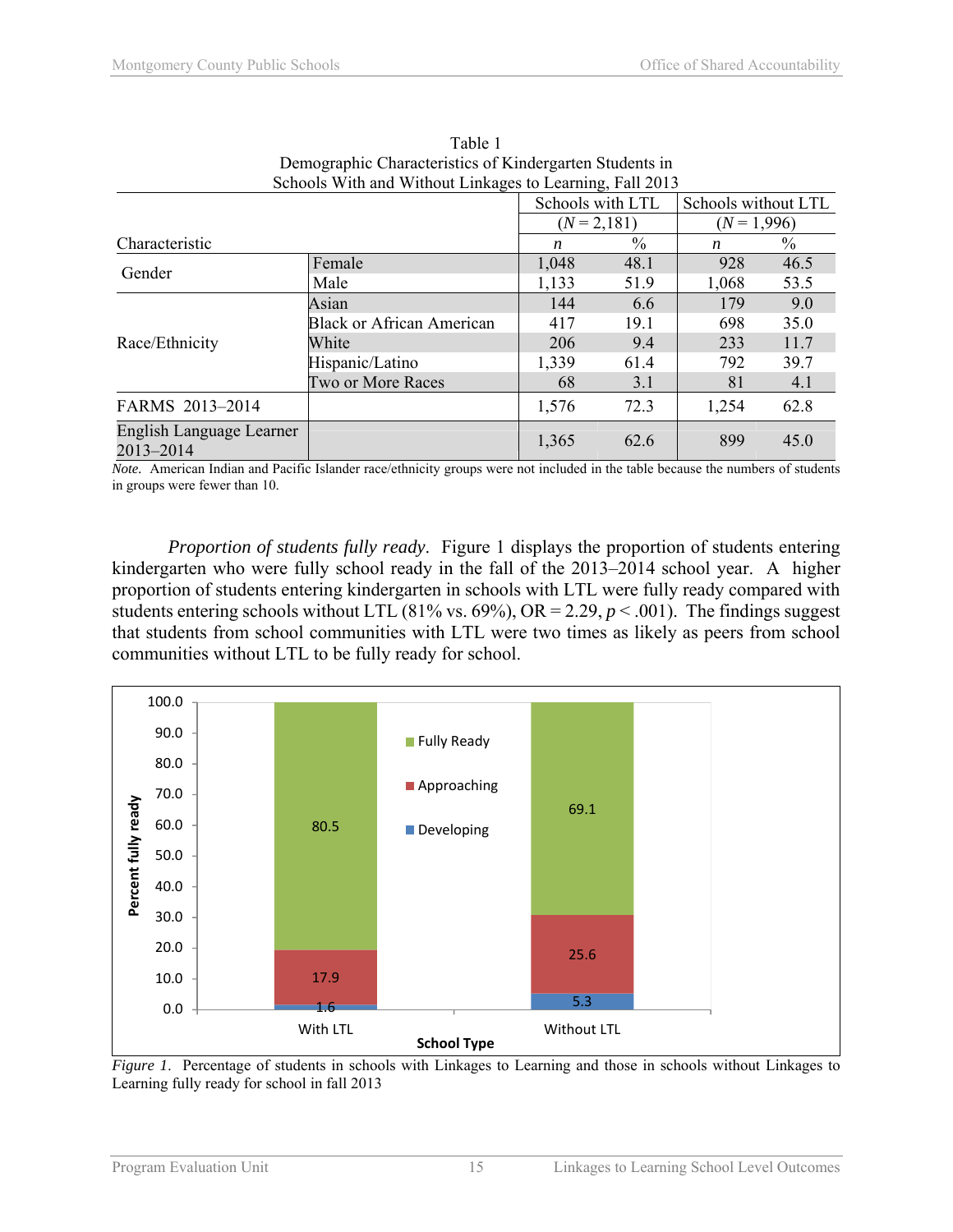*School readiness by domains of learning*. Table 2 presents the number and percentage of fully ready students in schools with and without LTL for each domain of learning assessed by the MMSR. Higher percentages of students in schools with LTL were fully ready in each of the domains of learning, compared with students in schools without LTL.

Table 2

| Number and Percentage of Students Fully Ready in Domains of Learning, Fall 2013 |                                      |      |                                          |               |  |  |
|---------------------------------------------------------------------------------|--------------------------------------|------|------------------------------------------|---------------|--|--|
|                                                                                 | In Schools With LTL<br>$(N = 2,181)$ |      | In Schools Without<br>LTL<br>$(N=1,996)$ |               |  |  |
| Domain of Learning                                                              | n                                    | $\%$ | n                                        | $\frac{0}{0}$ |  |  |
| Language & Literacy                                                             | 1,508                                | 69.1 | 1,163                                    | 58.3          |  |  |
| <b>Physical Development</b>                                                     | 1,977                                | 90.6 | 1,672                                    | 83.8          |  |  |
| Social Studies                                                                  | 1,524                                | 69.9 | 1,158                                    | 58.0          |  |  |
| Scientific Thinking                                                             | 1,412                                | 64.7 | 1,011                                    | 50.7          |  |  |
| <b>Mathematical Thinking</b>                                                    | 1,613                                | 74.0 | 1,220                                    | 61.1          |  |  |
| The Arts                                                                        | 1,832                                | 84.0 | 1,484                                    | 74.3          |  |  |
| Social/Personal Development                                                     | 1,666                                | 76.4 | 1,401                                    | 70.2          |  |  |

Differences in levels of readiness on the domains of learning between students in school communities with LTL and those in school communities without LTL were examined using a series of logistic regression analyses, controlling for demographic characteristics (using a propensity score quintile). The dependent variable in each analysis was "full readiness" in the learning domain. For each domain of learning except for Social/Personal Development, students from school communities with LTL were two times as likely as peers from school communities without LTL to be fully ready. In each of the seven domains, the effects of LTL presence in a school reached the threshold for practical significance in education, ranging from  $d = 0.18$  in Social/Personal Development to *d* = 0.45 in Mathematical Thinking.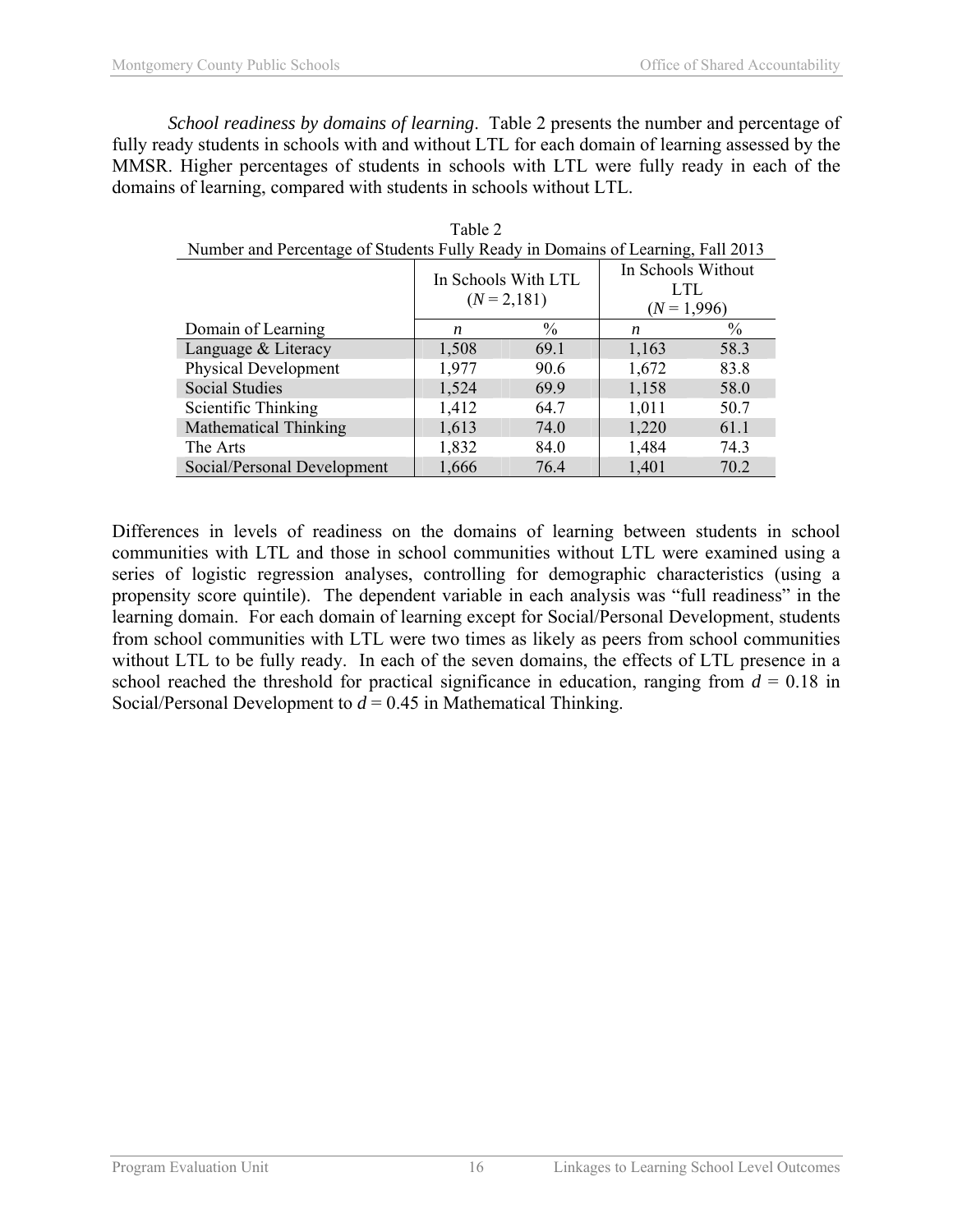| Odds Ratios for School Readiness in Domains of Learning, Effect of Presence of Linkages to Learning |             |                  |                   |           |                    |
|-----------------------------------------------------------------------------------------------------|-------------|------------------|-------------------|-----------|--------------------|
|                                                                                                     |             |                  |                   |           | <b>Effect Size</b> |
| Domain of Learning                                                                                  |             | $\boldsymbol{N}$ | <b>Odds Ratio</b> | $p$ value | $(d)^a$            |
| Language & Literacy                                                                                 | With LTL    | 2,181            | 2.05              | .00.      | 0.40               |
|                                                                                                     | Without LTL | 1,996            |                   |           |                    |
|                                                                                                     | With LTL    | 2,181            | 1.98              |           | 0.38               |
| <b>Physical Development</b>                                                                         | Without LTL | 1,996            |                   | .00       |                    |
|                                                                                                     | With LTL    | 2,181            |                   |           | 0.40               |
| <b>Social Studies</b>                                                                               | Without LTL | 1,996            | 2.05              | .00.      |                    |
|                                                                                                     | With LTL    | 2,181            |                   |           | 0.43               |
| Scientific Thinking                                                                                 | Without LTL | 1,996            | 2.16              | .00.      |                    |
|                                                                                                     | With LTL    | 2,181            | 2.27              |           | 0.45               |
| <b>Mathematical Thinking</b>                                                                        | Without LTL | 1,996            |                   | .00       |                    |
|                                                                                                     | With LTL    | 2,181            |                   |           | 0.37               |
| The Arts                                                                                            | Without LTL | 1,996            | 1.97              | .00       |                    |
|                                                                                                     | With LTL    | 2,181            | 1.38              |           | 0.18               |
| Social/Personal Development                                                                         | Without LTL | 1,996            |                   | .00       |                    |

Table 3 Odds Ratios for School Readiness in Domains of Learning, Effect of Presence of Linkages to Learning

<sup>a</sup> Effect size (logit  $d$ ) = ln(OR)/pi/sqrt 3.

#### *Q1b. Are outcomes similar for all students who attended schools with LTL, or did certain subgroups of students (e.g., ethnicity, FARMS, ESOL) differentially benefit from attending schools with LTL?*

Table 4 presents the number and percentage of fully ready students by student characteristics. In each of the student subgroups, higher percentages of students in schools with LTL were fully ready than their counterparts in schools without LTL.

| Table 4                                                        |                            |      |                     |      |  |  |  |
|----------------------------------------------------------------|----------------------------|------|---------------------|------|--|--|--|
| Number and Percentage of Students Fully Ready for Kindergarten |                            |      |                     |      |  |  |  |
| All Students and by Subgroup, Fall 2013                        |                            |      |                     |      |  |  |  |
|                                                                | Schools With LTL           |      | Schools Without LTL |      |  |  |  |
|                                                                | $N = 1,996$<br>$N = 2,181$ |      |                     |      |  |  |  |
| <b>Student Group</b>                                           | n                          | $\%$ | n                   | $\%$ |  |  |  |
| All students                                                   | 1,746                      | 80.5 | 1,376               | 69.1 |  |  |  |
| <b>FARMS</b>                                                   | 1,227                      | 78.3 | 809                 | 64.7 |  |  |  |
| <b>ESOL</b>                                                    | 1,033                      | 75.7 | 555                 | 61.8 |  |  |  |
| Hispanic/Latino                                                | 1,020                      | 763  | 484                 | 61.3 |  |  |  |

*Note.* American Indian and Pacific Islander students are not included in the table because numbers were fewer than 10.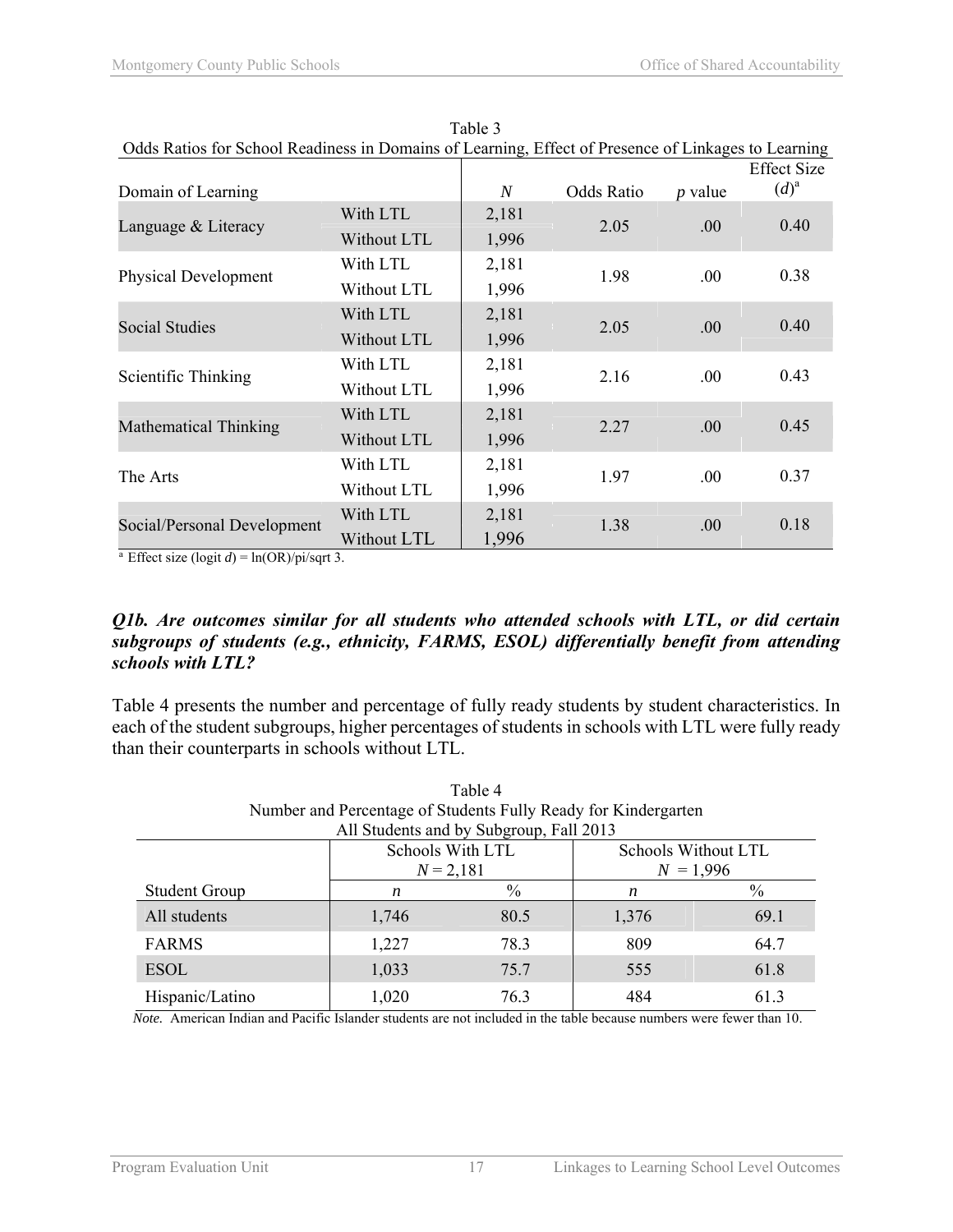The effect of LTL on overall school readiness was further tested with logistic regression, for all students and for subgroups of students. Being part of the school community with LTL had a positive effect for all students ( $OR = 2.29$ ,  $d = 0.46$ ) as well as for subgroups of students (Table 5). Specifically, positive meaningful effects of attending schools with LTL were observable for students receiving FARMS or ESOL services and for Hispanic/Latino students; effect sizes ranged from  $d = 0.42$  to  $d = 0.47$ . Within each of the student subgroups tested, students in LTL schools were about twice as likely as their peers in schools without LTL to be fully ready for kindergarten.

| Odds Ratios for School Readiness: All Students and by Student Subgroups,<br>Effect of Linkages to Learning |                         |                |            |                  |                     |  |
|------------------------------------------------------------------------------------------------------------|-------------------------|----------------|------------|------------------|---------------------|--|
| Student group                                                                                              |                         | N              | Odds ratio | <i>p</i> value   | Effect size $(d)^a$ |  |
| All                                                                                                        | With LTL<br>Without LTL | 2,181<br>1,996 | 2.29       | .00 <sub>1</sub> | 0.46                |  |
| <b>FARMS</b>                                                                                               | With LTL<br>Without LTL | 1,576<br>1,254 | 2.33       | .00.             | 0.47                |  |
| <b>ESOL</b>                                                                                                | With LTL<br>Without LTL | 1,365<br>899   | 2.16       | .00.             | 0.42                |  |
| Hispanic/Latino                                                                                            | With LTL                | 1,339          |            |                  |                     |  |
|                                                                                                            | Without LTL             | 792            | 2.24       | .00.             | 0.45                |  |

| Table 5                                                                |
|------------------------------------------------------------------------|
| Odds Ratios for School Readiness: All Students and by Student Subgroup |
| Effect of Linkages to Learning                                         |

<sup>a</sup> Effect size (logit *d*) =  $ln(OR)/pi/sqrt$  3.

#### *Q1c. To what extent are students in a school community with LTL attending preschool offerings?*

Figure 2 shows the type of early care and education setting during the year prior to enrollment in school for students entering schools with or without LTL, as documented by MSDE in the MMSR data file (Appendix D). No information was available on preschool experiences for about a third of students attending schools with LTL (32%) and more than one quarter of students attending schools without LTL (28%). A notable difference between students entering schools with LTL and schools without LTL is the proportion of students who attended Head Start and public prekindergarten. Close to one half (49%) of students in schools with LTL attended Head Start or public prekindergarten, while 44% of students attending schools without LTL attended Head Start or public prekindergarten.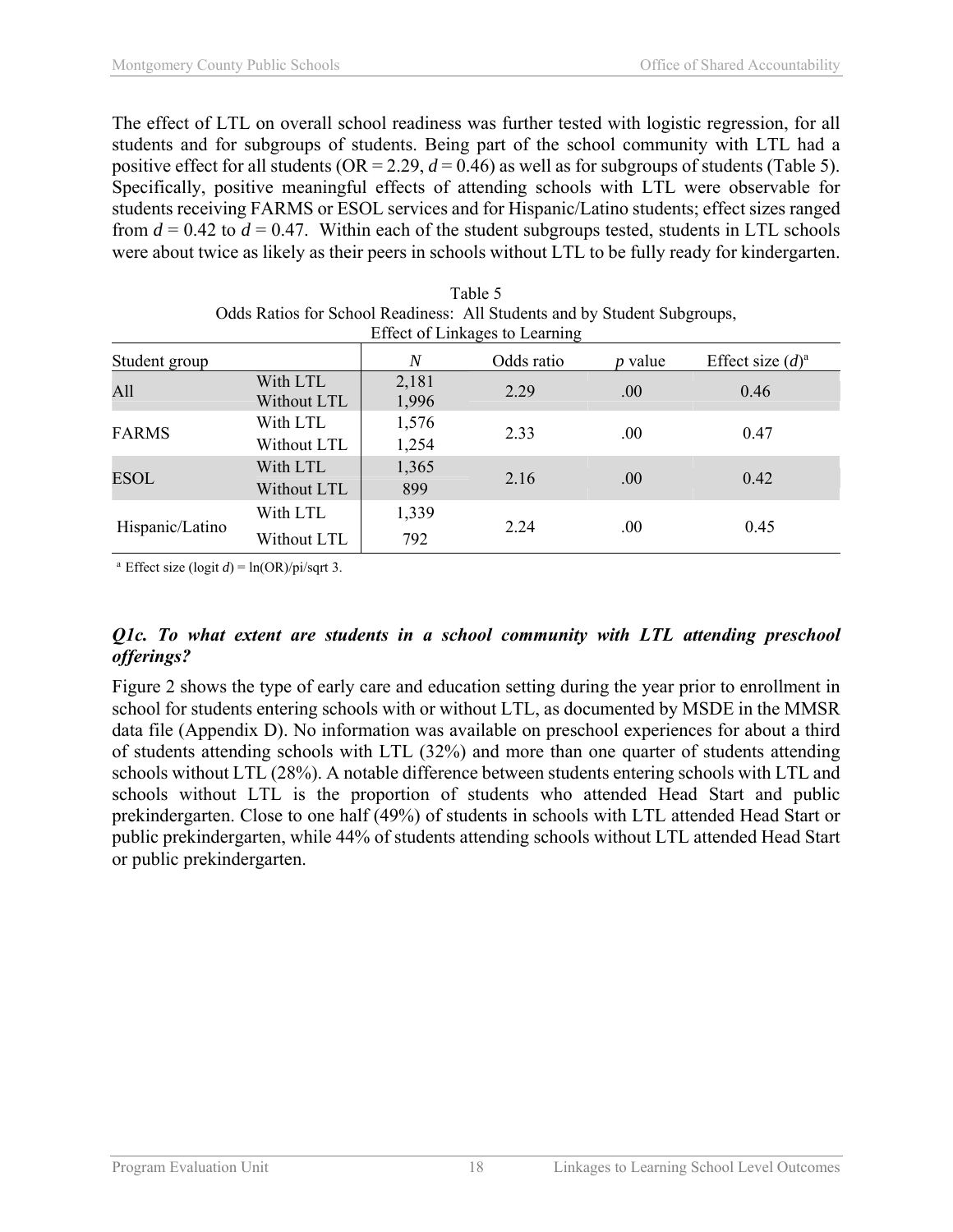

*Figure 2.* Early care and educational setting year prior to kindergarten in schools with and without Linkages to Learning

#### *Q1d. Is there a difference in daily attendance, excused absences, or tardies between students in schools with and without LTL?*

This section presents information on: a) characteristics of elementary students in schools with and without LTL; and b) a comparison of mean attendance outcomes of students in schools with LTL and in schools without LTL.

*Characteristics of elementary students*. Table 6 shows the demographic characteristics for elementary students in the schools with and without LTL in fall 2013. The sample of students in schools with LTL was made up of higher proportions of Hispanic/Latino students (59% vs. 40%), students receiving FARMS services (73% vs. 64%), and students receiving ESOL services (44% vs. 31%) compared with peers in schools without LTL. White students made up less than 10% of the elementary population in schools with LTL compared with 11% in schools without LTL. Black or African American students constituted 22% of students in schools with LTL compared with 35% in schools without LTL. Ten percent and 12 percent of students in schools with and without LTL, respectively, were enrolled in special education.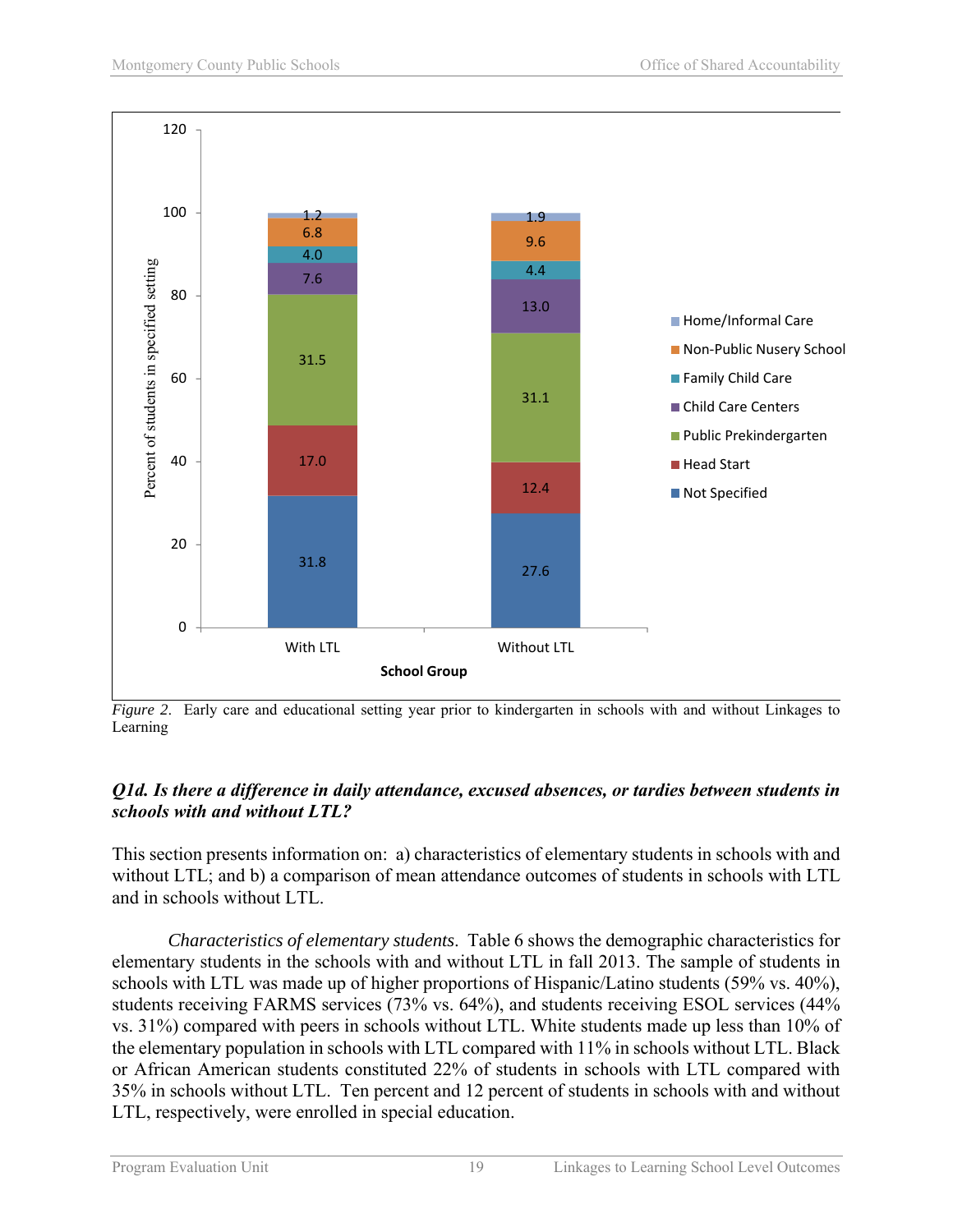|                 | $\frac{1}{100}$ and $\frac{1}{100}$ and $\frac{1}{100}$ $\frac{1}{100}$ $\frac{1}{100}$ $\frac{1}{100}$ $\frac{1}{100}$ $\frac{1}{100}$ $\frac{1}{100}$ |                  |               |                  |               |
|-----------------|---------------------------------------------------------------------------------------------------------------------------------------------------------|------------------|---------------|------------------|---------------|
|                 |                                                                                                                                                         | With LTL         |               | Without LTL      |               |
|                 |                                                                                                                                                         | $(N = 12,983)$   |               | $(N = 12,657)$   |               |
| Characteristics |                                                                                                                                                         | $\boldsymbol{n}$ | $\frac{0}{0}$ | $\boldsymbol{n}$ | $\frac{0}{0}$ |
|                 | Kindergarten                                                                                                                                            | 2,386            | 18.5          | 2,311            | 18.3          |
|                 |                                                                                                                                                         | 2,348            | 18.2          | 2,165            | 17.1          |
|                 | 2                                                                                                                                                       | 2,261            | 17.5          | 2,110            | 16.7          |
| Grade           |                                                                                                                                                         | 1,951            | 15.1          | 2,032            | 16.1          |
|                 | 4                                                                                                                                                       | 2,001            | 15.5          | 2,036            | 16.1          |
|                 | 5                                                                                                                                                       | 1,946            | 15.1          | 2,003            | 15.8          |
|                 | Female                                                                                                                                                  | 6,244            | 48.4          | 6,107            | 48.2          |
| Gender          | Male                                                                                                                                                    | 6,649            | 51.6          | 6,550            | 51.8          |
|                 | Asian                                                                                                                                                   | 985              | 7.6           | 1,269            | 10.0          |
|                 | <b>Black or African American</b>                                                                                                                        | 2,812            | 21.8          | 4,482            | 35.4          |
| <b>MSDE</b>     | White                                                                                                                                                   | 1,162            | 9.0           | 1,326            | 10.5          |
| Race            | Hispanic/Latino                                                                                                                                         | 7,570            | 58.7          | 5,046            | 39.9          |
|                 | Two or More Races                                                                                                                                       | 328              | 2.5           | 487              | 3.8           |
| <b>FARMS</b>    | Received FARMS services, 2013-2014                                                                                                                      | 9,378            | 72.7          | 8,038            | 63.5          |
| $ESOL*$         | Eligible for ESOL services, 2013–2014                                                                                                                   | 5,629            | 43.7          | 3,965            | 31.3          |
| Special         | Received special education services,                                                                                                                    |                  |               |                  |               |
| Education       | 2013-2014                                                                                                                                               | 1,323            | 10.3          | 1,468            | 11.6          |

Table 6 Characteristics of Elementary Students Attending Schools With and Without Linkages to Learning 2013–2014

*Note.* Pacific Islander and American Indian students were not included in table because the number was fewer than 10. \*All students eligible for ESOL services including those who refused ESOL instruction.

A series of four ANCOVA models were conducted using a propensity score to control for preexisting demographic characteristics. The independent variable was type of school (with LTL or without LTL); the dependent variables were either days attending, daily absences, number of excused absences, or number of tardies (excused and unexcused). The findings for this question are presented separately for elementary and middle schools.

#### *Attendance Patterns in Elementary School*

Table 7 presents the adjusted means, standard error, F values, and effect sizes for days attended, days absent, total unexcused daily absences, and number of tardies between students attending elementary schools with and without LTL. There was a significant difference in adjusted mean days attended between students attending schools with LTL ( $M = 155.6$ ) and peers in schools without an LTL program ( $M = 153.6$ , [F (1, 25,550) = 18.4,  $p = 0.000$ ]. At the same time, there were significantly lower adjusted mean days absent and mean days of unexcused absences for students attending schools with LTL compared to peers attending schools without LTL. ANCOVA also showed that the adjusted mean number of tardies and number of excused tardies for students in schools with LTL were significantly lower than for students in elementary schools without LTL. The effect sizes associated with the attendance patterns showed that none of the differences were meaningful in an educational setting.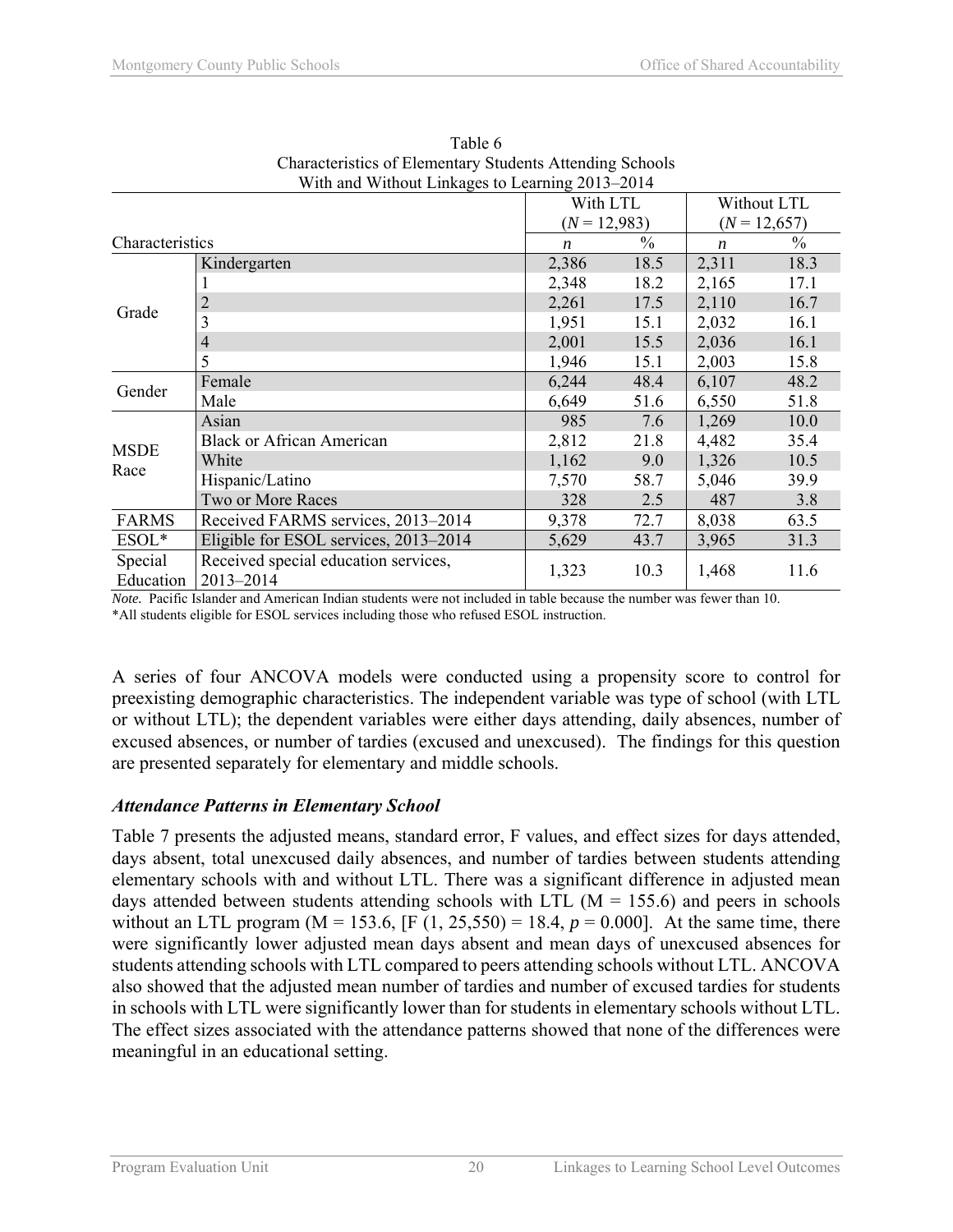| <i>Recognity Elementary Sensons when and wherear Emiliages to Ecamining</i> |        |            |        |             |                      |       |      |             |  |  |  |
|-----------------------------------------------------------------------------|--------|------------|--------|-------------|----------------------|-------|------|-------------|--|--|--|
|                                                                             |        | With LTL   |        | Without LTL |                      |       |      |             |  |  |  |
|                                                                             | Adj.   | <b>Std</b> | Adj.   | <i>Std</i>  | Mean                 |       |      |             |  |  |  |
| Outcome                                                                     | Mean   | Error      | Mean   | Error       | difference           | F     | sig  | Effect Size |  |  |  |
| Days attended                                                               | 155.61 | 0.34       | 153.56 | 0.34        | 2.05                 | 18.40 | .000 | 0.04        |  |  |  |
| Days absent                                                                 | 7.37   | 0.07       | 7.69   | 0.07        | $-0.33$              | 12.55 | .00. | $-0.01$     |  |  |  |
| Days of unexcused<br>absence                                                | 4.97   | 0.52       | 5.25   | 0.05        | $-0.28$              | 14.02 | .001 | $-0.02$     |  |  |  |
| Number of tardies                                                           | 3.36   | 0.06       | 3.72   | 0.06        | $-0.36$              | 16.37 | .01  | $-0.07$     |  |  |  |
| <b>Excused tardies</b>                                                      | 0.218  | 0.02       | 0.43   | 0.02        | $-0.22$ <sup>*</sup> | 52.14 | .000 | $-0.04$     |  |  |  |

Table 7 Adjusted Means, Standard Error, Mean Difference, and Effect Sizes for Attendance Outcomes, Students Attending Elementary Schools With and Without Linkages to Learning

## *Characteristics of Students in Middle Schools*

Table 8 shows the demographic characteristics of students in the six middle schools with LTL and six middle schools without LTL. Similar percentages of Hispanic/Latino students were enrolled in schools with and without LTL (43% in each); schools without LTL enrolled more Black or African American students (36%) than schools with (24%), more ever FARMS (77% in schools without LTL and 64% in schools with LTL), and more students currently receiving FARMS (65% in schools without LTL, 53% in schools with LTL).

|                                | With and Without Linkages to Learning 2013–2014 |               |                  |               |                    |
|--------------------------------|-------------------------------------------------|---------------|------------------|---------------|--------------------|
|                                |                                                 |               | School with LTL  |               | School Without LTL |
|                                |                                                 |               | $(N = 5,363)$    |               | $(N=5,010)$        |
| <b>Student Characteristics</b> | $\boldsymbol{n}$                                | $\frac{0}{0}$ | $\boldsymbol{n}$ | $\frac{0}{0}$ |                    |
|                                | 6                                               | 1,809         | 33.7             | 1,742         | 34.8               |
| Grade                          |                                                 | 1,790         | 33.4             | 1,646         | 32.9               |
|                                | 8                                               | 1,763         | 32.9             | 1,620         | 32.3               |
|                                | Female                                          | 2,746         | 51.2             | 2,379         | 47.5               |
| Gender                         | Male                                            | 2,616         | 48.8             | 2,630         | 52.5               |
|                                | Asian                                           | 576           | 10.7             | 489           | 9.8                |
| <b>MSDE</b>                    | <b>Black or African American</b>                | 1,290         | 24.1             | 1,792         | 35.8               |
|                                | White                                           | 971           | 18.1             | 392           | 7.8                |
| Race code                      | Hispanic/Latino                                 | 2,284         | 42.6             | 2,174         | 43.4               |
|                                | Two or More Races                               | 233           | 4.3              | 158           | 3.2                |
| <b>FARMS</b>                   | FARMS in 2013-2014                              | 2,845         | 53.1             | 3,231         | 64.5               |
|                                | <b>Ever FARMS</b>                               | 3,439         | 64.1             | 3,864         | 77.1               |
|                                | ESOL in 2013-2014                               | 801           | 14.9             | 896           | 17.9               |
| <b>ESOL</b>                    | Ever ESOL                                       | 2,390         | 44.6             | 2,465         | 49.2               |
| Special                        | Special Education in 2013–2014                  | 686           | 12.8             | 561           | 11.2               |
| Education                      | <b>Ever Special Education</b>                   | 910           | 17.0             | 756           | 15.1               |

Table 8 Characteristics of Middle School Students Attending Schools With and Without Linkages to Learning 2013–2014

*Note.* American Indian and Pacific Islander students were not included in the table because the numbers were fewer than 10.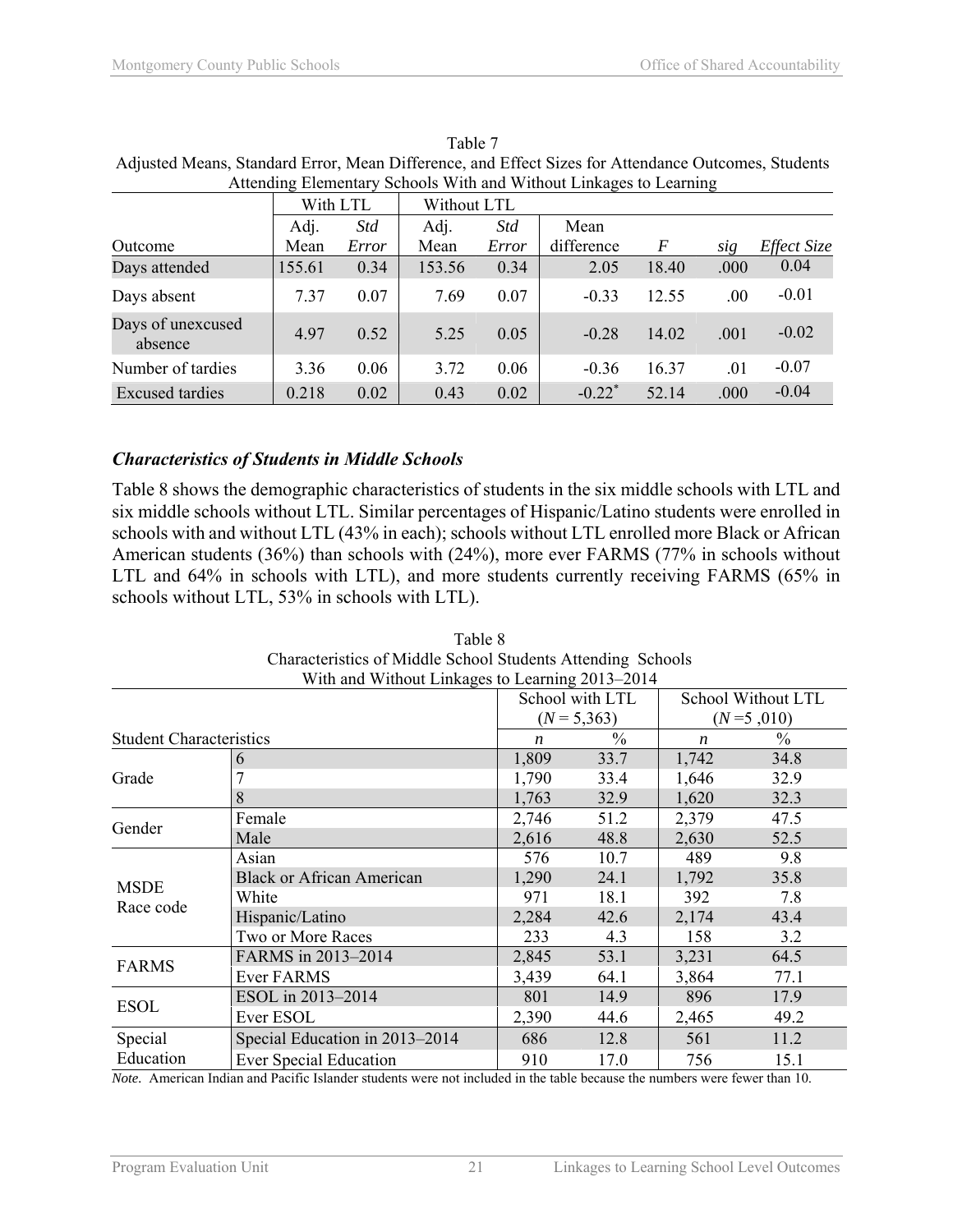## *Attendance Patterns in Middle School*

A one-way ANCOVA showed that the attendance patterns between middle school students in schools with and without LTL were different only for days absent. There were no significant differences in adjusted mean days attended or total days unexcused absences between students attending schools with and without LTL (Table 9). The adjusted mean days absent for students attending middle schools with LTL ( $M = 7.27$ ) was significantly higher than schools without LTL  $(M = 6.91)$ , [F (1, 10371) = 5.179,  $p = 10.02$ ]. The effect size ( $d = 0.02$ ) did not reach the threshold for practical significance, suggesting that the attendance patterns are similar for middle schools with and without LTL.

| Table 9                                                                        |                                                                          |      |        |                 |      |      |      |                    |  |  |  |
|--------------------------------------------------------------------------------|--------------------------------------------------------------------------|------|--------|-----------------|------|------|------|--------------------|--|--|--|
| Adjusted Marginal Means, Standard Error, Mean Difference, and Effect Sizes for |                                                                          |      |        |                 |      |      |      |                    |  |  |  |
|                                                                                | Effect of Linkages to Learning on Attendance Measures for Middle Schools |      |        |                 |      |      |      |                    |  |  |  |
|                                                                                | With LTL<br>Without LTL                                                  |      |        |                 |      |      |      |                    |  |  |  |
| Attendance                                                                     | Adj.                                                                     | Std  | Adj.   | Std             | Mean |      |      |                    |  |  |  |
|                                                                                | Mean<br>Mean<br>Error<br>Error                                           |      |        |                 |      |      |      | <b>Effect Size</b> |  |  |  |
| Days attended                                                                  | 158.43                                                                   | 0.48 | 157.27 | 0.47            | 1.16 | 3.01 | 0.08 | 0.06               |  |  |  |
| Days absent                                                                    | 7.27                                                                     | 0.11 | 6.91   | 0 <sub>11</sub> | 0.36 | 5.18 | 0.02 | 0.02               |  |  |  |
| Unexcused<br>absences                                                          | 4.43                                                                     | 0.08 | 4.39   | 0.09            | 0.04 | 0.11 | 0.97 | $-0.04$            |  |  |  |

## *Q1d. To what extent did students in schools with LTL and without LTL participate in summer 2014 ELO SAIL?*

In the summer of 2014, 15 of the schools with LTL and 9 of the schools without LTL ( $N = 24$ ) offered ELO SAIL for their K–2 students. Table 10 shows summary statistics on the number of students who were eligible, percentage of eligible students who registered for ELO SAIL, percentage of eligible who attended, and percentage of registered students who attended. On average, 55% of eligible students in schools with LTL and 53% of eligible students in schools without LTL registered for ELO SAIL, and 45% and 43%, respectively, attended ELO SAIL in 2014. However, the majority of the students who registered to attend ELO SAIL, from either schools with LTL (81%) or schools without LTL (82%), attended. These findings suggest that getting students registered for ELO SAIL may be critical to participation in ELO SAIL. A list of schools with ELO SAIL and their registration and attendance rates is presented in Appendix E, Table E1.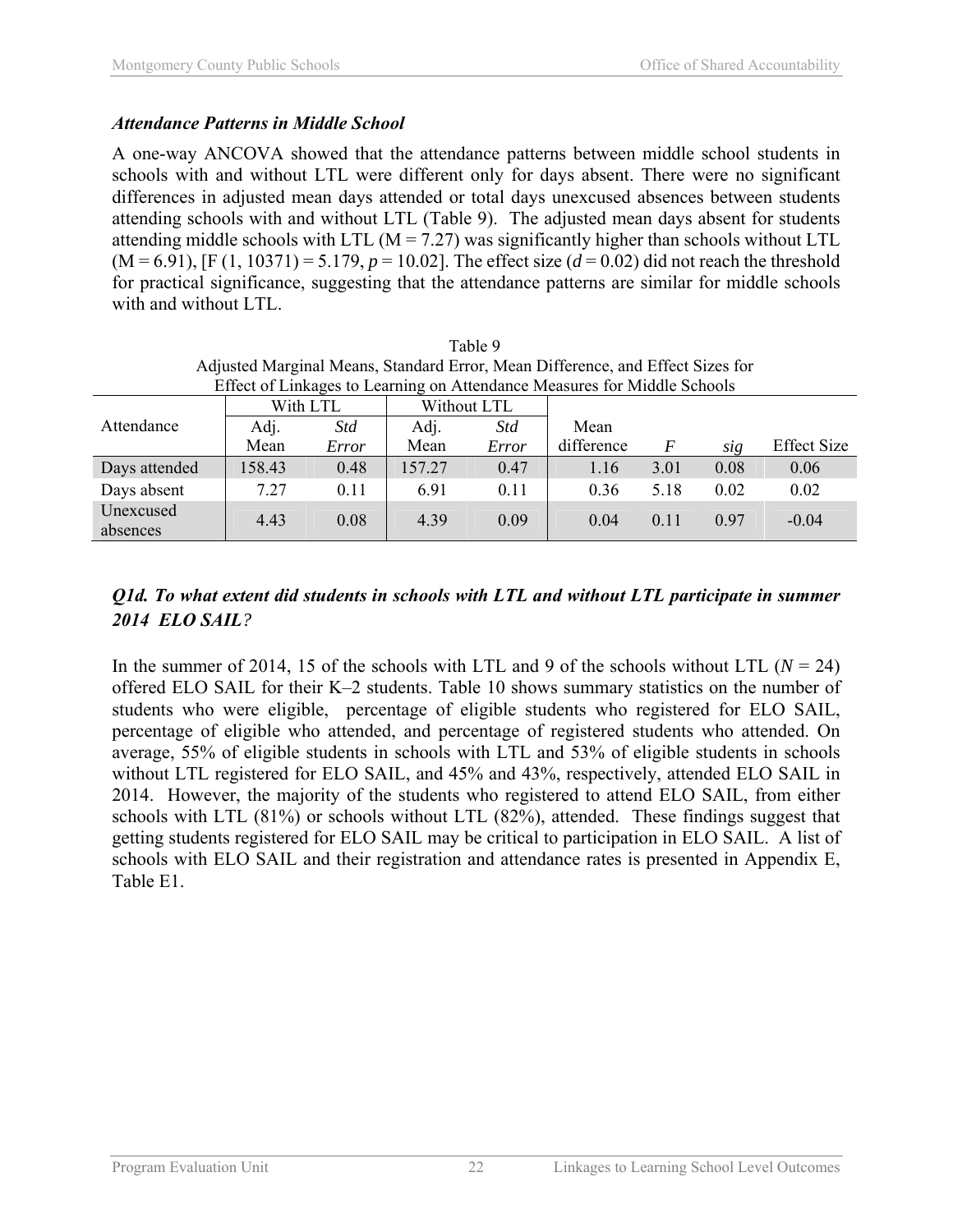| ELO SAIL Participation by K-2 Students in LTL and non-LTL Title I Schools, Summer 2014 |      |           |                              |      |                                |           |        |      |  |  |
|----------------------------------------------------------------------------------------|------|-----------|------------------------------|------|--------------------------------|-----------|--------|------|--|--|
|                                                                                        |      |           | With LTL ( $N = 15$ schools) |      | Without LTL ( $N = 9$ schools) |           |        |      |  |  |
| Participation                                                                          | Mean | <b>SD</b> | Median                       | Max  | Mean                           | <b>SD</b> | Median | Max  |  |  |
| Number of students eligible                                                            | 327  | 82.7      | 320                          | 445  | 288                            | 91.5      | 260    | 443  |  |  |
| Percent of eligible students who<br>registered                                         | 55.0 | 8.0       | 57.7                         | 65.1 | 53.4                           | 7.8       | 53.6   | 673  |  |  |
| Percent of eligible students who<br>attended                                           | 44.6 | 7.4       | 44.3                         | 52.9 | 43.4                           | 5.8       | 43.1   | 54.4 |  |  |
| Percent of registered students who<br>attended                                         | 81.0 | 5.3       | 80.4                         | 90.2 | 81.6                           | 4.4       | 81.7   | 88.3 |  |  |

Table 10 ELO SAIL Participation by K–2 Students in LTL and non-LTL Title I Schools, Summer 2014

*Source*: MCPS Title I Program Office

#### *Q1e. Is there a difference in mean survey scores for engagement, hope, and well-being for Grade 5 students in schools with LTL and without LTL?*

#### *Grade 5 Student Engagement*

ANOVA was used to compare the school-level mean scores for hope, engagement, and well-being for Grade 5 students in schools with LTL and in schools without LTL (Table 11). On average, the engagement mean score for 5<sup>th</sup> graders in schools with LTL ( $M = 4.41$ ,  $SD = 0.11$ ) was comparable to the mean for schools without LTL ( $M = 4.34$ ,  $SD = 0.13$ ). The school-level hope mean score for  $5<sup>th</sup>$  graders in the sample of schools with LTL (M = 4.40, SD = 0.11) was nearly identical to the score for 5<sup>th</sup> graders in schools without LTL ( $M = 4.43$ , SD = 0.09), and the school-level mean score for well-being in schools with LTL ( $M = 8.41$ , SD = 0.33) also was similar to that of schools without LTL ( $M = 8.49$ ,  $SD = 0.24$ ). Differences between mean scores for hope, engagement, and well-being for 5<sup>th</sup> graders in schools with and without LTL were not statistically significant.

| $1$ and $1$                                                       |                    |           |      |               |      |      |  |  |  |  |
|-------------------------------------------------------------------|--------------------|-----------|------|---------------|------|------|--|--|--|--|
| Mean Survey Scores for Engagement, Hope, and Well-being for       |                    |           |      |               |      |      |  |  |  |  |
| Grade 5 Students in Schools With and Without Linkages to Learning |                    |           |      |               |      |      |  |  |  |  |
| With LTL<br>Without LTL                                           |                    |           |      |               |      |      |  |  |  |  |
| Gallup Survey                                                     | $(N = 20$ schools) |           | F    | Sig (P-value) |      |      |  |  |  |  |
| Measure                                                           | Mean               | <b>SD</b> | Mean | <b>SD</b>     |      |      |  |  |  |  |
| Engagement                                                        | 4.41               | 0.11      | 4.34 | 0.13          | 1 29 | 0.26 |  |  |  |  |
| Hope                                                              | 4.40               | 0.11      | 0.09 | 3.32          | 0.08 |      |  |  |  |  |
| Well-being                                                        | 8.41               | 0.33      | 8.49 | 0.24          | 0.81 | 0.37 |  |  |  |  |

Table 11

*Source*. http://www.montgomeryschoolsmd.org/uploadedFiles/info/gallup/MontgomeryCountyPublicSchools-OverallStudent2013.pdf. Only Grade 5 students were included in the analyses. Primary schools (K–2) are not included; thus, number of schools for each group is lower than total study sample.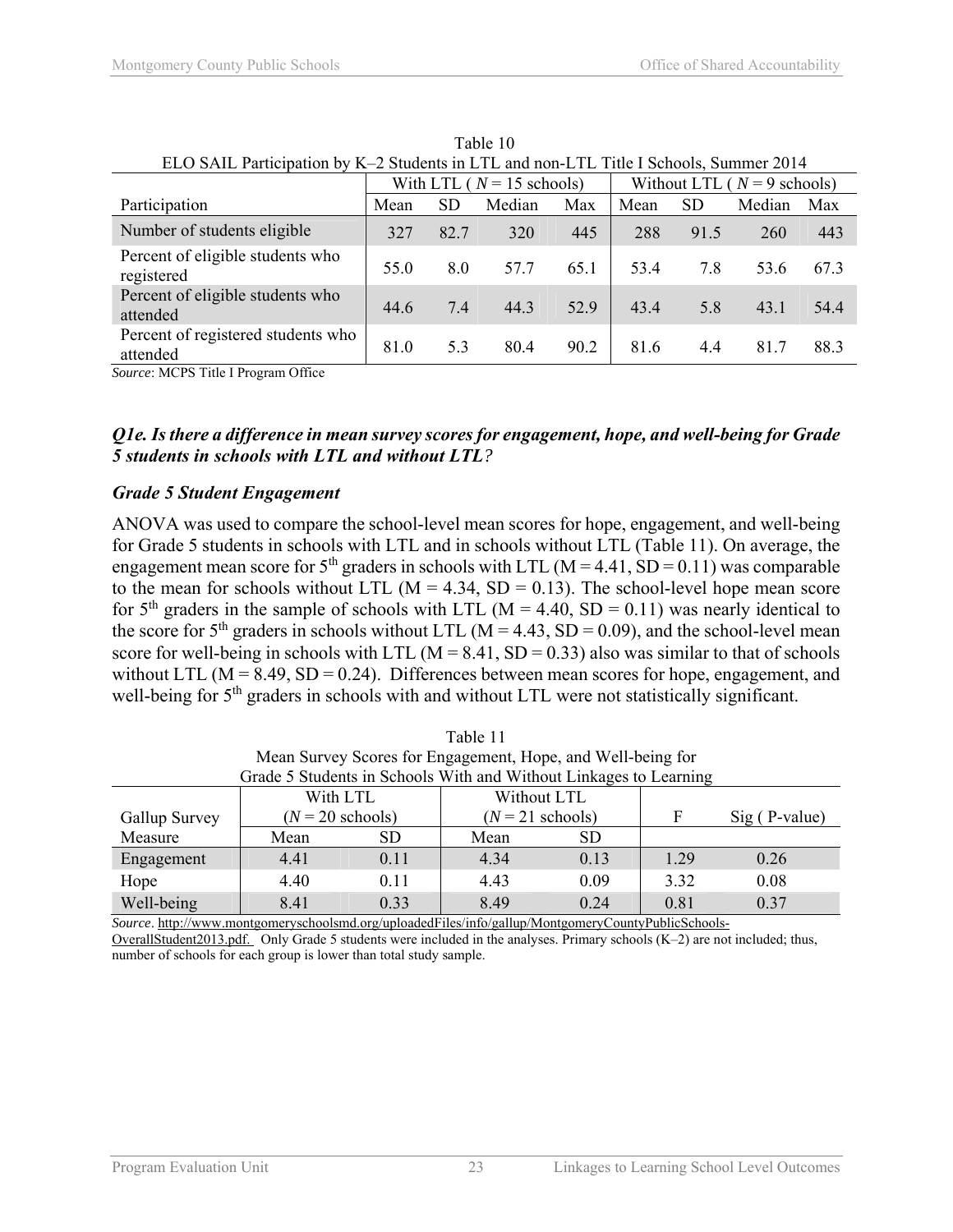#### *Q1f. Is there a difference in the number of SSL hours earned by students in schools with LTL and students in schools without LTL?*

ANOVA was conducted to compare the mean SSL hours earned by students in schools with and without LTL during the 2013–2014 school year. Table 12 presents the estimated means for SSL hours earned from beginning to end of the 2013–2014 school year. The findings showed that there was a significant difference in mean SSL hours earned by middle school students in schools with LTL ( $M = 19.62$ , SD = 30.02) compared with peers in a school without LTL ( $M = 16.86$ ,  $SD = 26.51$ ,  $[F (1, 10, 358) = 24.33, p < .05]$ . Additional analyses also showed differences between students in schools with and without LTL by grade-level of students and FARMS receipt. Grade 7 students (schools with LTL = 19.54, schools without = 15.73), [F (1, 10,358) = 17.40, *p* = .00] and students not receiving FARMS services (with LTL = 23.01, without LTL = 18.63 [F (1,  $10,358$ ) = 25.05,  $p = .00$ ] from schools with LTL earned significantly higher SSL hours than their peers in schools without LTL did. These differences in SSL hours earned by Grade  $7 (d = 0.16)$ or non-FARMS students  $(d = 0.17)$  are practically meaningful in an educational setting. While non-ESOL students in schools with LTL earned statistically significantly higher number of SSL hours than peers in schools without LTL, the difference in hours between the two groups of non-ESOL students were not practically meaningful in an educational setting.

Table 12 Means, Estimated Mean Difference, and Effect Sizes for Effect of Attending a School With Linkages to Learning on Student Service Learning Hours Earned in Middle School

|                        |       | With LTL |       | Without LTL |                  |           | Mean       | F     |                 | Effect  |
|------------------------|-------|----------|-------|-------------|------------------|-----------|------------|-------|-----------------|---------|
| Student group          | Mean  | n        | SD    | Mean        | $\boldsymbol{n}$ | <b>SD</b> | difference | value | <i>p</i> -value | size    |
| All in $2013-$<br>2014 | 19.62 | 5,375    | 30.02 | 16.86       | 4,983            | 26.51     | 2.75       | 24.33 | 0.00            | 0.10    |
| Grade level            |       |          |       |             |                  |           |            |       |                 |         |
| Grade 6                | 15.32 | 1846     | 21.44 | 13.92       | 1747             | 17.41     | 1.407      | 4.43  | 0.032           | 0.08    |
| Grade 7                | 19.54 | 1773     | 28.67 | 15.73       | 1639             | 24.20     | 3.810      | 17.4  | 0.00            | 0.16    |
| Grade 8                | 24.21 | 1756     | 37.50 | 21.25       | 1597             | 35.09     | 2.96       | 5.54  | 0.19            | 0.08    |
| Service Receipt        |       |          |       |             |                  |           |            |       |                 |         |
| <b>FARMS</b>           | 16.38 | 2746     | 28.90 | 15.78       | 3093             | 26.63     | 0.593      | 0.665 | 0.415           | 0.02    |
| <b>No FARMS</b>        | 23.01 | 2629     | 30.80 | 18.63       | 1890             | 26.22     | 4.44       | 25.05 | 0.00            | 0.17    |
| <b>ESOL</b>            | 10.00 | 769      | 16.94 | 10.19       | 846              | 14.77     | $-1.91$    | 0.058 | 0.809           | $-0.01$ |
| No ESOL                | 24.21 | 1756     | 37.50 | 21.25       | 1597             | 35.09     | 2.99       | 21.88 | 0.00            | 0.08    |

Figure 3 presents the proportion of students that had met or exceeded their state requirement for SSL hours earned  $(\geq 75)$  by the end of the year. As a group and for each grade level represented, a significantly higher proportion of students attending the six middle schools with LTL had completed their graduation requirement of completing 75 SSL hours than students attending middle schools without LTL  $[x^2(1, N = 10,358) = 33.52, p = .00; OR = 1.49]$ .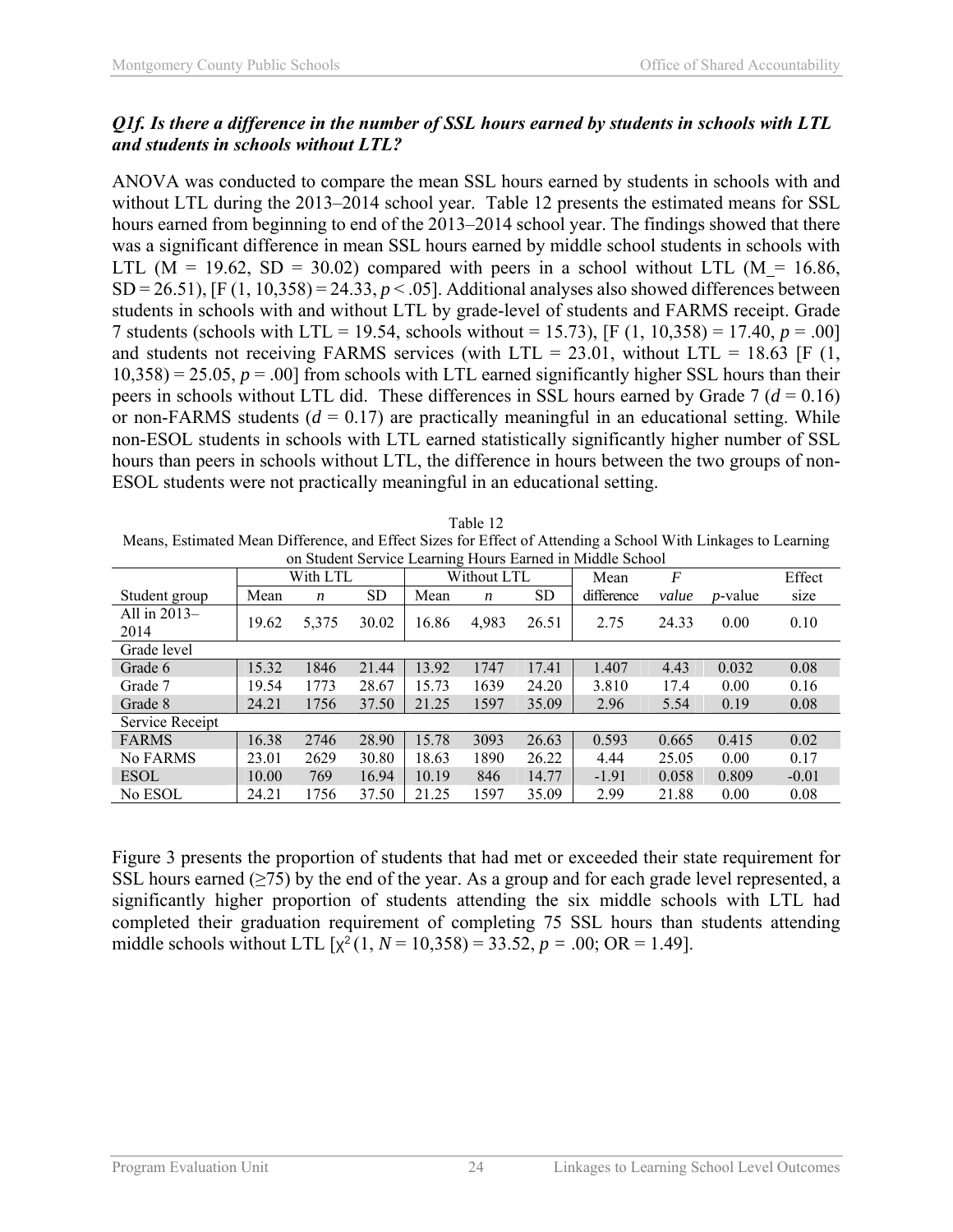

*Figure 3*. Percentage of students who had completed required Student Service Learning hours by grade and type of school

Even though students had until Grade 12 to complete their state requirement of 75 SSL hours, at the grade level, a significantly higher proportion of Grade 7  $[\chi^2(1, N = 3,412) = 15.48, p = .000;$ OR = 1.64] and Grade 8  $[x^2(1, N = 3353) = 16.03, p = .000;$  OR = 1.45] students in middle schools with LTL had completed the required SSL hours compared with peers in middle schools without LTL. This finding suggests that students attending middle schools with LTL have a good start at meeting the SSL requirement by the time they complete high school. No significant differences between students attending schools with and without LTL were observed for students in Grade 6.

#### *Q2. Is there a difference in the levels of parent engagement, as measured by the MCPS Parent Engagement Survey, between schools with and without LTL?*

Data addressing parent involvement comprised responses to the 2014 MCPS Parent Engagement Survey from: a) 1,181 parents whose children attended an elementary school with LTL and 1,041 parents whose children attended an elementary school without LTL; and b) 499 parents whose children attended a middle school with LTL and 362 parents whose children attended a middle school without LTL. The survey data were analyzed and reported separately for elementary and middle school samples. Information on respondents' background is summarized in Table 13.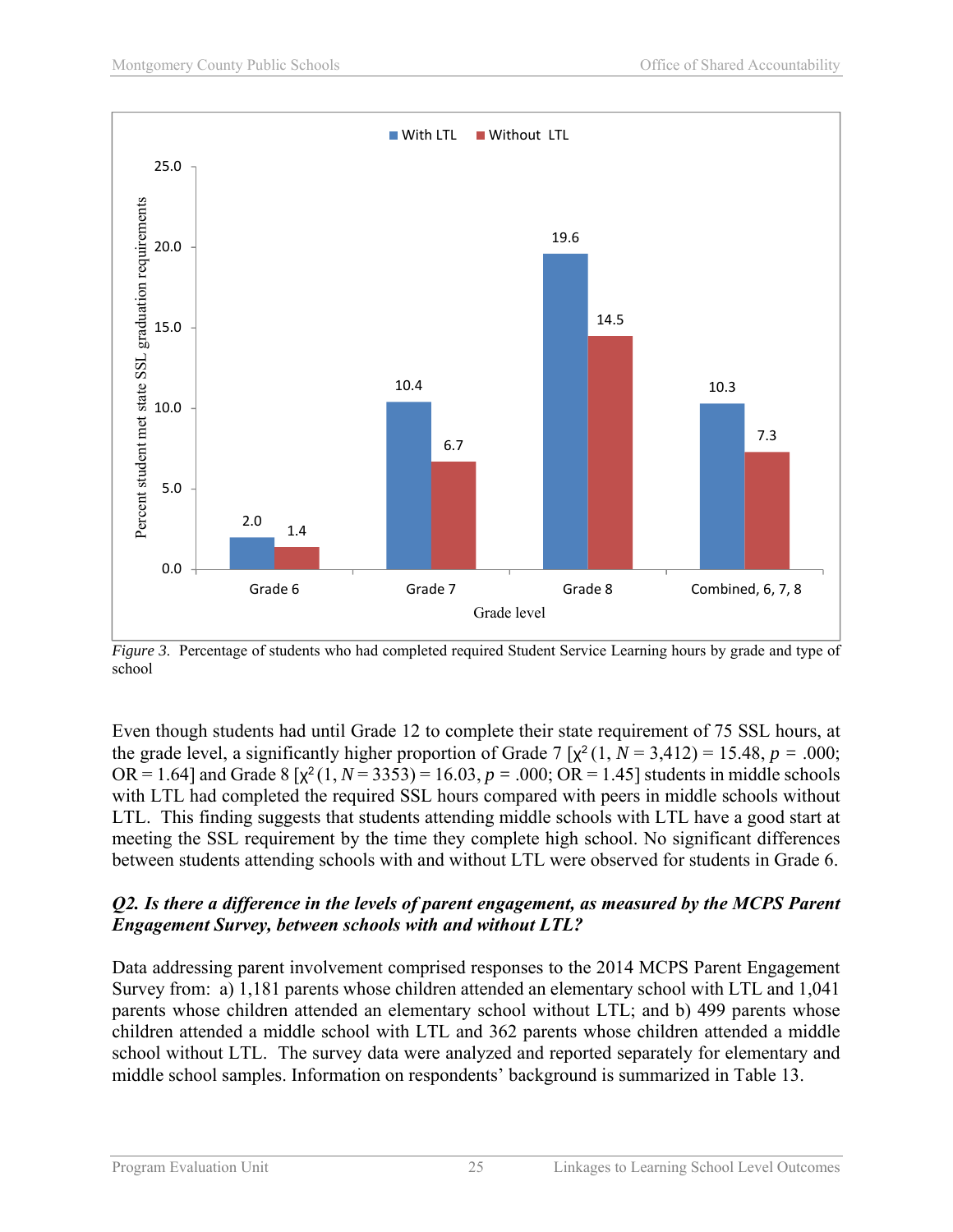| Description of Parent Engagement Survey Respondents |                         |                  |                           |                  |               |                  |                |                  |             |
|-----------------------------------------------------|-------------------------|------------------|---------------------------|------------------|---------------|------------------|----------------|------------------|-------------|
|                                                     |                         |                  | <b>Elementary Schools</b> |                  |               |                  | Middle Schools |                  |             |
|                                                     |                         |                  | With LTL                  | Without LTL      |               | With LTL         |                |                  | Without LTL |
|                                                     |                         | $(N = 1, 115)$   |                           | $(N = 1,041)$    |               | $(N = 499)$      |                | $(N = 362)$      |             |
| Characteristic of parents                           |                         | $\boldsymbol{n}$ | $\frac{0}{0}$             | $\boldsymbol{n}$ | $\frac{0}{0}$ | $\boldsymbol{n}$ | $\frac{0}{0}$  | $\boldsymbol{n}$ | $\%$        |
|                                                     | Asian                   | 150              | 13.5                      | 150              | 14.4          | 98               | 19.6           | 51               | 14.1        |
|                                                     | <b>Black or African</b> | 257              | 23                        | 359              | 34.5          | 106              | 21.2           | 132              | 36.5        |
|                                                     | American                |                  |                           |                  |               |                  |                |                  |             |
| Race/ethnicity                                      | White                   | 252              | 22.6                      | 225              | 21.6          | 176              | 35.3           | 70               | 19.3        |
|                                                     | Hispanic/Latino         | 451              | 40.4                      | 302              | 28.5          | 119              | 23.8           | 108              | 29.8        |
|                                                     | Two or More Races       | 45               | $\overline{4}$            | 50               | 4.6           | 29               | 5.8            | 15               | 4.1         |
|                                                     | English                 | 701              | 62.9                      | 758              | 72.8          | 359              | 71.9           | 233              | 64.4        |
|                                                     | Chinese                 | 21               | 1.9                       | $\overline{7}$   | 0.7           | 14               | 2.8            | $\overline{3}$   | 0.8         |
| Language                                            | French                  | 17               | 1.5                       | 22               | 2.1           | 15               | 3              | 13               | 3.6         |
| Spoken at                                           | Korean                  | $\overline{4}$   | 0.4                       | $\overline{4}$   | 0.4           | $\boldsymbol{0}$ | $\mathbf{0}$   | $\mathbf{1}$     | 0.3         |
| home*                                               | Spanish                 | 327              | 29.3                      | 217              | 20.8          | 89               | 17.8           | 95               | 26.2        |
|                                                     | Vietnamese              | 22               | $\overline{2}$            | 17               | 1.6           | 12               | 2.4            | 9                | 2.5         |
|                                                     | Amharic                 | 23               | 2.1                       | 16               | 1.5           | 10               | $\overline{2}$ | 8                | 2.2         |
|                                                     | Kindergarten            | 208              | 19.8                      | 208              | 22            |                  |                |                  |             |
|                                                     |                         | 185              | 17.7                      | 184              | 19.5          |                  |                |                  |             |
| Grade level of                                      | 2                       | 202              | 19.3                      | 167              | 17.7          |                  |                |                  |             |
| student for                                         |                         | 124              | 11.8                      | 156              | 16.5          |                  |                |                  |             |
| whom parent is $\vert 4 \vert$                      |                         | 159              | 15.2                      | 108              | 11.4          |                  |                |                  |             |
| completing                                          |                         | 138              | 13.2                      | 123              | 13            |                  |                |                  |             |
| survey                                              | h                       |                  |                           |                  |               | 151              | 31.3           | 105              | 31          |
|                                                     |                         |                  |                           |                  |               | 160              | 33.1           | 113              | 33.3        |
|                                                     | 8                       |                  |                           |                  |               | 162              | 33.5           | 109              | 32.2        |

Table 13 Description of Parent Engagement Survey Respondents

*Note.* American Indian and Pacific Islander students were not included in the table because the numbers were fewer than 10. *\**Languages specified on the parent survey

#### *Characteristics of Survey Respondents*

Overall, the demographic profiles of survey respondents whose children attended elementary schools from the schools with LTL and schools without LTL were similar in terms of grade levels represented. The majority (>60%) of the parents reported that they spoke English at home; an additional proportion of one third or fewer of the respondents from schools with or without LTL indicated that they spoke Spanish (29% vs. 21%). While the proportion of Hispanic/Latino respondents was higher among parents whose children attended a school with LTL than parents whose children attended a school without LTL (40% vs. 29%), the proportion of Black or African American parents (24% vs. 35%) and parents who spoke English (63% vs. 73%) at home was lower among parents with students at a school with LTL than among parents with students at a school without LTL.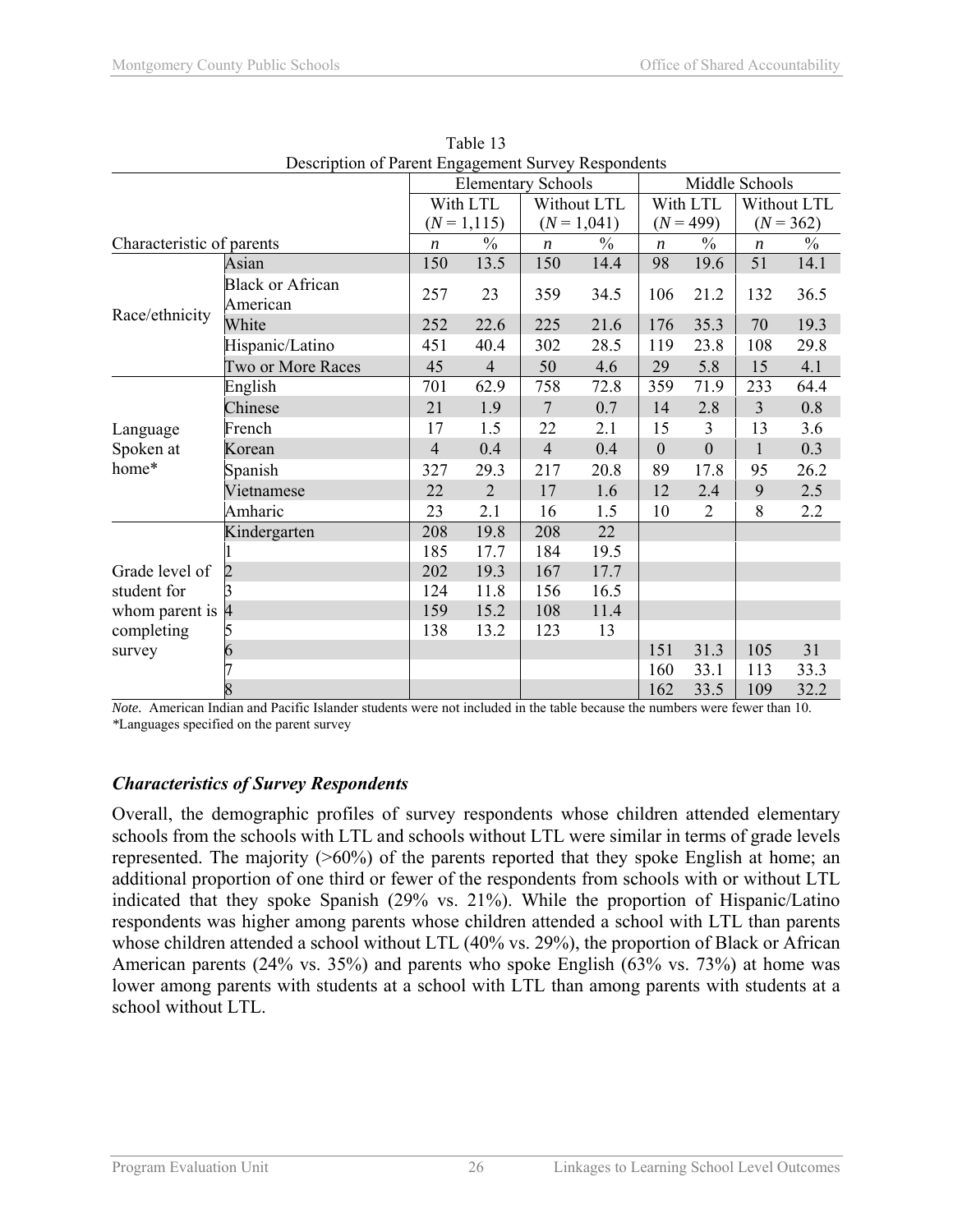## *Findings from Elementary School Parents*

In general, an overwhelming majority of respondents with children in schools with and without LTL reported very high levels of agreement with statements specified on the Parent Engagement Survey (Table 14). In particular, nearly all elementary school parents believed they played an important role in their child's education, that teachers expect their child to do well in school, that they are comfortable being advocates for their children, and that the schools respect their families. While still favorably rated by more than four fifths of the parents, the items with lower ratings for elementary school parents with LTL at their child's school included: "The school has a clear process for me to provide feedback about my child's education" (86% and 85% of parents with children at schools with LTL and without LTL, respectively); "The school informs me of resources available so that I can help my child with his/her homework, tests, and projects" (88%, both parent groups); and "The school has a clear process for addressing my needs" (89%, both parent groups).

The responses from elementary schools with LTL and without LTL varied on only one survey item. Respondents with children in elementary schools with LTL were significantly more likely than parents of children in schools without LTL to report that "The school respects my family" (98% vs. 96%;  $\gamma^2 = 6.87$ ,  $df = 1$ ,  $p < .05$ ).

Respondents from elementary schools with LTL who spoke Spanish at home were more likely to report that: "I am comfortable talking to my child's teachers about my child's education"; "There is an adult at the school who will advocate for my child's needs"; "The school provides information about resources in the school and community that are available to my child and family"; and "The school informs me of educational opportunities that are available to my child" than parents from schools without LTL who spoke Spanish at home (Appendix F, Table F1). Further, the findings revealed that Hispanic/Latino parents from schools with LTL were more likely to agree with 6 of the 21 survey items than their counterparts in schools without LTL, including: "When I visit my child's school, I am promptly and courteously received" (95% vs. 91%); "The school provides opportunities for me to voice my needs about my child's education" (94% vs. 90%); and "There is an adult at the school who will advocate for my child's needs" (96% vs. 91%) (Appendix F, Table 1). Among parents of students in kindergarten who responded to the survey, higher percentages of parents from schools with LTL than parents from schools without LTL agreed with two survey items, including a difference of nine percentage points in response to "There is an adult at school who will advocate for my child's needs." However, a lower percentage of parents of students in kindergarten from schools with LTL compared with parents from schools without LTL agreed that "I believe my child is safe at school." (Appendix F, Table F1).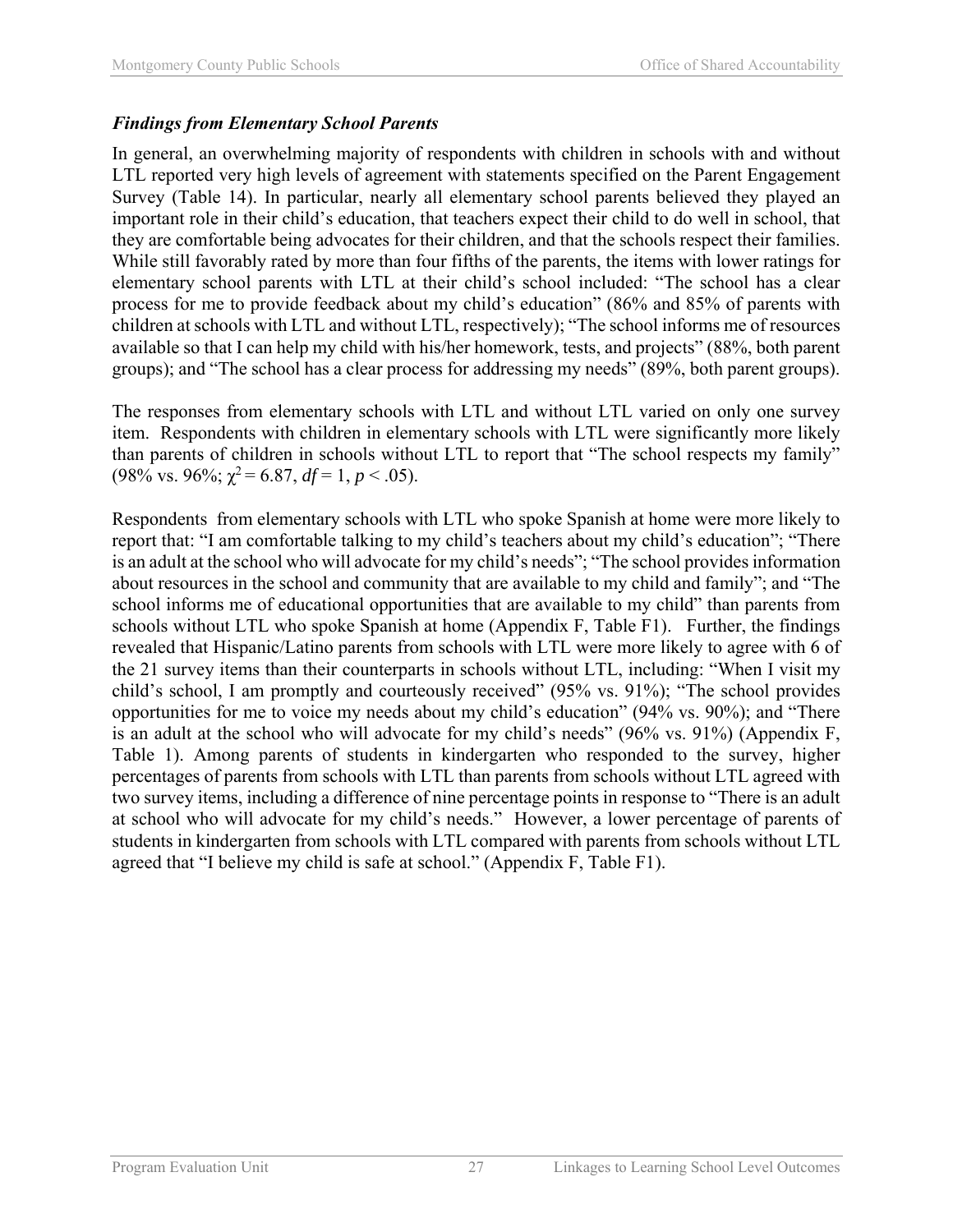|                                          | Percentage Agreement on Parent Engagement Survey Items by Parents of Elementary School Students                       |                  |                |                  |               |  |  |  |
|------------------------------------------|-----------------------------------------------------------------------------------------------------------------------|------------------|----------------|------------------|---------------|--|--|--|
|                                          |                                                                                                                       |                  | With LTL       | Without LTL      |               |  |  |  |
|                                          |                                                                                                                       |                  | $(N = 1, 115)$ | $(N = 1,041)$    |               |  |  |  |
| Statement                                |                                                                                                                       | $\boldsymbol{n}$ | $\frac{0}{0}$  | $\boldsymbol{n}$ | $\frac{0}{0}$ |  |  |  |
| 1.                                       | I believe I play an important role in my child's education.                                                           | 1,078            | 99.0           | 1,008            | 99.2          |  |  |  |
| 2.                                       | My child's teachers expect my child to do well in school.                                                             | 1,062            | 98.2           | 986              | 98.0          |  |  |  |
| 3.                                       | I am comfortable being an advocate for my child. <sup>b</sup>                                                         | 1,059            | 97.9           | 971              | 97.6          |  |  |  |
| 4.                                       | The school respects my family. <sup>*, b, c</sup>                                                                     | 1,031            | 97.7           | 948              | 95.7          |  |  |  |
| 5.<br>child's education. <sup>a, b</sup> | I am comfortable talking to my child's teachers about my                                                              | 1,052            | 96.7           | 981              | 96.0          |  |  |  |
| 6.                                       | I feel welcomed at my child's school.                                                                                 | 1,038            | 95.0           | 978              | 95.4          |  |  |  |
| 7.<br>courteously received. <sup>b</sup> | When I visit my child's school, I am promptly and                                                                     | 1,027            | 94.7           | 960              | 94.0          |  |  |  |
| 8.                                       | The school considers me a partner in my child's education.                                                            | 971              | 94.5           | 906              | 94.2          |  |  |  |
| 9.<br>my child.                          | School staff members are responsive to my concerns about                                                              | 989              | 94.4           | 913              | 93.4          |  |  |  |
|                                          | 10. I believe my child is safe at school. <sup>c</sup>                                                                | 989              | 93.8           | 944              | 95.6          |  |  |  |
|                                          | 11. I would recommend this school to others.                                                                          | 967              | 93.3           | 877              | 92.4          |  |  |  |
|                                          | 12. I am informed in a timely manner about events and<br>activities occurring at my child's school.                   | 1,018            | 93.3           | 957              | 93.5          |  |  |  |
| timely manner.                           | 13. The school informs me about my child's education in a                                                             | 1,002            | 92.4           | 936              | 92.3          |  |  |  |
| family. <sup>a</sup>                     | 14. The school provides information about resources in the<br>school and community that are available to my child and | 945              | 91.8           | 866              | 90.4          |  |  |  |
|                                          | 15. The school provides opportunities for me to voice my needs<br>about my child's education. <sup>a, b</sup>         | 945              | 91.1           | 859              | 90.1          |  |  |  |
| child's needs. <sup>a, c</sup>           | 16. There is an adult at the school who will advocate for my                                                          | 771              | 90.1           | 688              | 88.5          |  |  |  |
| available to my child. <sup>a</sup>      | 17. The school informs me of educational opportunities that are                                                       | 939              | 90.0           | 840              | 87.7          |  |  |  |
|                                          | 18. The school welcomes my input on how my child's<br>educational experience can be improved. <sup>b</sup>            | 873              | 89.9           | 808              | 89.3          |  |  |  |
|                                          | 19. The school has a clear process for addressing my needs.                                                           | 857              | 88.7           | 809              | 88.7          |  |  |  |
| projects.                                | 20. The school informs me of resources that are available so I<br>can help my child with his/her homework, tests, and | 940              | 88.3           | 865              | 88.3          |  |  |  |
|                                          | 21. The school has a clear process for me to provide feedback<br>about my child's education. <sup>b</sup>             | 861              | 86.4           | 794              | 85.3          |  |  |  |

Table 14

\*Parents of students at a school with LTL were significantly more likely to agree than parents students at a schools without LTL. a <sup>a</sup> Among parents who reported they speak Spanish at home, those with children attending a school with LTL were more likely to agree than those whose children attended a school without LTL.

**bAmong parents of Hispanic students, those with children attending a school with LTL were more likely to agree than those whose** children attended a school without LTL.

c Among parents of kindergarten students, those with children attending a school with LTL were more likely to agree than those whose children attended a school without LTL (see Appendix F, Table F1).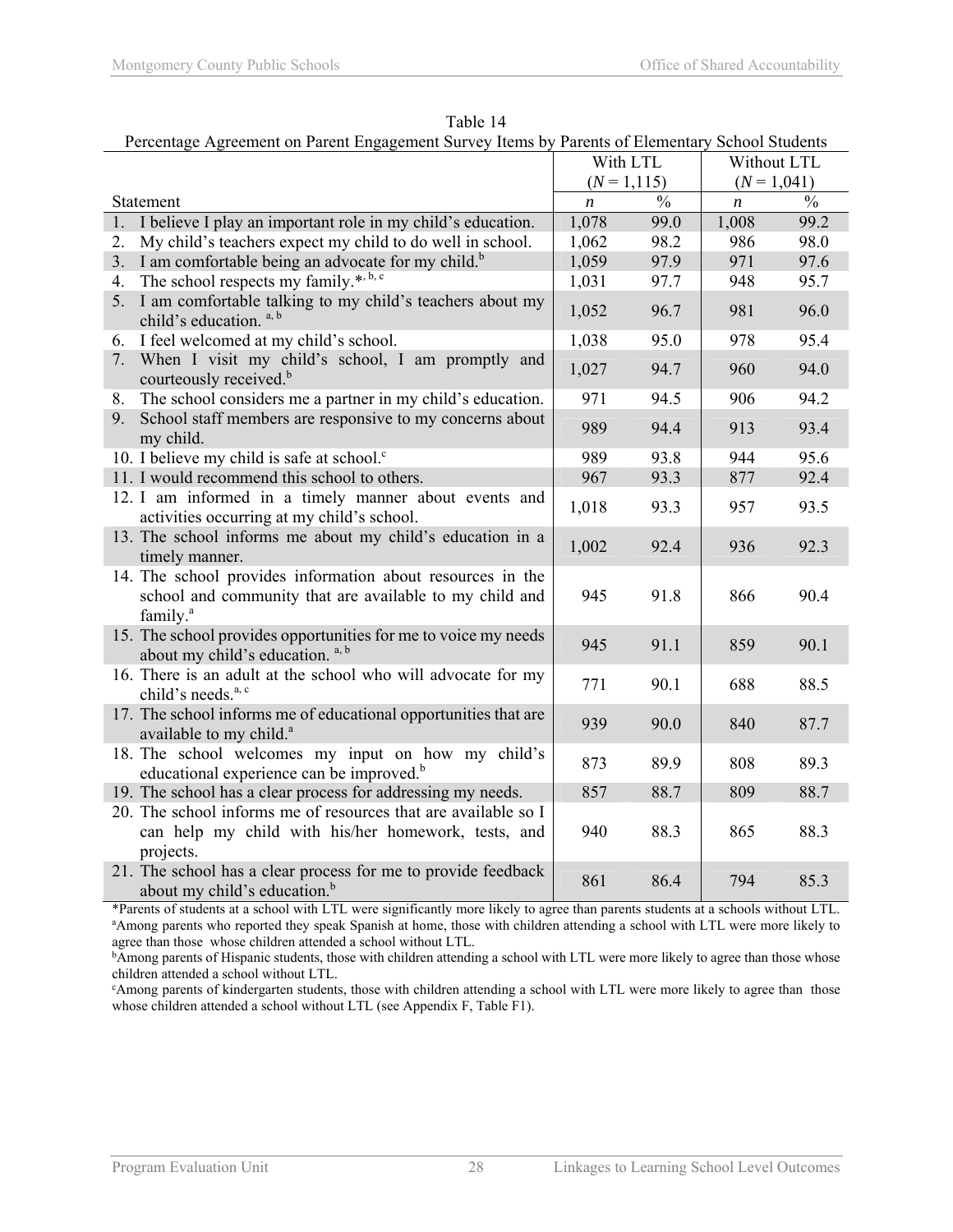#### *Findings from Middle School Parents*

A substantial majority of respondents with children in middle schools with and without LTL reported very high levels of agreement with statements on the Parent Engagement Survey to the same extent (Table 15). In particular, nearly all middle school parents believed they played an important role in their child's education, teachers expected their child to do well in school, they were comfortable being advocates for their child, and they were comfortable talking to their child's teachers about their child's education. While still favorably rated by more than four fifths of the parents, the items with about 15% or more of parents with children in middle schools with LTL disagreeing with the statements included: "The school informed me of resources available so that I can help my child with his/her homework, tests, and projects" (79%); "The school has a clear process for me to provide feedback about my child's education" (83%); "There is an adult in the school who will advocate for my child's needs" (83%); "The school provides information about resources in the school and community that are available to my child and family" (84%); and "The school informs me of educational opportunities that are available to my child" (85%).

Differences in the levels of agreement were observed only when data were disaggregated by race/ethnicity and grade level of student (Appendix F, Table F2). Among parents who indicated that their ethnicity was Black or African American, respondents from schools with LTL were less likely to report that: "When I visit my child's school, I am promptly and courteously received"; "The school respects my family"; and "The school provides opportunities for me to voice my needs about my child's education" than their counterparts in schools without LTL. At the grade level, parents of Grade 6 students were more likely to report that: "Staff members are responsive to my concerns about my child"; and "I would recommend this school to others" than Grade 6 parents in schools without LTL. A significantly lower proportion of parents of Grade 7 students in schools with LTL agreed with the statements: "The school provides opportunities for me to voice my needs about my child's education" (85% vs. 95%) or "The school welcomes my input on how my child's educational experience can be improved" (81% vs. 91%). In addition, a significantly lower proportion of parents of Grade 8 students in schools with LTL agreed with statements that: "I am comfortable talking to my child's teachers about my child's education (90% vs. 98%)"; or that when they visit their child's school, they are "promptly and courteously received" (86% vs. 94%) than their counterparts whose children attended schools without LTL.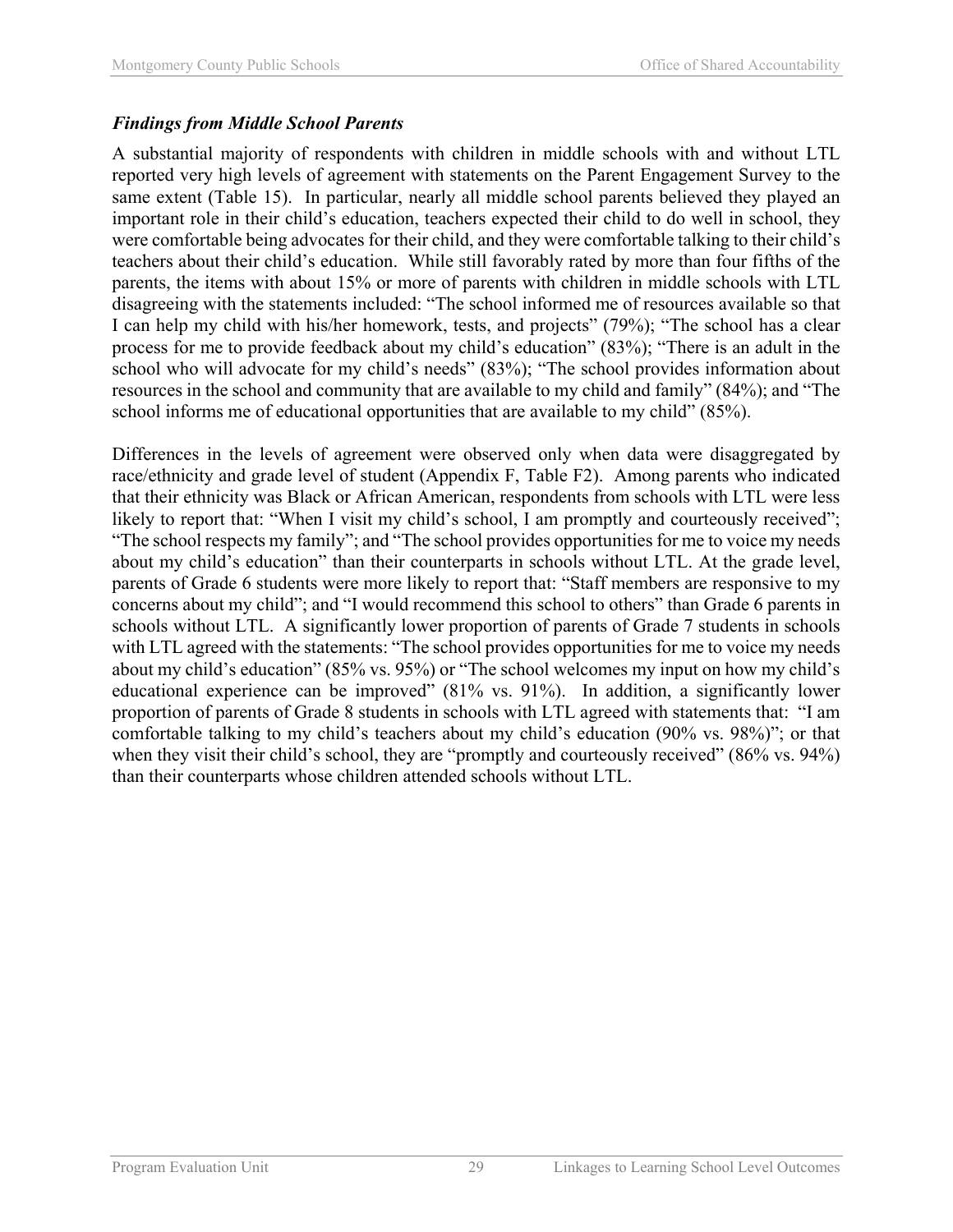| Percentage Agreement on Parent Engagement Survey Items by Parents of Middle School Students                                        |                  |               |                  |               |  |
|------------------------------------------------------------------------------------------------------------------------------------|------------------|---------------|------------------|---------------|--|
|                                                                                                                                    |                  | With LTL      |                  | Without LTL   |  |
|                                                                                                                                    |                  | $(N = 499)$   |                  | $(N = 362)$   |  |
| <b>Statement on Survey</b>                                                                                                         | $\boldsymbol{n}$ | $\frac{0}{0}$ | $\boldsymbol{n}$ | $\frac{0}{0}$ |  |
| 1.<br>I believe I play an important role in my child's education.                                                                  | 480              | 99.0          | 344              | 98.3          |  |
| My child's teachers expect my child to do well in school.<br>2.                                                                    | 458              | 97.0          | 333              | 97.1          |  |
| 3.<br>I am comfortable being an advocate for my child.                                                                             | 467              | 96.1          | 336              | 97.1          |  |
| The school respects my family. <sup>b</sup><br>4.                                                                                  | 439              | 95.2          | 314              | 96.3          |  |
| I am comfortable talking to my child's teachers about my<br>5.<br>child's education <sup>a, d</sup>                                | 453              | 93.8          | 331              | 95.9          |  |
| I feel welcomed at my child's school.<br>6.                                                                                        | 452              | 93.0          | 327              | 94.0          |  |
| I believe my child is safe at school.<br>7.                                                                                        | 432              | 91.9          | 295              | 89.4          |  |
| School staff members are responsive to my concerns about<br>8.<br>my child. <sup>d</sup>                                           | 423              | 91.8          | 305              | 90.2          |  |
| 9. I would recommend this school to others. <sup>c, d</sup>                                                                        | 418              | 91.1          | 287              | 90.0          |  |
| 10. I am informed in a timely manner about events and<br>activities occurring at my child's school.                                | 446              | 91.0          | 320              | 92.0          |  |
| 11. The school considers me a partner in my child's education.                                                                     | 394              | 90.6          | 284              | 91.6          |  |
| 12. When I visit my child's school, I am promptly and<br>courteously received. <sup>b, d</sup>                                     | 436              | 90.3          | 326              | 93.9          |  |
| 13. The school has a clear process for addressing my needs.                                                                        | 366              | 88.0          | 284              | 89.9          |  |
| 14. The school provides opportunities for me to voice my needs<br>about my child's education. <sup>b, d</sup>                      | 390              | 87.1          | 301              | 91.2          |  |
| 15. The school informs me about my child's education in a<br>timely manner.                                                        | 417              | 86.7          | 302              | 86.8          |  |
| 16. The school informs me of educational opportunities that are<br>available to my child.                                          | 380              | 84.6          | 263              | 80.7          |  |
| 17. The school provides information about resources in the<br>school and community that are available to my child and<br>family.   | 365              | 83.9          | 264              | 84.1          |  |
| 18. The school welcomes my input on how my child's<br>educational experiences can be improved. d                                   | 344              | 83.5          | 275              | 87.9          |  |
| 19. There is an adult at the school who will advocate for my<br>child's needs. <sup>c</sup>                                        | 299              | 83.1          | 243              | 87.4          |  |
| 20. The school has a clear process for me to provide feedback<br>about my child's education.                                       | 356              | 82.8          | 261              | 84.7          |  |
| 21. The school informs me of resources that are available so I<br>can help my child with his/her homework, tests, and<br>projects. | 368              | 78.6          | 272              | 81.4          |  |

Table 15

a Among parents who reported they speak English at home, those with children attending a school with LTL were less likely to

agree than those whose children attended a school without LTL.<br><sup>b</sup>Among parents of African American students, those with children attending a school with LTL were less likely to agree than those whose children attended a school without LTL.

<sup>c</sup>Among parents of white students, those with children attending a school with LTL were less likely to agree than those whose children attended a school without LTL.

d Significant differences within grade level subgroups (see Appendix F, Table F2)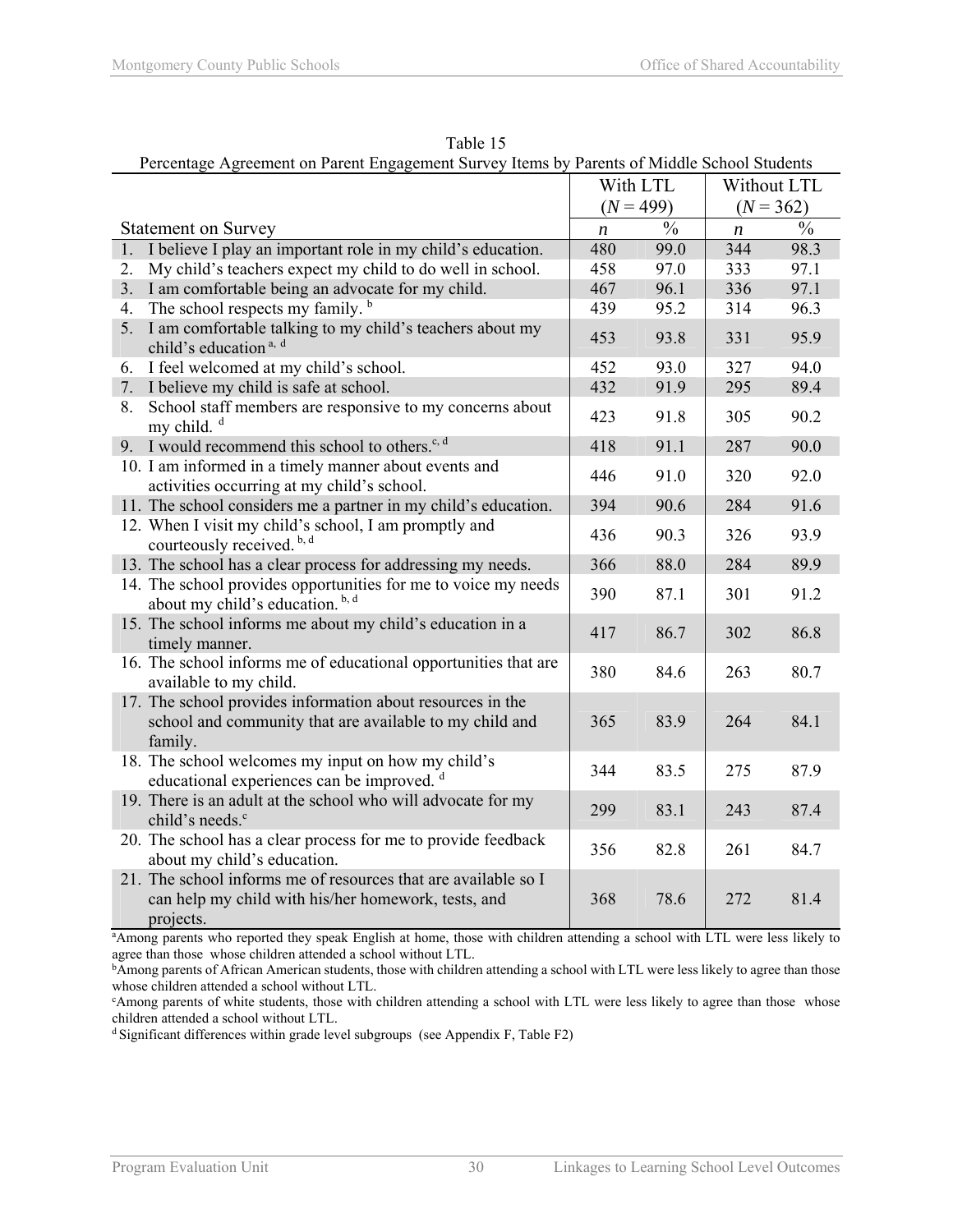## **Summary**

On average, higher percentages of students who attended schools with LTL were fully ready for school—based on a composite score of seven domains of learning assessed by MMSR—compared with peers from schools without LTL. Students attending schools with LTL were about two times as likely to be fully ready as peers in schools without LTL. Higher levels of participation in public preschool offerings were observed for students who attended schools with LTL; patterns of ELO SAIL attendance were generally similar between the two groups of schools.

There were statistically significantly more days attended and fewer overall absences, as well as fewer unexcused absences in 2013–2014 for K–5 students attending elementary schools with LTL compared to peers attending schools without LTL. Middle school students attending schools with LTL were statistically more likely to be absent than peers attending schools without LTL. However, the effect sizes for attendance in elementary schools and in middle schools did not reach the threshold for practical significance (i.e., these differences were not practically significant).

Students attending middle schools with LTL have a good start at working toward the state SSL requirement by the time they complete high school. Even though students had until Grade 12 to complete their state requirement of 75 SSL hours, a statistically significant higher proportion of students (11%) attending middle schools with LTL had met or exceeded the state graduation requirement of 75 SSL hours compared with 7% of students attending middle schools without LTL. These differences, however, were not practically significant.

Parents' responses to the 2014 MCPS Parent Engagement Survey revealed high levels of agreement with survey statements among parents whose children attended schools with and without LTL. Among elementary parents, higher percentages of parents whose children attended schools with LTL than parents whose children attended schools without LTL agreed that "The school respects my family." In addition, parents whose children attended a school with LTL who spoke Spanish at home had higher percentages of agreement with several items than their counterparts did in schools without LTL, and Hispanic/Latino parents whose children attended schools with LTL had higher percentages of agreement on several items than Hispanic/Latino parents from schools without LTL. Among middle school parents, differences between the responses of parents whose children attended schools with and without LTL were observed only when data were examined for subgroups of parents. For all subgroup comparisons except parents of Grade 6 students, parents with children in a school without LTL had higher levels of agreement than parents whose children attended a school with LTL on survey items where differences were observed.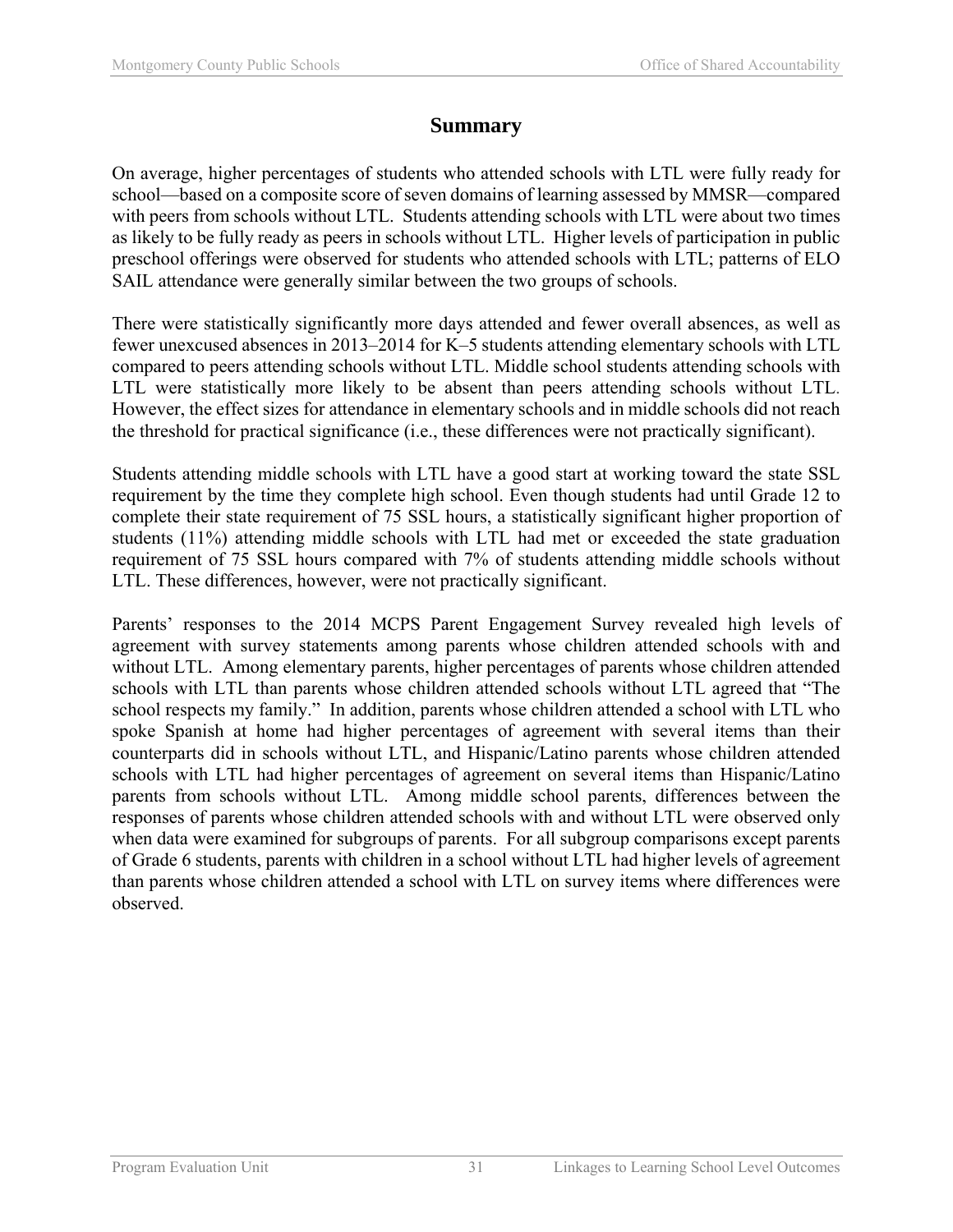## **Discussion**

This evaluation examined the levels of engagement and social emotional attributes of students attending schools with LTL programs onsite compared with peers in a sample of similar schools without LTL. Taken together, the findings from this study demonstrate that the presence of LTL at the schools—through a coordinated system of supports and approaches—contributed to fostering positive outcomes in students and parents across a variety of nonacademic/ socioemotional measures. The findings demonstrated that a higher proportion of students from the LTL school community were entering kindergarten fully ready for school. In addition, a higher proportion of students attending schools with LTL had participated in preschool offerings through Head Start and public pre-kindergarten the year prior to kindergarten than peers attending schools without LTL. These findings related to the preschool experiences and school readiness of children in schools with LTL suggest that being part of an LTL community adds benefits for all family members, including parents and preschool-age children. Evidence of other benefits of attending a school with LTL were demonstrated by the number of SSL hours earned by middle school students. Students attending middle schools with LTL earned more SSL hours than peers attending schools without LTL, suggesting that these students had a good start at earning their SSL requirements early on. This finding is of particular importance for the LTL community, because service-learning courses and programs have been positively linked to students' personal development, racial and cultural understanding, civic engagement, academic learning, and many other outcomes (Astin et al., 2000; Billig, 2000; Eyler et al., 1999; Eyler, Giles, & Braxton, 1997).

The findings from this study also highlighted areas needing attention. One of LTL's stated goals is to make schools more open to the community and encourage families to participate in decision making about their child's learning. While the Parent Engagement Survey does not elicit information specific to LTL or any other program or activities offered at the schools per se, the surveys are an important way to involve the entire school community in school improvement planning and changes. The response rate for the Parent Engagement Survey for schools with LTL and schools without LTL was 24% or lower depending on the school level. In general, the items on the Parent Engagement Survey where the parents in schools with LTL showed less agreement than those in schools without LTL were concerned with: a) opportunities to voice their needs about their child's education; b) level of comfort talking to teachers about their child's education; or c) the perception that they were not promptly and courteously received at the school; d) that the school respects their family; and e) that there is an adult at school who will advocate for their child. Also, these findings provide some indication that parents of Black or African American students attending middle schools with LTL also were less likely to report that: "The school respects my family"; "The school provides opportunities for me to voice my needs about my child's education"; or that "When I visit my child's school, I am promptly and courteously received" than their counterparts in schools without LTL. This survey finding suggests that Black or African American families who responded to the survey, particularly in the middle schools with LTL, may be feeling alienated. The composition of the schools with LTL is about two thirds Hispanic/Latino, a fifth Black or African American, and the remaining proportion all other races. These are some of the areas that LTL is positioned to address through community education and parent involvement.

Although some significant relationships emerged, information about how the program may have brought about or contributed to the current status of the outcome measures needs further attention. In particular, the very nature of LTL makes it difficult to adequately measure the effects of LTL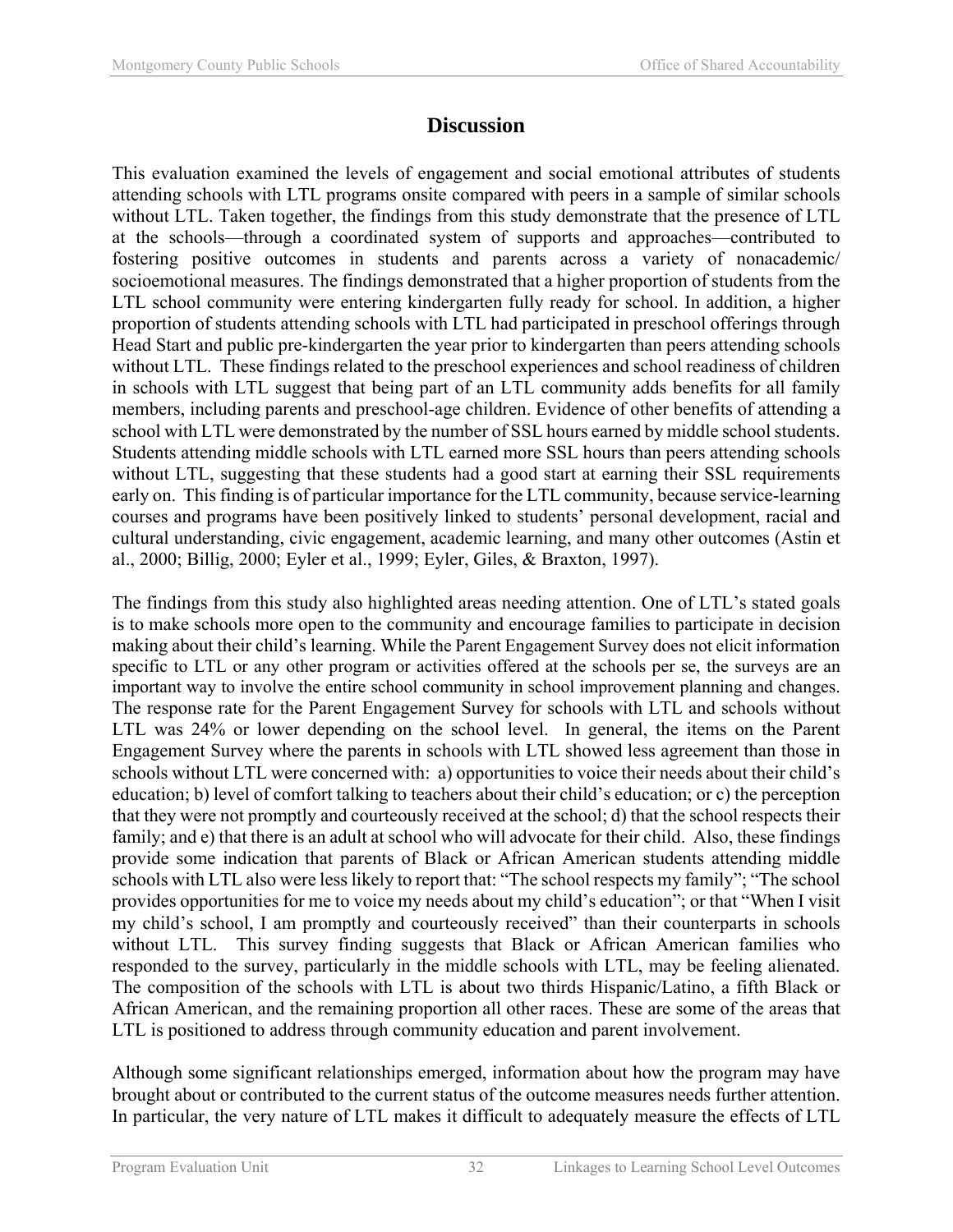on all its target beneficiaries. For example, LTL programs offer opportunities for middle school students to assist in a variety of roles in LTL activities, from tutoring/mentoring in homework clubs to assisting with childcare or administrative tasks at evening events. Well-documented and quantifiable measures of evidence of the extent to which LTL enhances each aspect of short- and long-term nonacademic social emotional outcomes from a variety of target audiences were limited. A complete understanding of when, how, and for whom LTL offers benefits cannot be adequately addressed by the data in this report. The other components of the study, to be addressed in upcoming reports, aim to further that understanding.

## **Recommendations**

The following recommendations are proposed based on the findings of this study:

- *Continue to emphasize the benefits of participation in the structured schoolwide and communitywide opportunities available to parents, students, and the community*. Research beyond this study shows that participation in these opportunities promotes student wellbeing, academic success, and increased parent engagement in community and school. This study found that positive outcomes were associated with being part of the LTL school community on several measures, including participation in Head Start and public pre-K offerings, school readiness, attendance in elementary schools, getting a good start at and making greater progress toward meeting the state requirement for SSL hours while still in middle school, and greater levels of trust and connection between elementary parents and schools with LTL services. Particularly, a variety of community education and development services are offered to parents at elementary schools with LTL (parent coffees, parent workshops, parenting classes, family literacy programs, adult ESOL classes, etc.) in addition to family case management/social services. Similarly, increased opportunities for SSL hours are created by LTL community education and development activities, providing additional ways for students to earn SSL hours. LTL programs offer opportunities for middle school students to assist in a variety of roles in LTL activities, from tutoring/mentoring in homework clubs to assisting with childcare or administrative tasks at evening events.
- *Continue to collaborate with school staff and administration to increase opportunities for parents to participate in their child's education*. One of LTL's stated goals is to make schools more open to the community and encourage families to participate in decisionmaking about their child's learning. Middle school parents in schools with LTL were less likely to report that the school provided them with opportunities to voice their needs about their child's education or that the school welcomed their input on how their child's education can be improved. These are areas that LTL is positioned to address through community education and parent involvement.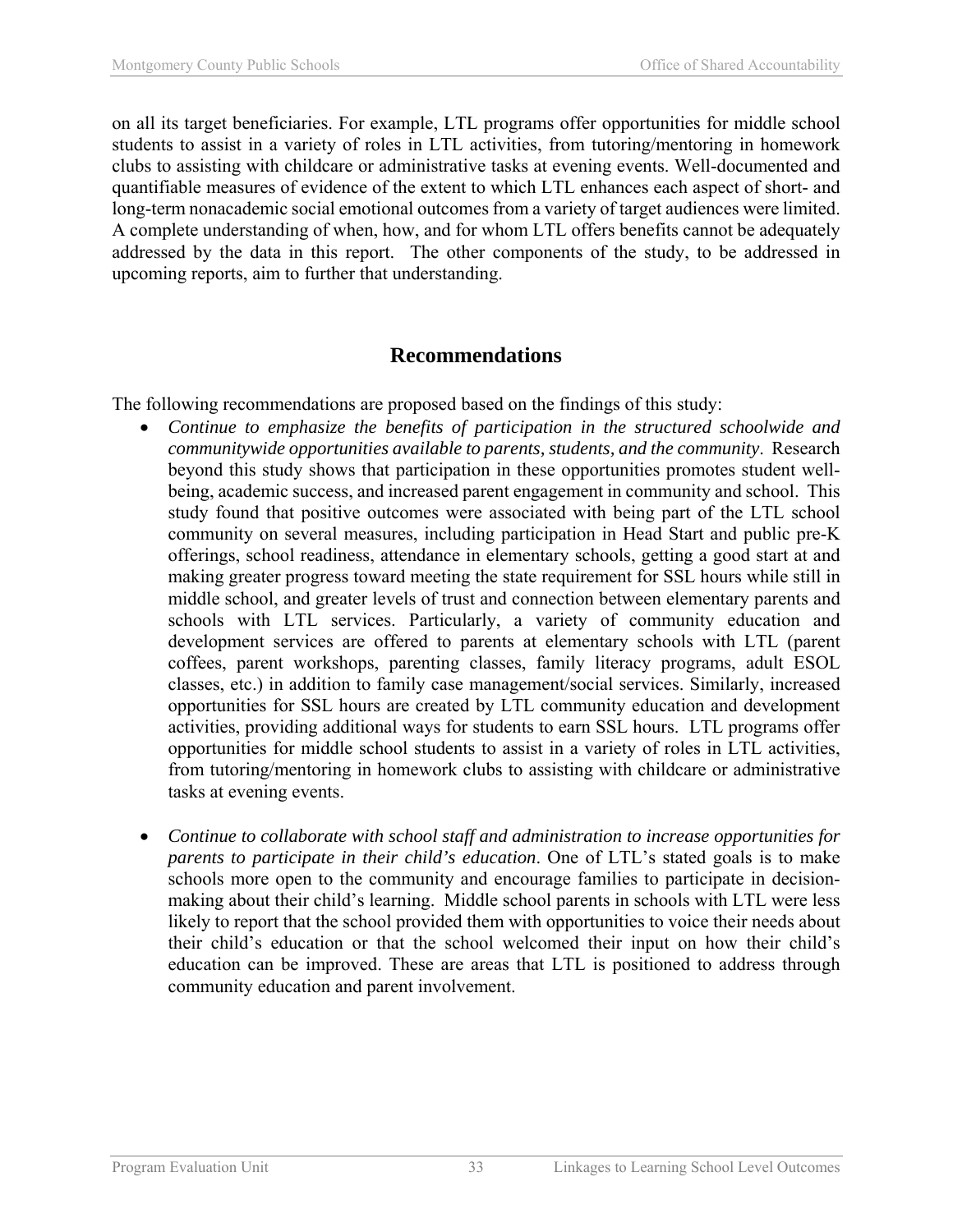- *Increase LTL community education and development services at middle schools, with concerted outreach to parents of specific racial/ethnic groups that feel less engaged with the school community*. Responses to the Parent Engagement Survey indicated parents of Black or African American students in middle schools with LTL were less likely to agree that they are promptly and courteously received; the school respects their family; or the school provides them opportunities to voice their needs about their child's education than their counterparts in middle schools without LTL. It should be noted that current resources allow middle schools with LTL to devote only half of the staff time to community education and development services compared to elementary schools with LTL.
- *Consider increasing the number of LTL sites at the middle school level*. Some of the middle schools in the comparison sample of schools without LTL had higher proportions of ever FARMS rates than current middle schools with LTL. It has been nine years since a new LTL program has been added to a middle school site, and demographics have shifted substantially since then.
- *Communicate the findings of this report to schools with LTL, LTL program staff, and LTL partner and collaborating agencies.* The findings will serve as an additional resource as schools with LTL reflect on the progress made by LTL in communities and areas needing improvements, as well as for enhancing the organizational structure and day-to-day functioning of the LTL collaborative. In particular, consider updating the Logic Model for LTL on a regular basis to reflect the dynamic nature of the supports and services provided by LTL. A logic model illustrates how day-to-day activities connect to the results or outcomes the program is trying to achieve. Biannual or annual updates will help build ongoing consensus and clarity among LTL staff and other stakeholders about essential program activities and expected outcomes. In particular, such updates would clarify the manner, amount, and quality of activities needed to bring about the expected long-term changes.
- *Establish systematic, common, and usable tools or structures for collecting and documenting information related to various activities and services at LTL sites*. Establishing robust evidence of short- or long-term changes associated with the LTL collaborative is dependent on data that are systematic and comparable across schools. Even with the methodological rigor applied in the study, several data elements were not available for analysis by the researchers. For example, data on parent volunteers at the school level or the extent to which parents attend school-based activities and the extent to which students participate in after-school activities also would provide useful information for documenting the impact of LTL.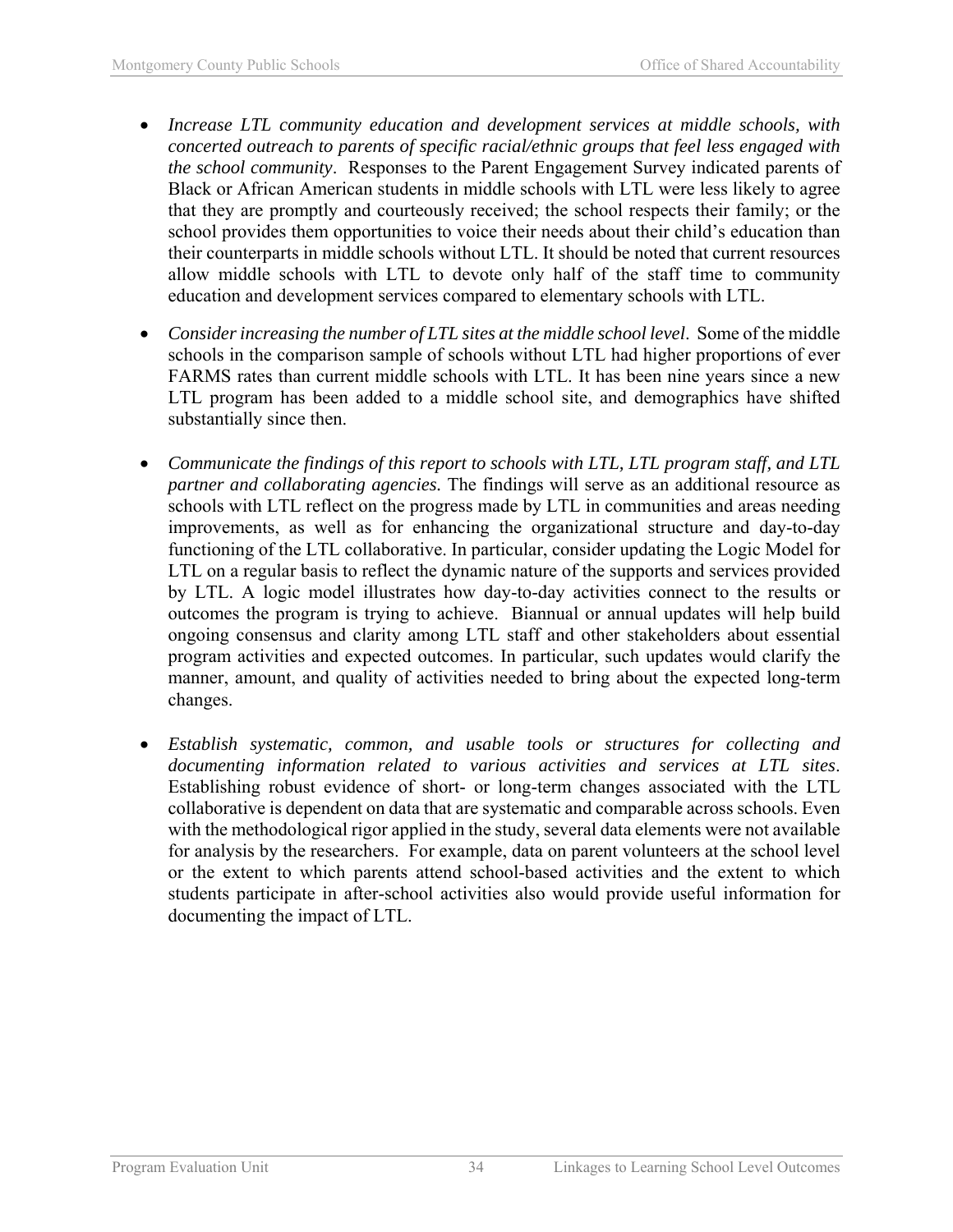## **Acknowledgments**

The authors would like to thank Dr. Shahpar Modarresi, supervisor, Program Evaluation Unit (PEU), for her guidance through the planning of the evaluation and review of the report; Ms. Maria Allendes, office assistant, PEU, for technical support; Mr. Tung T. Do, data systems operator, Title I Programs, for availing data on ELO SAIL attendance; Mrs. Cynthia L. Loeb, logistics support specialist, and Dr. Kecia Addison Scott, supervisor, Applied Research Unit, for availing data on the Parent Engagement Survey; Mr. Kai Liu, former accountability support specialist, Testing Unit, for compiling data on Student Service Learning hours; Dr. Hufang Zhao, coordinator; Mr. Seong Jang, evaluation support specialist; and Dr. Elizabeth Cooper-Martin, evaluation specialist, PEU, for technical review of the report. In addition, the authors would like to thank the Linkages Resource Team—Ms. Monica Martin, administrator, Linkages to Learning, Regional Youth Services & Related Child/Adolescent Programs, MCDHHS; Ms. Alyssa Sanders, administrator, Partner Agencies, Linkages to Learning; and Ms. June L. Zillich, supervisor, Chief Engagement and Partnership Officer, for their collaboration in planning for the evaluation of the LTL program and providing feedback to the draft report.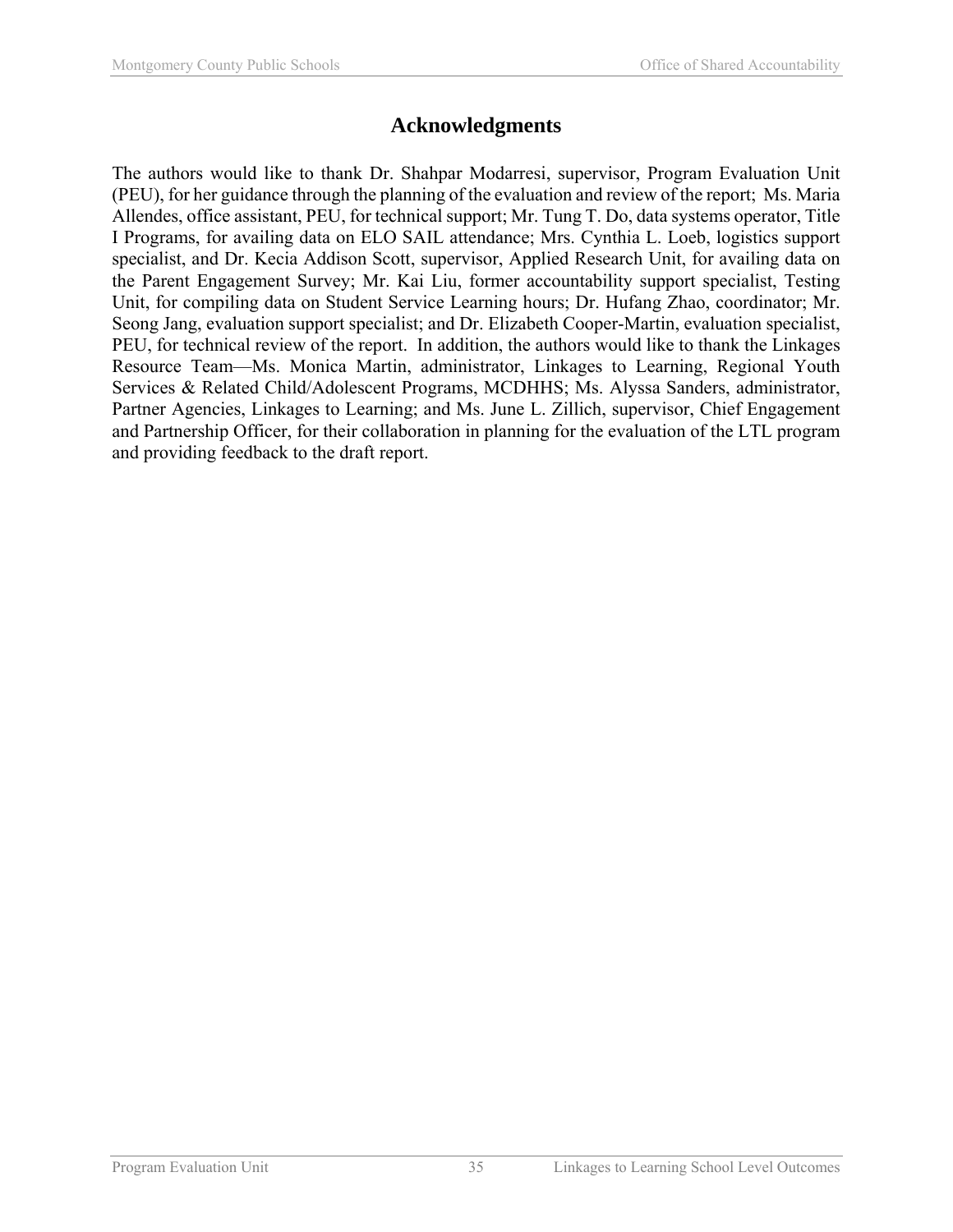## **References**

- American Psychological Association. (2010). *Publication manual of the APA (6th ed.).* Washington, DC: Author.
- Astin, A.W., Vogelgesang, L.J., Ikeda, E.K., & Yee, J. (2000). How service learning affects students. Retrieved January 25, 2015, from http://heri.ucla.edu/pdfs/hslas/hslas.pdf.
- Balfanz, R., & Byrnes, V. (2012). Chronic absenteeism: Summarizing what we know from nationally available data. Baltimore: Johns Hopkins University Center for Social Organization of Schools.
- Billig, S.H. (2002). The effects of service learning. *Service Learning, General*. Paper 42. http://digitalcommons.unomaha.edu/slceslgen/42.
- Blyth, Dale A., Saito, Rebecca, & Berkas, Tom. (1997). A quantitative study of the impact of service-learning programs. In Alan S. Waterman, ed., *Service-learning: Applications from the research*. Mahwah, NJ: Lawrence Erlbaum Associates, 39–56.
- Borman, G.D., & D'Agostino, J.V. (1996) Title I and student achievement: A meta-analysis of federal evaluation results. Educational Evaluation and Policy Analysis 4:309–326.
- Borman, G.D., Hewes, G.M., Overman, L., & Brown, S. (2002). Comprehensive school reform and student achievement: A meta-analysis. The Center for Research of Students Place at Risk (CRESPAR). U.S. Department of Education. Retrieved on December 5, 2011, from http://www.csos.jhu.edu.
- Center for Human Resources. (1999). Summary report: National evaluation of Learn and Serve America. Waltham, MA: CHR, Brandeis University.
- Child Trends. (2014). Making the grade: Assessing the evidence for integrated student supports. Publication #2014-07. Available at http://www.childtrends.org.
- Clariana, M., Cladellas, R., Gotzens, C., Badia, M., & Dezcallar, T. (2014). Typology of extracurricular activities and academic procrastination among primary education students. *Electronic Journal of Research in Educational Psychology*, *12*(2), S419–445, September 2014.
- Cohen, J. (1988). *Statistical power analysis for the behavioral sciences* (2<sup>nd</sup> ed.). Hillsdale, NJ: Lawrence Earlbaum Associates.
- Duncan, A. (2013). *Community schools: An essential strategy to support student success. Washington, DC: Coalition for Community Schools*. Cited in Harris, E., and Wilkes, S. (2013) Partnerships for Learning: Community support for youth success. Harvard Family Research Project.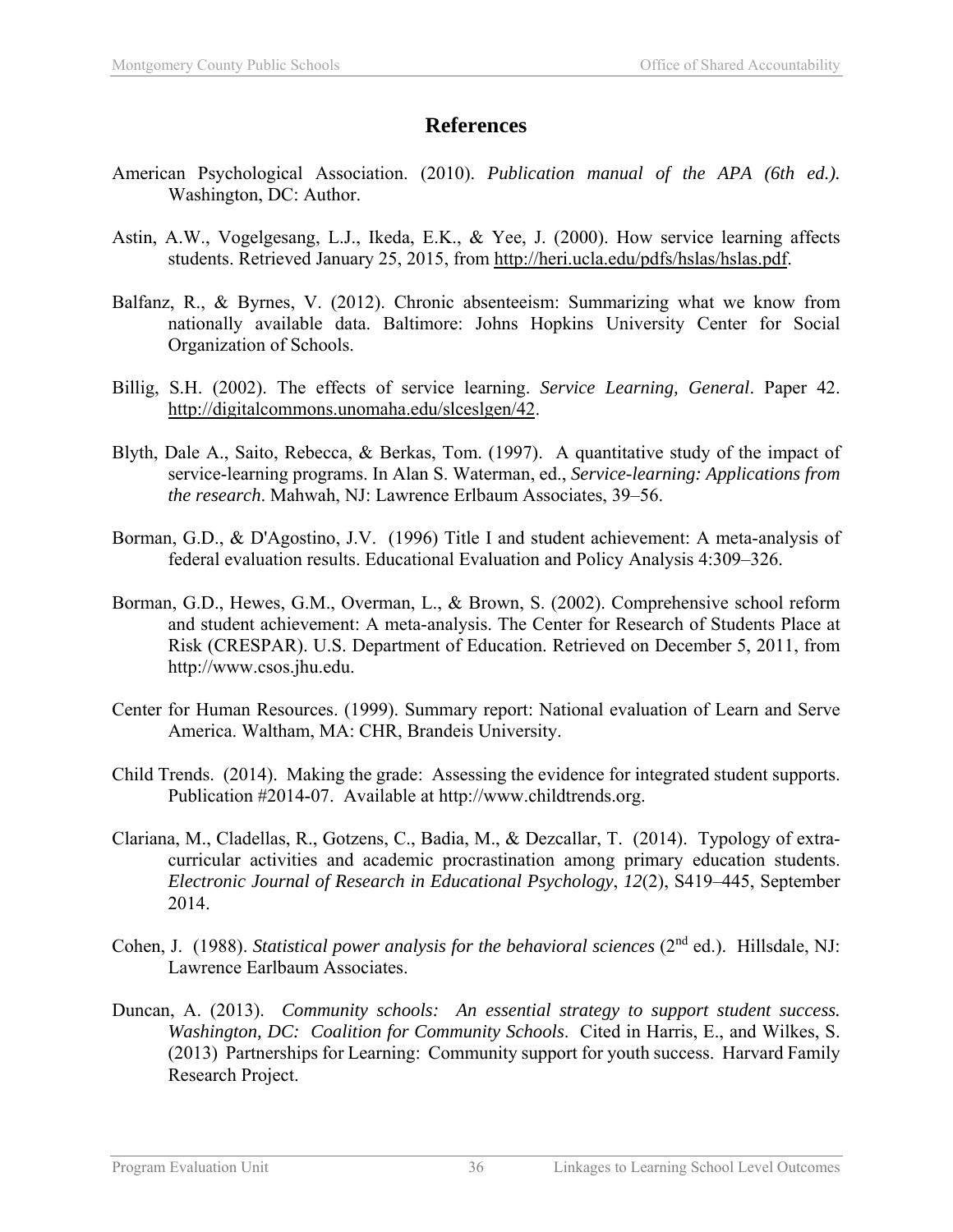- Eyler, J.S., Giles, D.E., & Braxton, J. (1997). The impact of service-learning on college students. *Michigan Journal of Community Service Learning, 4,* 5–15.
- Eyler, J.S., Giles, D.E., & Gray, C.J. (1999). What we know about the effects of service-learning on students, faculty, institutions and communities, 1993–1999. http://digitalcommons.unomaha.edu/slcebibliography/5.
- Farrington, C.A., Roderick, M., Allensworth, E., Nagaoka, J., Keyes, T.S., Johnson, D.W., & Beechum, N.O. (2012). Teaching adolescents to become learners. *The role of noncognitive factors in shaping school performance: A critical literature review*. Chicago: University of Chicago Consortium on Chicago School Research.
- Finn, F. (1993). School engagement and students at risk. Report for National Center for Educational Statistics.
- Fox, N., Leone, P., Rubin, K., Oppenheim, J., Miller, M., & Friedman, K. (1999). Final report on the Linkages to Learning program and evaluation at Broad Acres Elementary School. College Park: University of Maryland, Department of Special Education.
- Fredericks, J.A, Blumenfeld, P., & Paris, A.H. (2004). School engagement: potential of the concept, state of the evidence. *Review of Educational Research, Vol. 74, No. 1* (Spring, 2004), pp. 59–109. Published by: American Educational Research Association.
- Gallup, Inc. (2015). Gallup student poll: Measuring student hope, engagement, and well-being*.*  http://www.gallupstudentpoll.com/home.aspx.
- Isaac, J.B., & Magnuson, K. (2012). Income and education as predictors of children's school readiness. http://www.brookings.edu/research/reports/2011/12/15-school-readiness-isaacs.
- Isaac, J.B. (2012). Starting school at a disadvantage: The school readiness of poor children. http://www.brookings.edu/~/media/research/files/papers/2012/3/19%20school%20disadvantage% 20isaacs/0319 school disadvantage isaacs.pdf.
- Ladd, G.W., & Dinella, L.M. (2009). Continuity and change in early school engagement: Predictive of children's achievement trajectories from first to eighth grade? *Journal of Educational Psychology, 101*(1), 190–206. doi: 10.1037/a0013153.
- Li, Y., Bebiroglu, N., Phelps, E., & Lerner, R.M. (2009). Out-of-school time activity participation, school engagement and positive youth development: Findings from the 4-H study of positive youth development. *Journal of Youth Development, 3*(3). doi: 080303FA001
- Lipsey, M.W., & Wilson, D.B. (1993). The efficacy of psychological, educational, and behavioral treatment. *American Psychologist, 48,* 1181–1201.
- Luellen, J.K., Shadish, W.R., & Clark, M.H. (2005). Propensity scores: an introduction and experimental test. *Evaluation Review*, *29*(6), 530–558.
- Maina, S.N., McGaughey, T., & Wade, J. (2013). Supporting the academic excellence, engagement, and college readiness of high school ESOL students through ESOL student service learning clubs. Rockville, MD: Montgomery County Public Schools.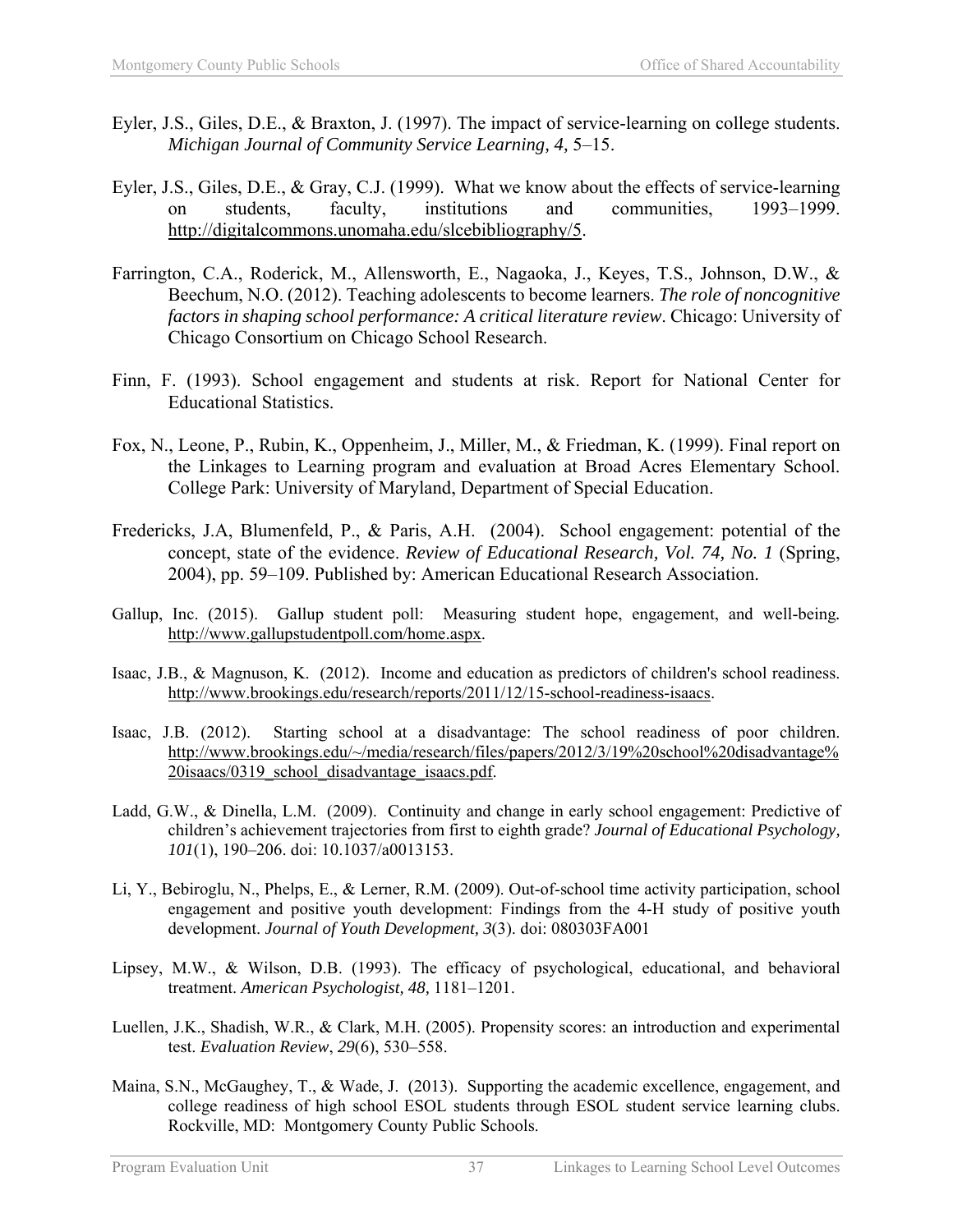- Maryland State Department of Education Maryland Student Service Alliance. (2004). The middle school service-learning instructional framework*.* Retrieved June 23, 2014, from http://www.marylandpublicschools.org/nr/rdonlyres/30dac98c-ccb6-45f6-8ec9 b568a850421c/3534/middle\_school\_guide.pdf.
- Maryland State Department of Education. (2009). Maryland Model for School Readiness (MMSR): Framework and standards for prekindergarten, revised edition. Baltimore, MD: Maryland State Department of Education.
- Montgomery County Department of Health and Human Services. (2014). *Linkages to Learning Montgomery County, MD: Addressing non-academic barriers to learning.* Rockville, MD: Author.
- Montgomery County Office of Legislative Oversight. (2014). The achievement gap in Montgomery County:A FY 2013 Update.
- Montgomery County Public Schools. (2013). Gallup student and staff engagement survey*.* Rockville, MD: Author.
- Montgomery County Public Schools. (2015a). Building our future together: Strategic planning framework. Rockville, MD: Author.
- Montgomery County Public Schools. (2015b). Early childhood programs and services: Prekindergarten & Head Start*.* Rockville, MD: Author.
- Montgomery County Public Schools. (2015c). Student service learning (SSL). Rockville, MD: Author.
- Montgomery County Public Schools. (2015d). School support and improvement framework. Rockville, MD: Author.
- Montgomery County Public Schools. (2015e). Early warning indicators system*.* Rockville, MD: Author.
- Montgomery County Public Schools. (2015f). Extended learning opportunities summer adventures in learning. Rockville, MD: Author.
- Moore, K., & Emig, C. (2014). Integrated student supports: A summary of the evidence base for policymakers. Washington, DC: Child Trends. http://www.childtrends.org/wpcontent/uploads/2014/02/2014-05ISSWhitePaper3.pdf.
- Redd, Z., Boccanfuso, C., Walker, K., Princiotta, D., Knewstub, D., & Moore, K. (2012). Expanding time for learning both inside and outside the classroom: A review of the evidence base. Washington, DC: Child Trends. http://eric.ed.gov/?id=ED534555.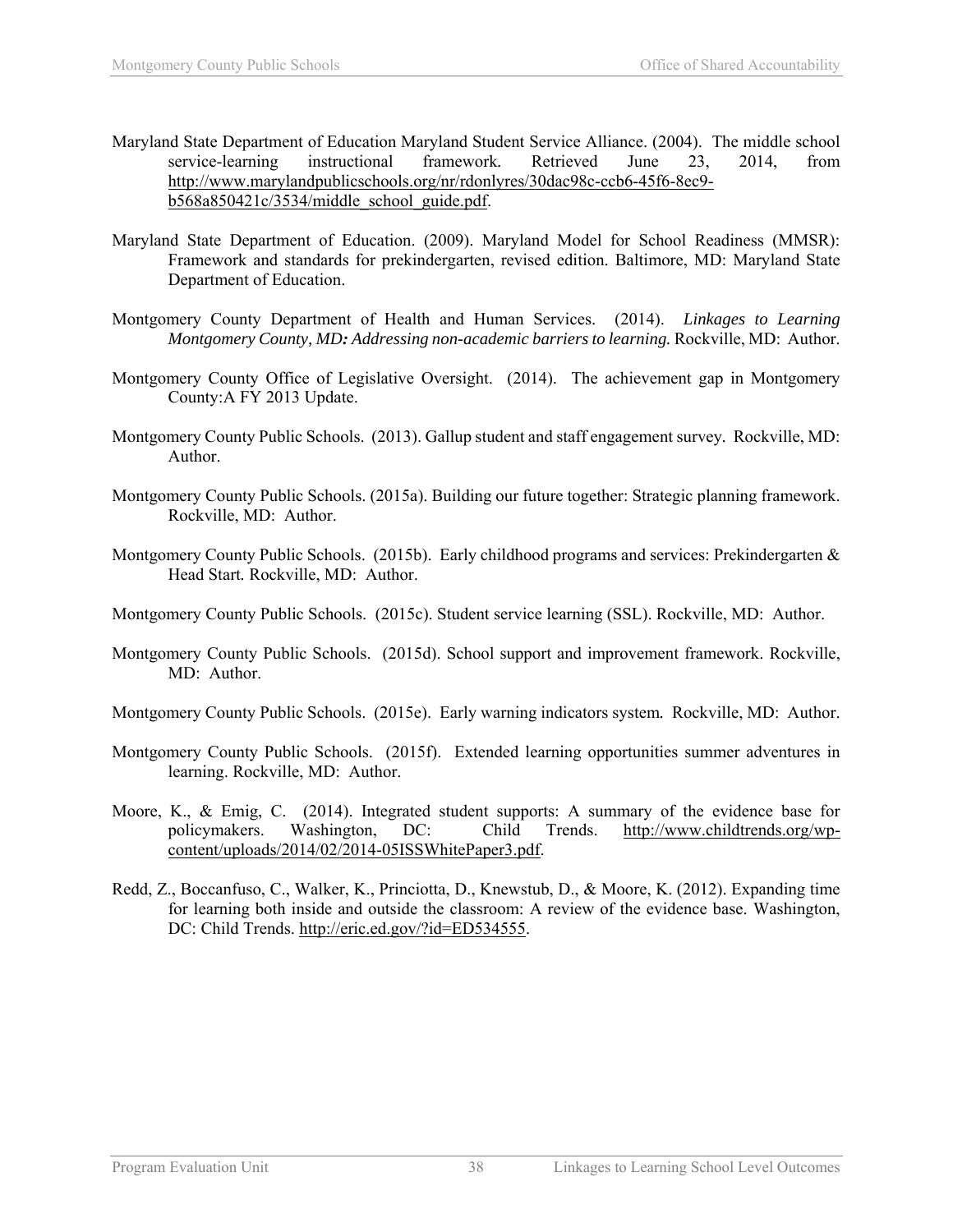- Scales, K., & Neal, R. (2005). Can service-learning help reduce the achievement gap? New research points toward the potential of service-learning for low-income students. http://www.marylandpublicschools.org/NR/rdonlyres/CEFD2869-9129-46A3-91CE-443928D1ED6C/24873/CanServiceLearningHelpReducetheAchievementGap.pdf.
- Scales, P.C., & Roehlkepartain, E.C. (2004). Service to others: A 'gateway' asset for school success and healthy development. In *National Youth Leadership Council*. Growing to Greatness 2004 (pp. 26– 32). St. Paul, MN: Author.
- Scales, P.C., Blyth, D.A., Berkas, T.H., & Kielsmeier, J.C. (2000). The effects of service-learning on middle school students' social responsibility and academic success. *Journal of Early Adolescence, 20*(3), 332–358.
- Rosenbaum, P., & Rubin, D. (1983). *Biometrika, Vol. 70* (1). (Apr., 1983), 41–55.
- West, C. (2013). Just the right mix: Identifying potential dropouts in Montgomery County Public Schools using an early warning indicators approach. Rockville, MD: Montgomery County Public Schools.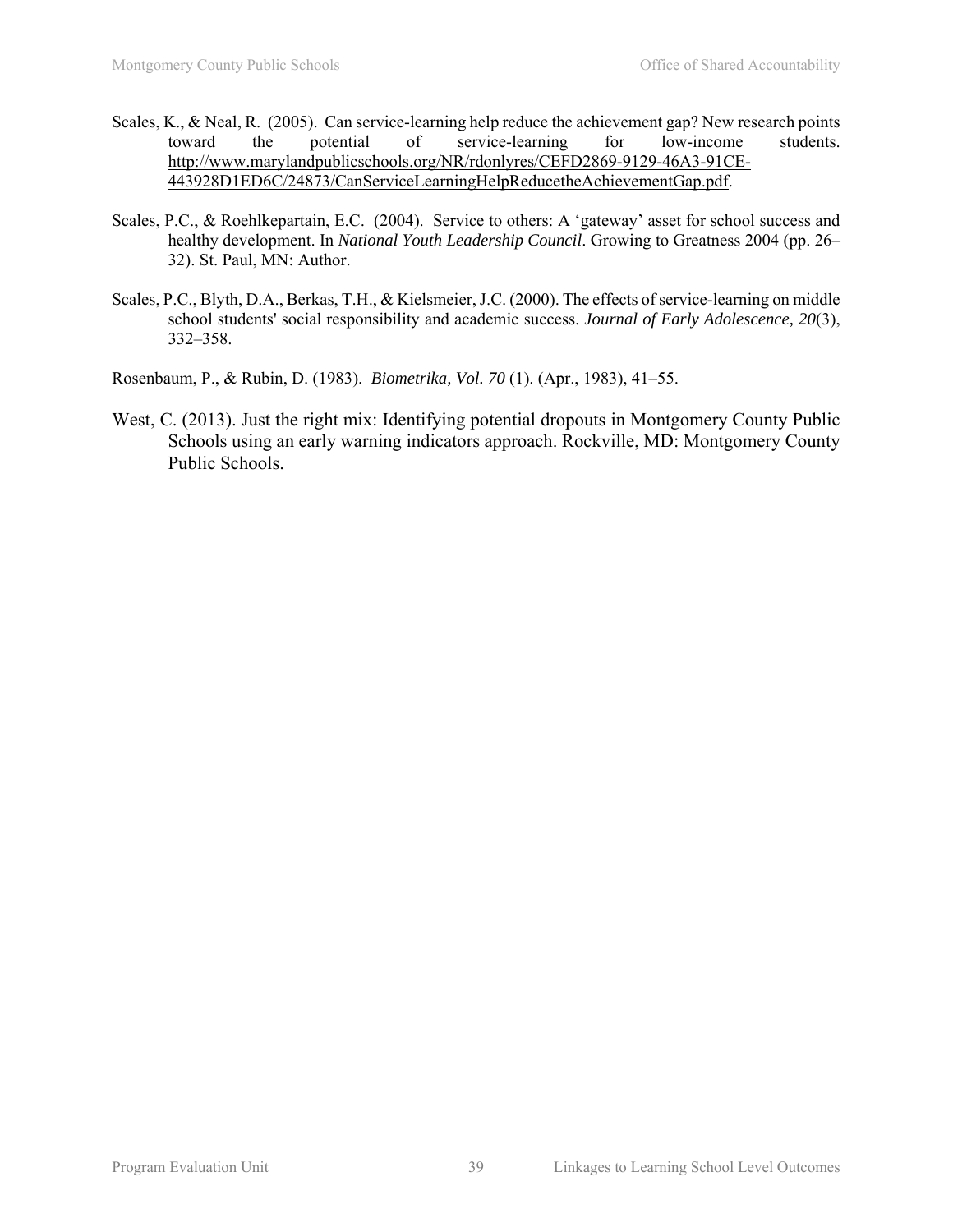# **Appendix A**

## **Organization of Linkages to Learning**

# **Linkages to Learning Collaborative Structure**

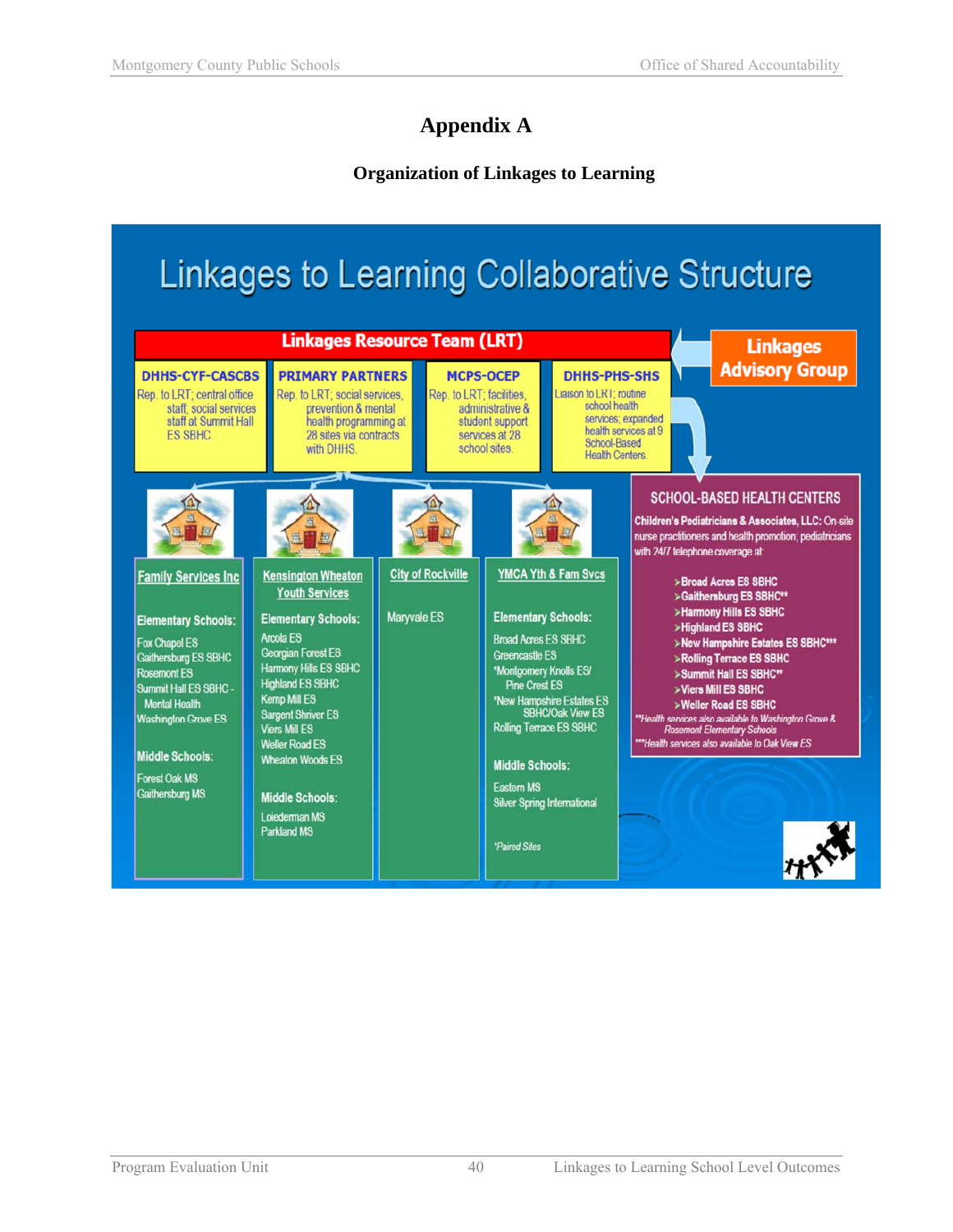| <b>Service Area</b>                                                                                                                                                                                                                         |               | Outputs                                                                                                                                                                                                                                                                                                                      |                | Short-term                                                                                                                                                                                             |               | Long-term                                                                                                                                                                                                                                                            |
|---------------------------------------------------------------------------------------------------------------------------------------------------------------------------------------------------------------------------------------------|---------------|------------------------------------------------------------------------------------------------------------------------------------------------------------------------------------------------------------------------------------------------------------------------------------------------------------------------------|----------------|--------------------------------------------------------------------------------------------------------------------------------------------------------------------------------------------------------|---------------|----------------------------------------------------------------------------------------------------------------------------------------------------------------------------------------------------------------------------------------------------------------------|
|                                                                                                                                                                                                                                             |               |                                                                                                                                                                                                                                                                                                                              |                | outcomes                                                                                                                                                                                               |               | outcomes                                                                                                                                                                                                                                                             |
| <b>Student</b><br><b>Well-being</b><br>School health<br>Social/ emotional/ behavioral<br>health<br>School consultation &<br>prevention<br>Primary Care and treatment<br>(at LTL School-Based Health<br>Centers                              | $\Rightarrow$ | Students in SBHCs receive<br>well visits<br>Referred students are<br>assessed and referred to<br>appropriate services<br>Referred students attend<br>psychotherapy sessions<br>LTL consults with teacher<br>about needs/action plan for<br>referred students<br>Student attends<br>recommended psychosocial<br>skills groups | $\blacksquare$ | Maximized attendance/<br>minimized tardiness $\&$<br>truancy<br>Students report<br>positive feelings of<br>well-being and<br>belonging in school<br>Students express<br>positive self-appraisal        | D             | Increased school readniess<br>Students attend school<br>consistently<br>Students are actively<br>involved in learning and in<br>the school community                                                                                                                 |
| <b>Community</b><br><b>Education and</b><br><b>Development</b><br>Community needs<br>assessment<br>Out-of-school=time<br>programs targeted to<br>community needs<br>Community-school<br>partnerships<br>Family engagement and<br>leadership | D             | LTL conducts community<br>needs assessment<br>School activities are offered<br>Students attend after-school<br>activities<br>Community and parent<br>activities are offered<br>Parents attend school-based<br>activities<br>Partners involved with<br>schools                                                                | ▶              | Families' increased ability<br>to provide for basic needs<br>Families are engaged in<br>students' education at<br>home<br>Families attend school-<br>wide events and<br>conferences                    | ₿             | Increased school readiness<br>Students attend school<br>consistently<br>Students are actively involved<br>in their school<br>Families are actively involved<br>in children's education<br>Students actively involved in<br>student service learning<br>opportunities |
| <b>Family Services</b><br>Family needs assessment<br>Family case management<br>(providing/linking to<br>concrete resources and<br>benefits)<br>Parent education (ESOL,<br>adult education, parenting<br>groups)                             | ₽             | Needs assessments<br>conducted by LTL<br>LTL completes case<br>management for families<br>Family follows resource<br>recommendations<br>Follow ups by LTL re:<br>recommendations<br>Parent participation in adult<br>education<br>Families receive help with<br>school system                                                | ▶              | Students feel they belong<br>in school<br>Schools are open to<br>community<br>Families participate in<br>decision making about<br>child's learning, LTL<br>programming, and school-<br>wide governance | $\Rightarrow$ | Increased school readiness<br>Students attend school<br>consistently<br>Students are actively<br>involved in the community<br>Schools are engaged with<br>families and communities<br>Students actively involved<br>in student service learning<br>opportunities     |

## **Appendix B1 Logic Model of Linkages to Learning Collaborative**

Logic model for Linkages to Learning (OSA and MCPS Linkages to Learning Resource Team, Model developed 2013)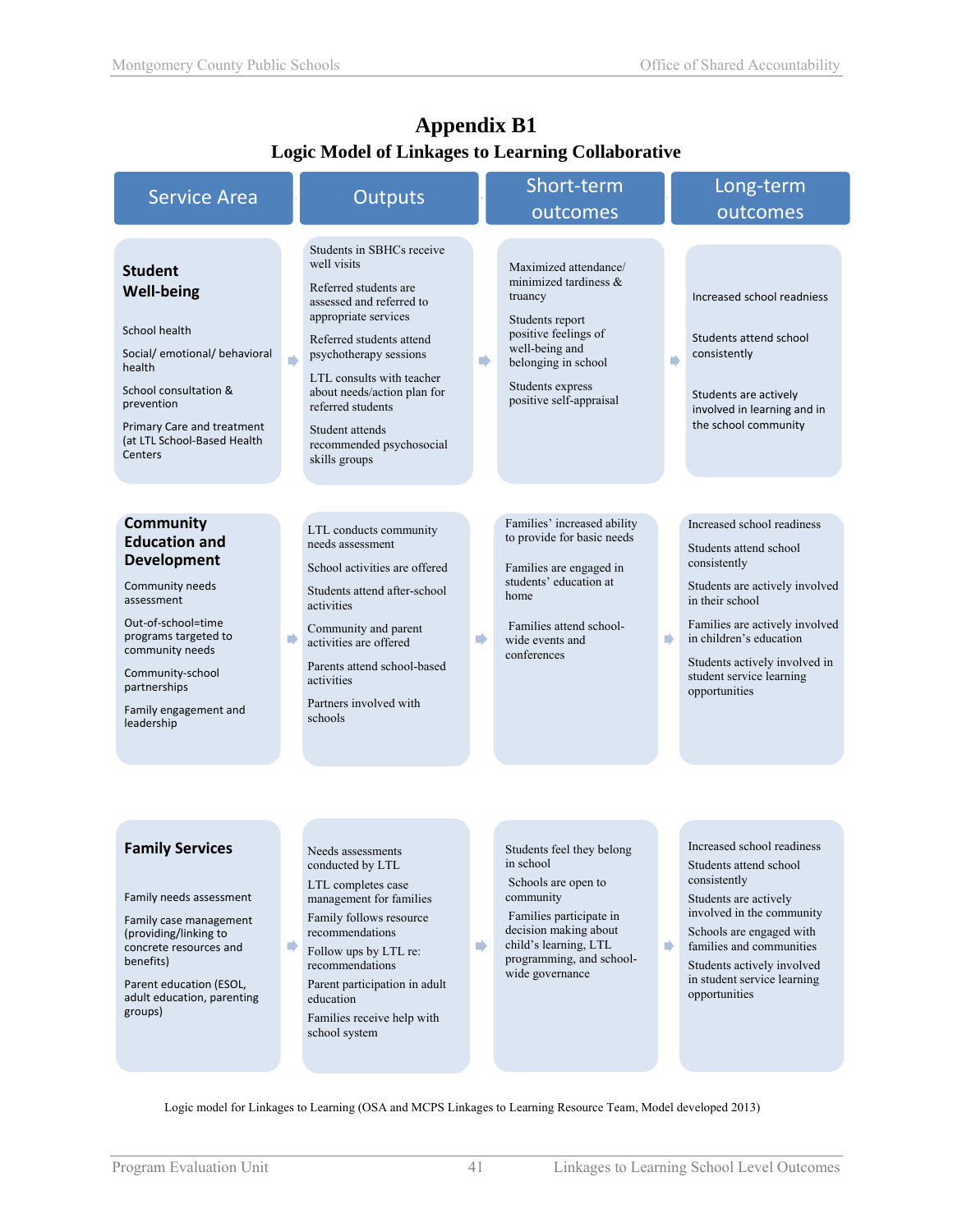# **Appendix B2**

| <b>Activities</b>                                                   | #<br><b>Sessions</b> | # Youth<br><b>Participants</b>  | #<br><b>Parents</b> | # Child<br>Care |
|---------------------------------------------------------------------|----------------------|---------------------------------|---------------------|-----------------|
|                                                                     |                      |                                 |                     |                 |
| Conferences/trainings for parents on achieving                      | 5                    | 15                              | 40                  | 12              |
| educational success for their children                              |                      |                                 |                     |                 |
| <b>Adult English Classes for Parents</b>                            | 650                  | 28                              | 643                 | 292             |
| Child Development Workshops for Parents                             | $\overline{2}$       |                                 | 65                  |                 |
| Child Link Workshops for Parents                                    | $\overline{2}$       |                                 | 8                   |                 |
| Parent Coffees with School-Readiness Related                        |                      |                                 |                     |                 |
| Topics (How to Help Your Children Succeed in                        |                      |                                 |                     |                 |
| School, Family Involvement in Title I                               | 171                  | 18                              | 475                 | 46              |
| Committees, education on Headstart/pre-K/                           |                      |                                 |                     |                 |
| ELO opportunities, etc.)                                            |                      |                                 |                     |                 |
| Parenting Classes (w/early childhood or                             |                      |                                 |                     |                 |
| "educating for success"/"reaching for success"                      | 61                   | 69                              | 195                 | 137             |
| themes, family learning nights, etc.)                               |                      |                                 |                     |                 |
| <b>Family Literacy Events</b>                                       | 126                  | 65                              | 155                 | 184             |
| <b>GED Classes for Parents</b>                                      | 50                   | 12                              | 56                  | 20              |
| Tutoring/HW Clubs (including "Homework                              |                      |                                 | 94                  |                 |
| Clubs for the Family")                                              | 361                  | 345                             |                     |                 |
| <b>TOTALS</b><br>$M$ CDILIO $I^*$ $I^*$ $I^*$<br>$\sim$<br><b>D</b> | 1428                 | 509<br>$0.731 \pm 1.0111111111$ | 1731                | 387             |

## FY'14 LTL Community Education Activities Related to School Readiness

Source. MCDHHS : Linkages to Learning, Regional Youth Services & Related Child/Adolescent Programs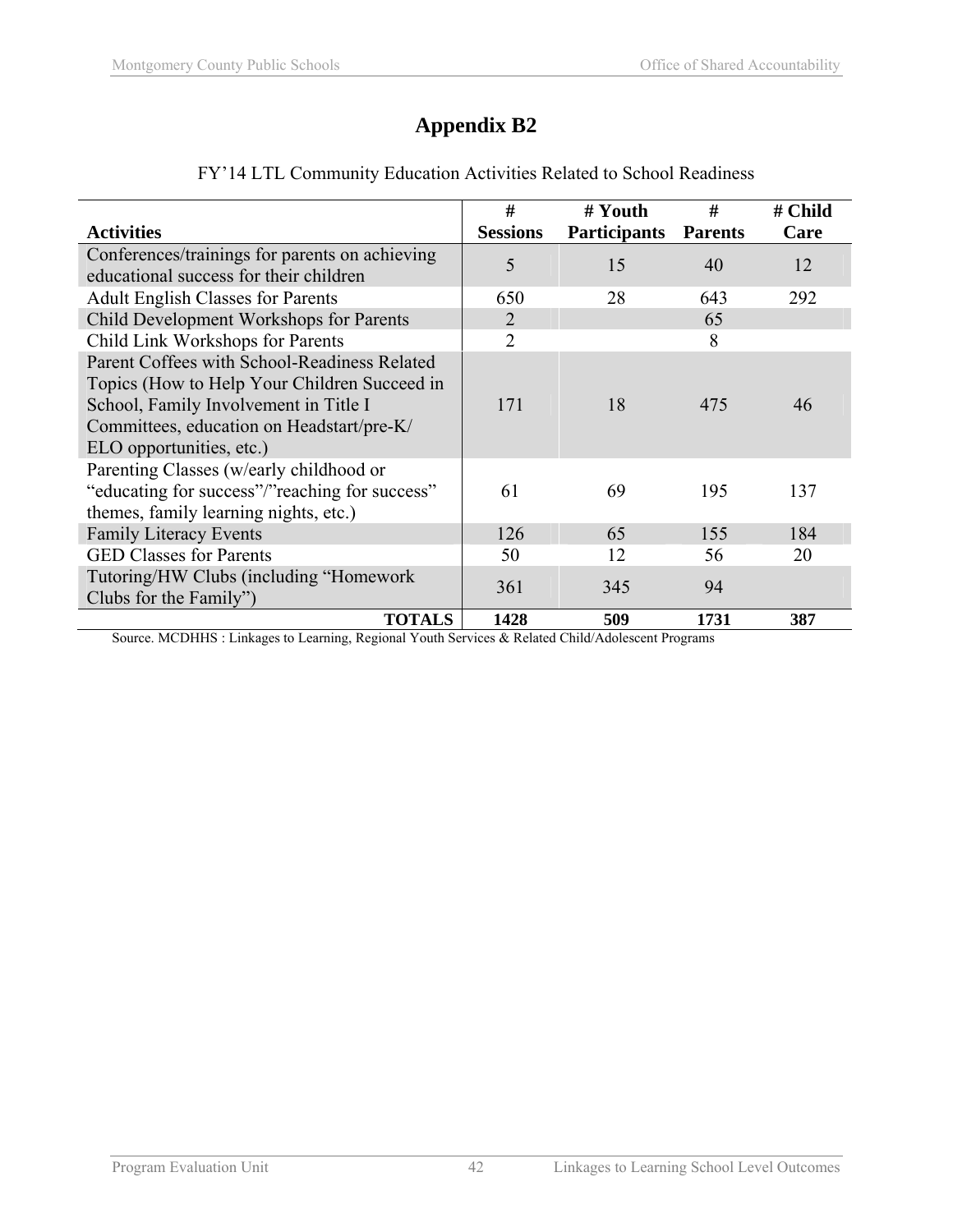## **Appendix C Identifying Comparison Samples: 2-Step Cluster Analysis**

Cluster Analysis (CA) procedures were performed to identify elementary and middle schools with comparable student demographic composition to LTL sites. CA is the statistical method of partitioning a sample into homogeneous classes to produce an operational classification. As such, a cluster is a group of relatively homogeneous cases or observations. To avoid representation of insignificant clustering variables, the 2013–2014 *Schools at a Glance* (SAAG) data were explored to identify other characteristics that were distinctive of student population attending LTL elementary and middle schools. CA is an exploratory data analysis tool for organizing observed data (e.g., people, things, events, schools) into meaningful taxonomies, groups, or clusters, based on combinations of independent variables, which maximizes the similarity of cases within each cluster while maximizing the dissimilarity between groups that are initially unknown. Schools in each cluster are similar in some ways to each other and dissimilar to those in other clusters.

*Elementary schools*. Preliminary exploration of SAAG data revealed that elementary schools with LTL also were more likely to house higher percentages of ESOL students, Hispanic/Latino students receiving ESOL services, Hispanic/Latino students receiving FARMS services, and Black or African American students receiving FARMS services. Therefore, to select elementary schools similar to the 22 schools with LTL from 105 schools without LTL, a 2-step cluster analysis procedure was performed on the 105 schools without LTL using five variables: percentage ever FARMS, percentage of students receiving ESOL services, percentage Hispanic/Latino students receiving FARMS services, percentage ESOL students who are Hispanic/Latino, and percentage Black or African American students receiving FARMS services. Then, the composition of each cluster of schools was examined. The cluster analysis produced three clusters, between which the variables were significantly different. The first cluster was predominant and characterized by schools with very low ever FARMS or ESOL students. The third cluster of schools was essentially high in ever FARMS, ESOL, and Hispanic/Latino students. The middle cluster had mainly average positions on the clustering variables. The schools that clustered with LTL schools were rank ordered based on these variables. The cluster with the schools with distributions of highest percentage of ever FARMS, percentage ESOL, percentage Hispanic/Latino, and percentage combined total proportion of Black or African American and Hispanic/Latino students included schools with and without LTL sites. On average, the 21 elementary schools in the comparison sample fit the following criteria:

- a. ≥50% ever FARMS
- b.  $\geq$ 15% of students receiving ESOL services
- c.  $\geq$ 50% combined total Hispanic/Latino and Black or African American students
- d.  $\geq$ 20% ESOL students who are Hispanic/Latino
- e.  $\geq$ 10% Black or African American students receiving FARMS services

*Middle schools*. To select middle schools comparable to the 6 middle schools with LTL from among the 32 middle schools without LTL, a 2-step cluster analysis procedure was performed using three variables: a) percentage ever FARMS, b) percentage ESOL, and c) percentage Hispanic/Latino students receiving FARMS services. Then, the composition of each cluster of schools was examined. The cluster of schools with distributions of highest percentage of ever FARMS, percentage ESOL, and percentage Hispanic/Latino receiving FARMS services comprised of schools with LTL and several schools without LTL. The schools that clustered with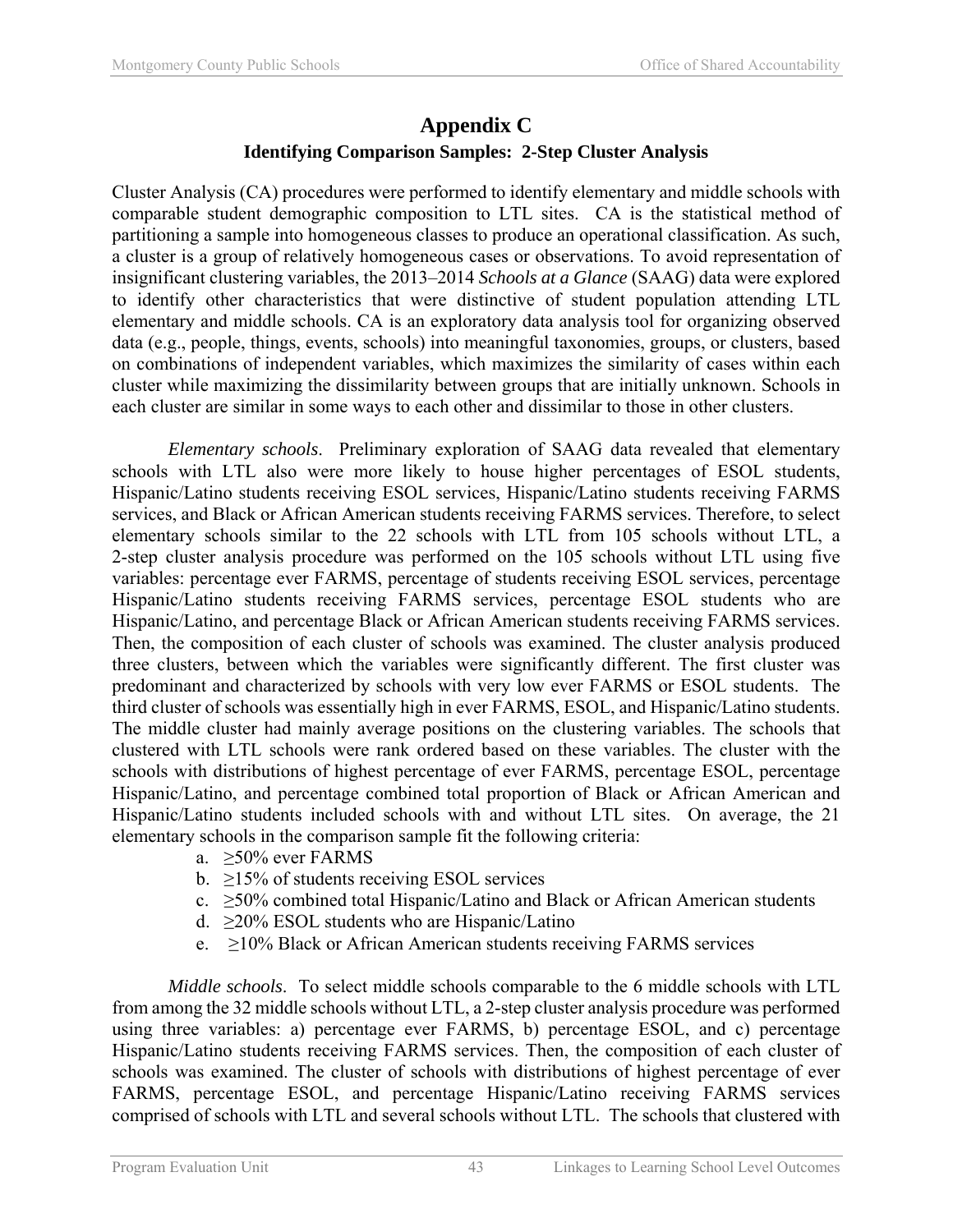middle schools with LTL were rank ordered based on these variables to select six schools. On average, the comparison middle schools had  $\geq 60\%$  ever FARMS,  $\geq 10\%$  ESOL, and  $\geq 30\%$ Hispanic/Latino students receiving FARMS services.

| 2014 Schools at a Glance Information for Sample of Elementary Schools Without Linkages to Learning |               |               |               |               |               |        |      |               |
|----------------------------------------------------------------------------------------------------|---------------|---------------|---------------|---------------|---------------|--------|------|---------------|
|                                                                                                    | $\frac{0}{0}$ | $\frac{0}{0}$ | $\frac{0}{0}$ | $\frac{0}{0}$ |               |        |      | $\frac{0}{0}$ |
| Comparison                                                                                         | Ever          | FARM          | <b>FARMS</b>  | <b>FARMS</b>  | $\frac{0}{0}$ | % ESOL |      | Combined      |
| School                                                                                             | <b>FARMS</b>  | S             | HI            | BL            | <b>ESOL</b>   | HI     | % HI | BL and HI     |
| South Lake                                                                                         | 88.5          | 80.1          | 48.1          | 24.6          | 48.1          | 36.8   | 55.5 | 86.3          |
| Cresthaven                                                                                         | 82.1          | 73.1          | 38.4          | 26.3          | 24.9          | 17.7   | 46.4 | 83.0          |
| Jackson Road                                                                                       | 79.4          | 74.1          | 30.0          | 36.7          | 29.0          | 16.3   | 33.1 | 84.2          |
| Clopper Mill                                                                                       | 77.2          | 67.9          | 33.9          | 26.8          | 25.7          | 22.0   | 44.3 | 83.4          |
| <b>Watkins Mill</b>                                                                                | 75.6          | 68.9          | 34.8          | 23.9          | 37.4          | 26.1   | 43.1 | 78.3          |
| Twinbrook                                                                                          | 73.7          | 65.5          | 45.6          | 8.1           | 46.7          | 35.2   | 57.4 | 69.2          |
| <b>Brown Station</b>                                                                               | 73.0          | 69.4          | 36.8          | 24.6          | 24.2          | 17.8   | 42.2 | 76.0          |
| Bel Pre                                                                                            | 72.4          | 70.5          | 33.1          | 31.4          | 44.0          | 28.9   | 38.9 | 82.0          |
| <b>Burnt Mills</b>                                                                                 | 71.8          | 67.3          | 13.3          | 50.0          | 22.6          | 6.3    | 18.1 | 85.9          |
| Brookhaven                                                                                         | 71.6          | 66.7          | 37.0          | 22.8          | 38.1          | 25.4   | 48.1 | 80.3          |
| Glenallan                                                                                          | 70.8          | 65.7          | 39.6          | 18.0          | 30.6          | 20.7   | 46.4 | 77.1          |
| Glen Haven                                                                                         | 70.6          | 66.9          | 41.1          | 11.3          | 32.0          | 24.0   | 49.6 | 71.0          |
| Flower Hill                                                                                        | 70.0          | 64.0          | 36.8          | 17.9          | 33.2          | 26.2   | 44.9 | 72.0          |
| Whetstone                                                                                          | 68.3          | 61.9          | 38.2          | 16.9          | 33.6          | 27.3   | 49.0 | 75.3          |
| Galway                                                                                             | 67.1          | 58.8          | 15.0          | 36.3          | 25.5          | 9.6    | 22.3 | 80.1          |
| Cannon Road                                                                                        | 66.6          | 60.5          | 29.4          | 23.8          | 15.9          | 9.4    | 40.7 | 77.1          |
| Stedwick                                                                                           | 65.0          | 59.7          | 27.6          | 26.3          | 30.6          | 19.7   | 35.4 | 72.9          |
| Judith Resnik                                                                                      | 61.9          | 56.5          | 30.5          | 17.9          | 30.0          | 21.3   | 39.4 | 68.6          |
| Sequoyah                                                                                           | 60.8          | 53.4          | 35.2          | 11.2          | 33.0          | 28.3   | 44.8 | 62.1          |
| Burtonsville                                                                                       | 58.9          | 52.1          | 7.4           | 36.8          | 16.8          | 4.9    | 12.3 | 73.5          |
| Mill Creek Towne                                                                                   | 51.4          | 46.4          | 32.2          | 7.5           | 31.2          | 22.4   | 42.6 | 57.1          |
| Forest Knolls                                                                                      | 47.5          | 43.2          | 31.8          | 5.7           | 28.5          | 23.7   | 43.2 | 56.8          |

Table C1a 2014 *Schools at a Glance* Information for Sample of Elementary Schools Without Linkages to Learning

*Note*. FARMS = Free and Reduced-price Meals System; HI = Hispanic/Latino; BL = Black or African American; ESOL = English for Speakers of Other Languages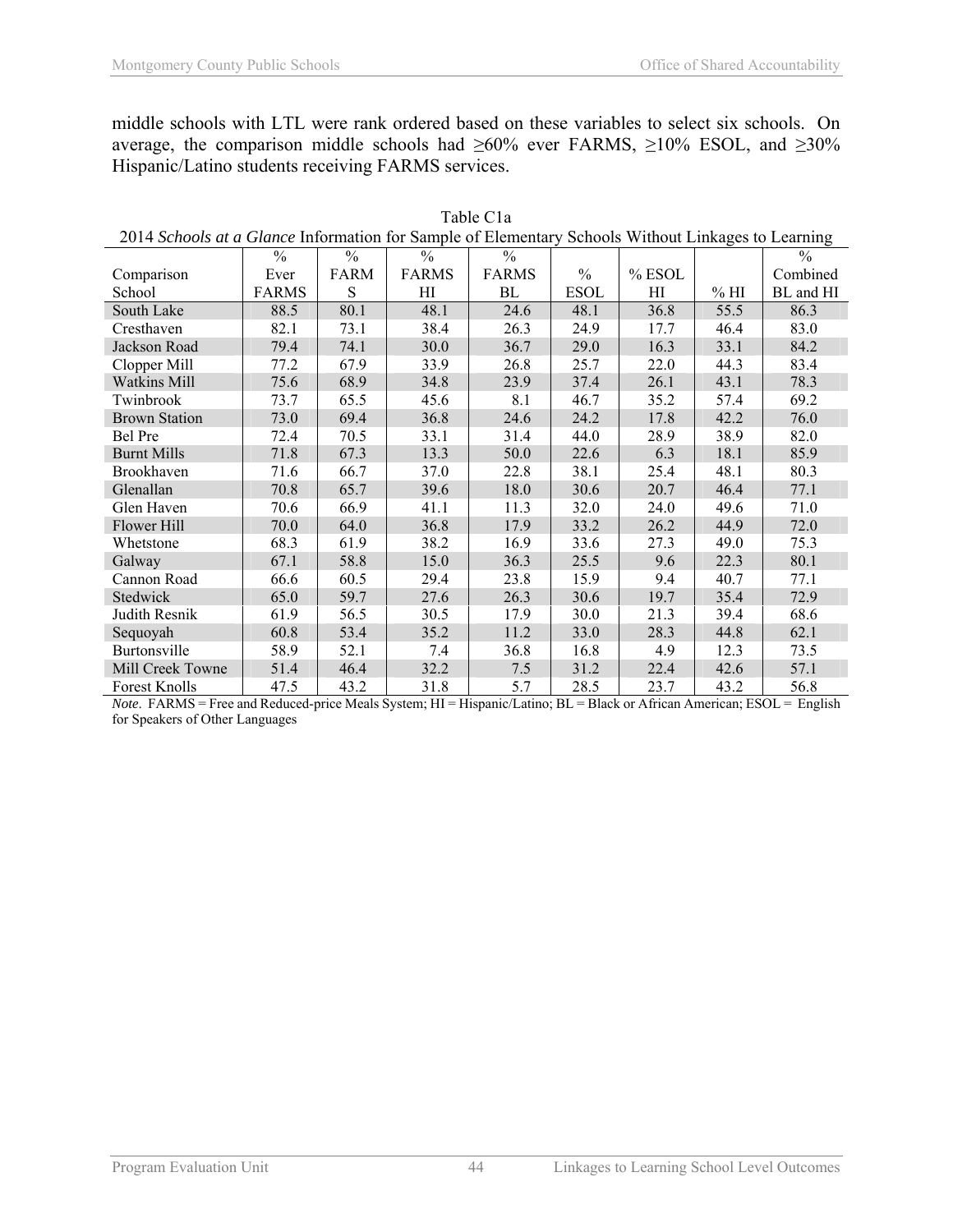| 2014 Schoots at a Giance Information for Elementary Schoots with Elinages to Ecarining |               |               |               |               |        |        |      |               |
|----------------------------------------------------------------------------------------|---------------|---------------|---------------|---------------|--------|--------|------|---------------|
|                                                                                        |               |               |               |               |        |        |      | $\frac{0}{0}$ |
|                                                                                        | $\frac{0}{0}$ |               | $\frac{0}{0}$ | $\frac{0}{0}$ |        |        |      | Combined      |
|                                                                                        | Ever          | $\frac{0}{0}$ | <b>FARMS</b>  | <b>FARMS</b>  |        | % ESOL |      | BL and        |
| LTL School                                                                             | <b>FARMS</b>  | <b>FARMS</b>  | HI            | BL            | % ESOL | HI     | % HI | HI            |
| <b>Broad Acres</b>                                                                     | 96.3          | 94.3          | 77.6          | 11.5          | 66.4   | 57.1   | 80.1 | 93.6          |
| New Hampshire Estates                                                                  | 95.1          | 93.5          | 79.1          | 11.2          | 72.6   | 65.8   | 81.5 | 94.9          |
| Harmony Hills                                                                          | 90.0          | 85.2          | 65.0          | 13.3          | 49.5   | 43.5   | 72.6 | 89.4          |
| Wheaton Woods                                                                          | 88.4          | 84.8          | 51.1          | 23.8          | 51.7   | 36.9   | 57.3 | 84.8          |
| Highland                                                                               | 88.1          | 83.5          | 67.8          | 9.9           | 53.5   | 49.6   | 75.7 | 88.6          |
| Sargent Shriver                                                                        | 87.5          | 82.3          | 63.5          | 11.8          | 52.6   | 46.4   | 72.7 | 86.6          |
| Gaithersburg                                                                           | 85.4          | 83.1          | 67.7          | 10.7          | 47.9   | 45.2   | 73.9 | 87.6          |
| Weller Road                                                                            | 85.0          | 77.5          | 59.8          | 8.4           | 51.5   | 44.8   | 72.7 | 83.9          |
| Summit Hall                                                                            | 83.9          | 78.6          | 57.1          | 15.6          | 51.7   | 44.4   | 67.1 | 89.2          |
| Georgian Forest                                                                        | 83.5          | 79.6          | 42.7          | 28.5          | 30.9   | 24.9   | 49.1 | 83.4          |
| Arcola                                                                                 | 82.6          | 75.6          | 55.9          | 12.3          | 44.8   | 38.6   | 68.5 | 86.0          |
| Kemp Mill                                                                              | 82.2          | 77.6          | 59.5          | 13.6          | 53.5   | 47.1   | 70.9 | 89.8          |
| Oak View                                                                               | 76.6          | 70.3          | 51.4          | 11.1          | 38.3   | 30.9   | 56.6 | 74.3          |
| <b>Washington Grove</b>                                                                | 73.5          | 73.5          | 53.5          | 10.8          | 53.0   | 43.2   | 61.4 | 77.1          |
| Viers Mill                                                                             | 73.3          | 70.1          | 52.7          | 9.6           | 43.8   | 37.8   | 61.3 | 73.0          |
| Greencastle                                                                            | 72.2          | 64.6          | 15.5          | 44.8          | 15.7   | 7.9    | 19.9 | 87.8          |
| <b>Rolling Terrace</b>                                                                 | 70.8          | 68.1          | 54.6          | 10.6          | 48.7   | 42.1   | 62.7 | 77.6          |
| Rosemont                                                                               | 63.3          | 56.5          | 34.0          | 14.0          | 36.7   | 26.0   | 43.4 | 68.8          |
| Montgomery Knolls                                                                      | 61.8          | 59.2          | 39.4          | 16.1          | 44.8   | 35.5   | 46.8 | 71.1          |
| Fox Chapel                                                                             | 58.9          | 52.6          | 31.6          | 15.5          | 31.6   | 25.0   | 41.5 | 65.9          |
| Pine Crest                                                                             | 53.1          | 46.9          | 29.1          | 11.7          | 20.5   | 15.6   | 37.0 | 55.3          |
| Marvvale                                                                               | 48.4          | 44.1          | 21.4          | 16.5          | 26.9   | 16.5   | 30.7 | 59.7          |

Table C1b 2014 *Schools at a Glance* Information for Elementary Schools With Linkages to Learning

*Note*. FARMS = Free and Reduced-price Meals System; HI = Hispanic/Latino; BL = Black or African American; ESOL = English for Speakers of Other Languages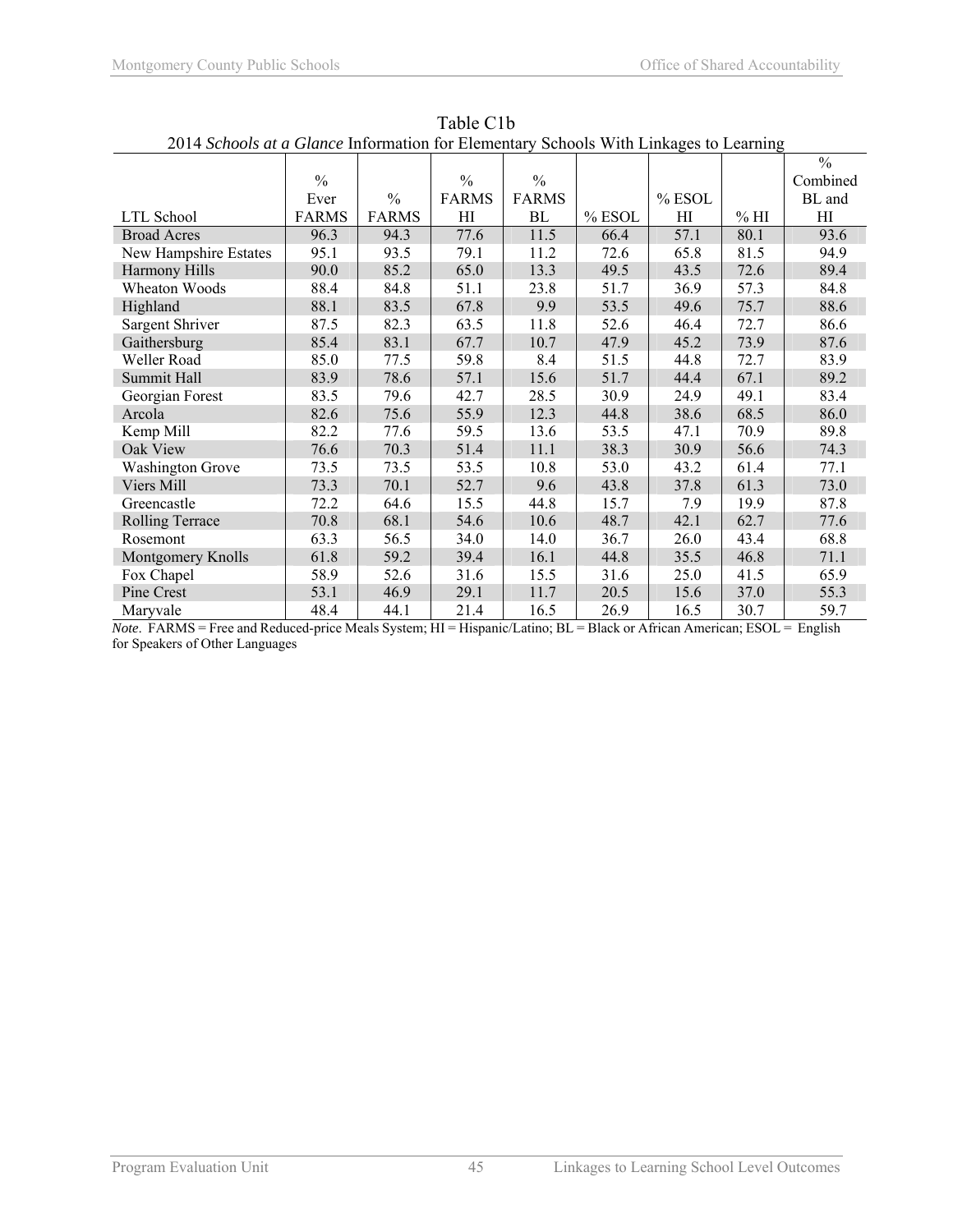| 2014 Schoots at a Giance Information for Middle Schoots with and without Emikages to |              |               |               |               |  |  |  |
|--------------------------------------------------------------------------------------|--------------|---------------|---------------|---------------|--|--|--|
| Learning                                                                             |              |               |               |               |  |  |  |
|                                                                                      | $\%$         |               | $\frac{0}{0}$ |               |  |  |  |
|                                                                                      | Ever         | $\frac{0}{0}$ | <b>FARMS</b>  | $\frac{0}{0}$ |  |  |  |
| School                                                                               | <b>FARMS</b> | <b>FARMS</b>  | ΗΙ            | <b>ESOL</b>   |  |  |  |
| Schools Without LTL $(N=6)$                                                          |              |               |               |               |  |  |  |
| White Oak                                                                            | 71.0         | 56.5          | 32.2          | 17.3          |  |  |  |
| Argyle                                                                               | 74.2         | 61.7          | 34.3          | 13.7          |  |  |  |
| Montgomery Village                                                                   | 74.8         | 61.5          | 30.8          | 17.6          |  |  |  |
| Neelsville                                                                           | 77.7         | 63.6          | 33.3          | 16.8          |  |  |  |
| Lee                                                                                  | 78.1         | 61.6          | 39.0          | 21.6          |  |  |  |
| Key                                                                                  | 78.7         | 65.3          | 29.4          | 13.6          |  |  |  |
| Schools With LTL $(N=6)$                                                             |              |               |               |               |  |  |  |
| <b>Silver Spring International</b>                                                   | 54.0         | 44.8          | 26.0          | 13.4          |  |  |  |
| Gaithersburg                                                                         | 55.7         | 42.6          | 25.7          | 12.0          |  |  |  |
| Eastern                                                                              | 60.3         | 47.8          | 29.5          | 13.9          |  |  |  |
| Parkland                                                                             | 65.1         | 50.7          | 31.8          | 9.5           |  |  |  |
| Forest Oak                                                                           | 70.8         | 56.6          | 34.0          | 14.7          |  |  |  |
| Loiederman                                                                           | 74.0         | 59.6          | 37.5          | 15.5          |  |  |  |

| Table C <sub>1</sub> c                                                               |
|--------------------------------------------------------------------------------------|
| 2014 Schools at a Glance Information for Middle Schools With and Without Linkages to |
| I <sub>confin</sub>                                                                  |

*Note*. FARMS = Free and Reduced-price Meals System; HI = Hispanic/Latino; ESOL = English for Speakers of Other Languages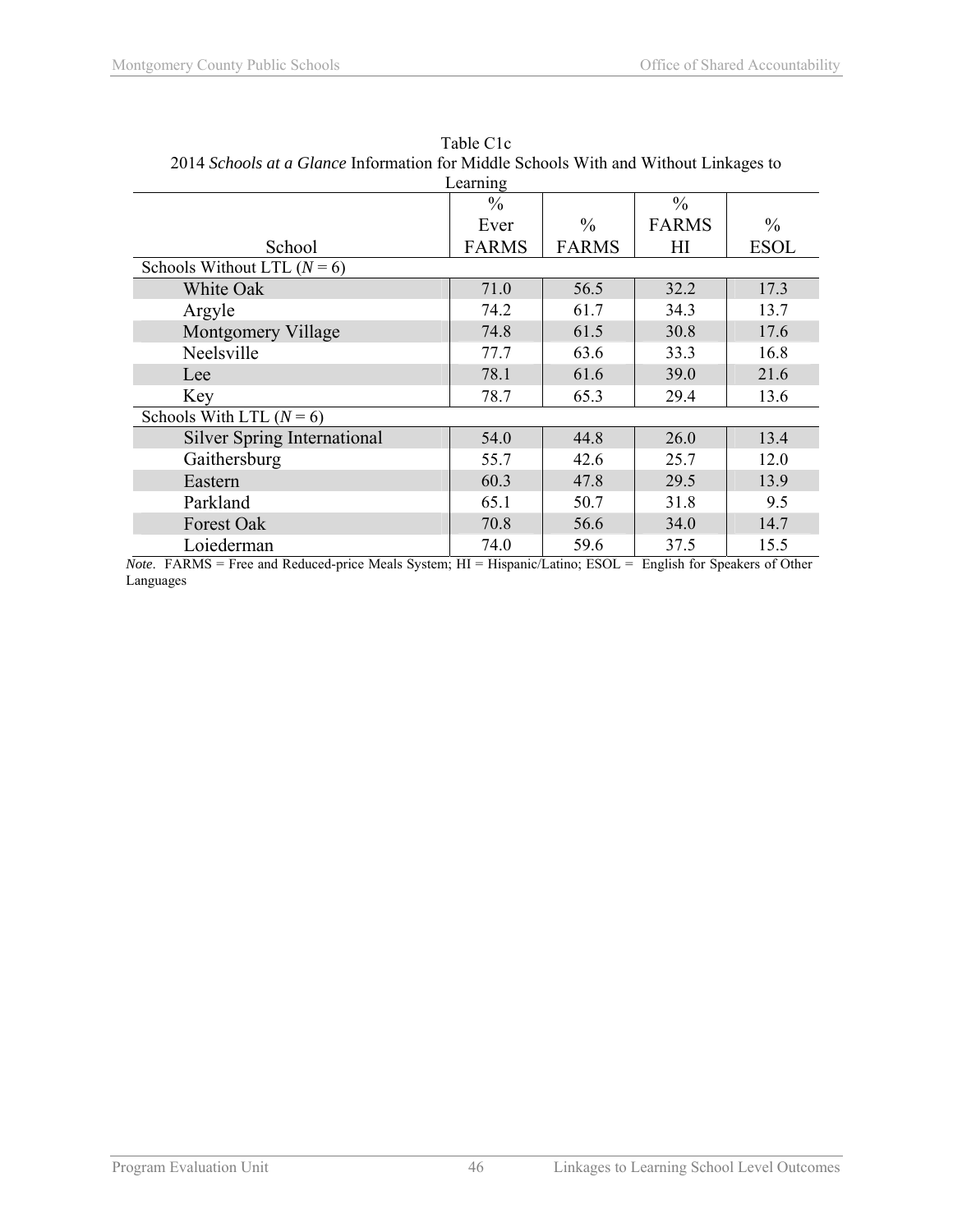|                          | 2014 Demographic Fronte of Schools With and Without Enixages to Ecarining |              | Elementary   |             | Middle School |
|--------------------------|---------------------------------------------------------------------------|--------------|--------------|-------------|---------------|
|                          |                                                                           | With LTL     | Without LTL  | With LTL    | Without LTL   |
|                          |                                                                           | $(N = 22)$   | $(N = 22)$   | $(N = 6)$   | $(N = 6)$     |
|                          | Mean                                                                      | 77.3         | 69.3         | 63.3        | 75.8          |
|                          | <b>Standard Deviation</b>                                                 | 13.3         | 9.4          | 8.1         | 3.0           |
| Ever FARMS               | Median                                                                    | 82.4         | 70.7         | 62.7        | 76.3          |
|                          | Maximum                                                                   | 96.3         | 88.5         | 74.0        | 78.7          |
|                          |                                                                           |              |              |             |               |
|                          | Range                                                                     | 47.9         | 41.0<br>63.3 | 20.0        | 7.7           |
|                          | Mean                                                                      | 72.8         | 9.0          | 50.4<br>6.7 | 61.7<br>3.0   |
| <b>FARMS</b>             | <b>Standard Deviation</b><br>Median                                       | 14.0<br>76.5 | 65.6         | 49.3        | 61.7          |
|                          | Maximum                                                                   | 94.3         | 80.1         | 59.6        | 65.3          |
|                          |                                                                           | 50.2         | 36.8         | 17.1        | 8.9           |
|                          | Range<br>Mean                                                             | 44.8         | 31.0         | 13.2        | 16.8          |
|                          | <b>Standard Deviation</b>                                                 | 13.7         | 8.4          | 2.1         | 2.9           |
| <b>ESOL</b>              | Median                                                                    | 48.3         | 30.6         | 13.6        | 17.0          |
|                          | Maximum                                                                   | 72.6         | 48.1         | 15.5        | 21.6          |
|                          | Range                                                                     | 57.0         | 32.2         | 5.9         | 7.9           |
|                          | Mean                                                                      | 80.4         | 75.1         | 65.9        | 78.2          |
| <b>Black or African</b>  | <b>Standard Deviation</b>                                                 | 11.0         | 8.5          | 7.8         | 2.9           |
| American and             | Median                                                                    | 84.4         | 76.5         | 64.5        | 78.8          |
| Hispanic/Latino          | Maximum                                                                   | 94.9         | 86.3         | 77.5        | 81.0          |
|                          | Range                                                                     | 39.6         | 29.5         | 19.6        | 7.5           |
|                          | Mean                                                                      | 51.6         | 52.1         | 48.3        | 52.7          |
|                          | <b>Standard Deviation</b>                                                 | 2.8          | 2.5          | 4.1         | 2.3           |
| Male                     | Median                                                                    | 51.6         | 51.6         | 49.3        | 52.9          |
|                          | Maximum                                                                   | 58.6         | 56.5         | 53.0        | 55.1          |
|                          | Range                                                                     | 12.0         | 8.4          | 10.7        | 5.7           |
|                          | Mean                                                                      | 51.4         | 32.5         | 30.8        | 33.2          |
|                          | <b>Standard Deviation</b>                                                 | 17.1         | 9.8          | 4.6         | 3.4           |
| <b>FARMS</b>             | Median                                                                    | 54.0         | 34.3         | 30.7        | 32.7          |
| Hispanic/Latino          | Maximum                                                                   | 79.1         | 48.1         | 37.5        | 39.0          |
|                          | Range                                                                     | 63.6         | 40.7         | 11.8        | 9.7           |
|                          | Mean                                                                      | 37.5         | 21.4         | 10.2        | 12.5          |
| <b>ESOL</b>              | <b>Standard Deviation</b>                                                 | 13.9         | 8.4          | 1.7         | 3.1           |
| Hispanic/Latino          | Median                                                                    | 40.3         | 22.2         | 10.0        | 12.8          |
|                          | Maximum                                                                   | 65.8         | 36.8         | 12.9        | 17.0          |
|                          | Range                                                                     | 57.9         | 31.8         | 4.9         | 9.4           |
|                          | Mean                                                                      | 15.1         | 22.9         | 14.2        | 21.9          |
| FARMS Black or           | <b>Standard Deviation</b>                                                 | 8.1          | 11.0         | 2.3         | 4.5           |
| African American         | Median                                                                    | 12.1         | 23.9         | 13.4        | 22.5          |
|                          | Maximum                                                                   | 44.8         | 50.0         | 17.3        | 28.2          |
|                          | Range                                                                     | 36.4         | 44.4         | 5.7         | 12.5          |
|                          | Mean                                                                      | 9.7          | 12.2         | 12.5        | 10.7          |
|                          | <b>Standard Deviation</b>                                                 | 3.6          | 4.4          | 3.7         | 2.5           |
| <b>Special Education</b> | Median                                                                    | 8.9          | 11.6         | 12.5        | 10.0          |
|                          | Maximum                                                                   | 19.0         | 24.3         | 18.9        | 14.0          |
|                          | Range                                                                     | 14.0         | 19.2         | 10.8        | 6.1           |

Table C2 2014 Demographic Profile of Schools With and Without Linkages to Learning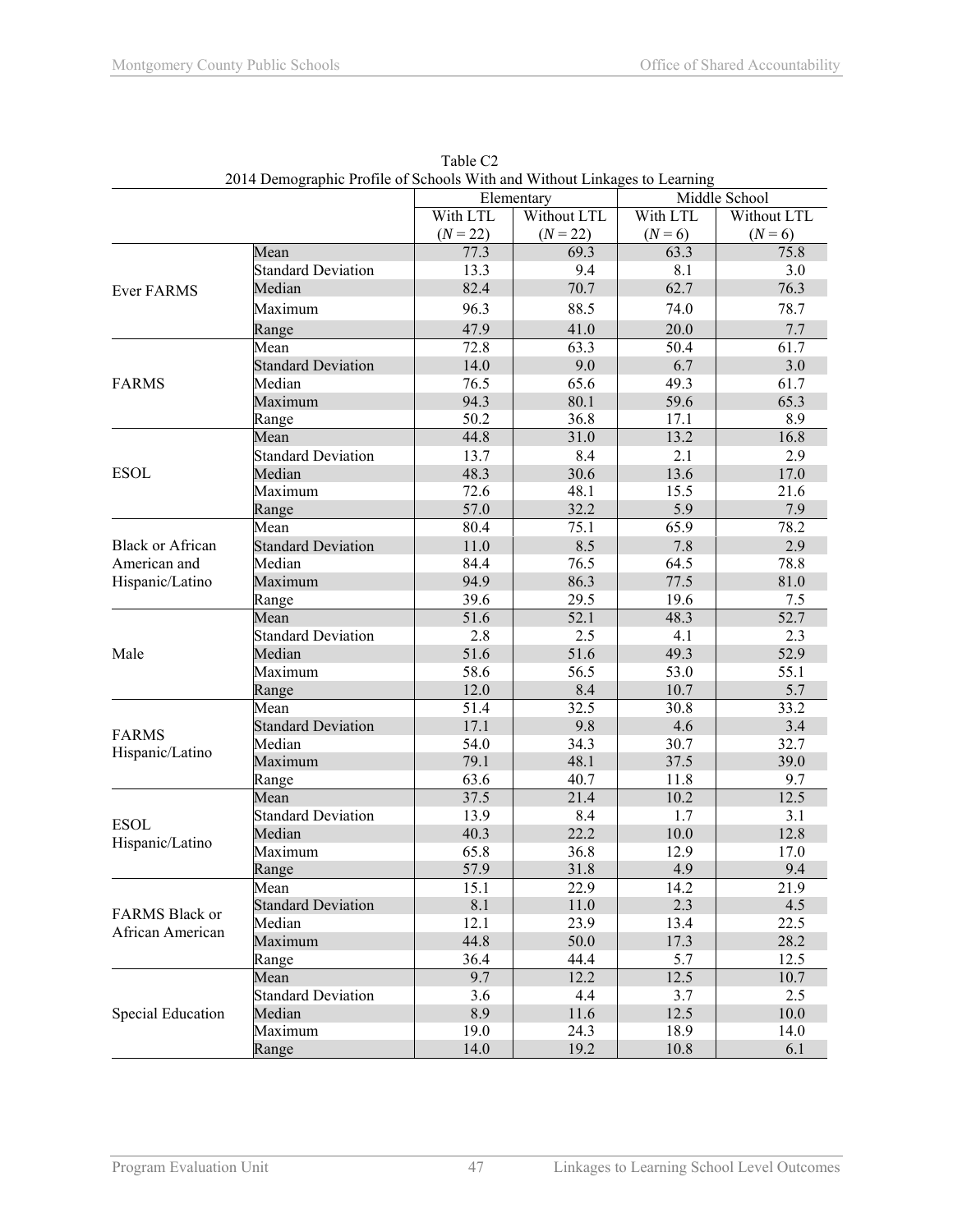# **Appendix D**

## **Definitions of Prior Care of Kindergarten Students**

*Prior Care.* The categories of early care and education are considered as they affect school readiness. Prior care reflects kindergarten students' enrollment within 12 months prior to starting kindergarten. The prior care types are as follows:

- 1. *Head Start*. A federal preschool program for 2- to 5-year-olds from low-income families; funded by the U.S. Department of Health and Human Services and licensed by the MSDE/Collaboration and Program Development Branch, and/or local boards of education.
- 2. *Prekindergarten*. Public school prekindergarten education for four-year-old children; administered by local boards of education and regulated by MSDE.
- 3. *Child Care Center*. Child care provided in a facility, usually non-residential, for part or all of the day that provides care to children in the absence of the parent. The centers are licensed by MSDE/Office of Child Care.
- 4. *Family Child Care*. Regulated care given to a child younger than 13 years old, in place of parental care for less than 24 hours a day, in a residence other than the child's residence, and for which the provider is paid. Family child care is regulated by MSDE/Office of Child Care Non-Public Nursery School.
- 5. *Preschool Programs* with an "education" focus for 3- and 4-year-olds; approved or exempted by MSDE; usually part day, nine months a year.
- 6. *Home/Informal Care*. Care by parent(s) or a relative.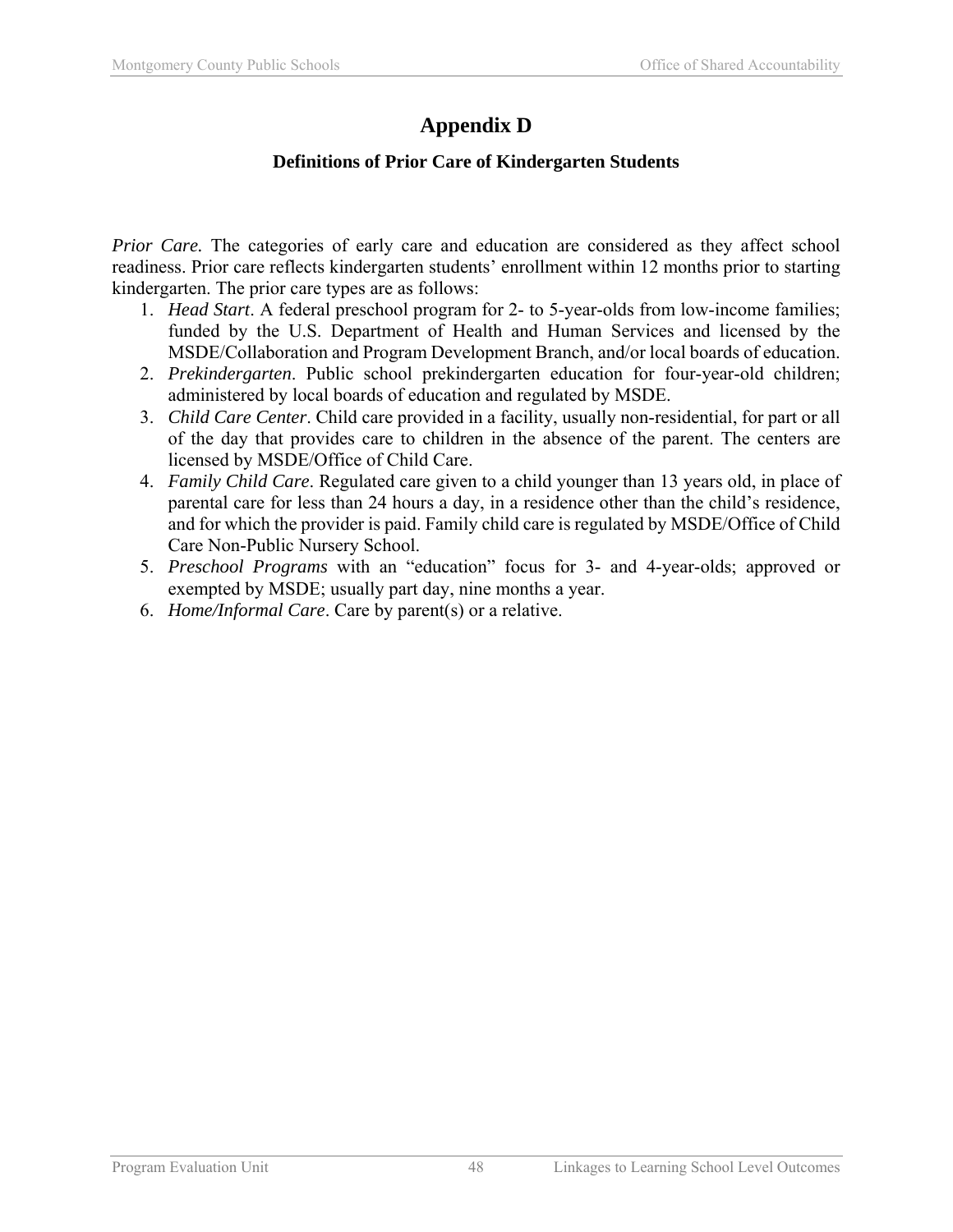| $2014-2013$ Head Start and Prekning partent Locations (LTL and Comparison Schools) | <b>Federal Head Start</b><br><b>Sessions</b> |                 | Pre-K           |                 |                |  |
|------------------------------------------------------------------------------------|----------------------------------------------|-----------------|-----------------|-----------------|----------------|--|
| <b>School</b>                                                                      | Capacity<br>3's&4's                          | Capacity<br>4's | <b>Capacity</b> | <b>Sessions</b> | <b>FY 2015</b> |  |
| Broad Acres Elementary School                                                      |                                              | 20              | 60              | 3               | full day       |  |
| <b>Brown Station Elementary School <math>\triangle</math></b>                      |                                              | 20              | 40              | $\overline{2}$  | full day       |  |
| Clopper Mill Elementary School                                                     |                                              | 20              | 40              | $\overline{2}$  | full day       |  |
| Harmony Hills Elementary School                                                    |                                              | 20              | 40              | $\overline{2}$  | full day       |  |
| Highland Elementary School                                                         |                                              | 20              | 40              | $\overline{2}$  | full day       |  |
| Georgian Forest Elementary School                                                  |                                              | 20              | 40              | $\overline{2}$  | full day       |  |
| Kemp Mill Elementary School                                                        |                                              | 20              | 40              | $\overline{2}$  | full day       |  |
| <b>New Hamp.Est. Elementary School</b>                                             | X                                            | 60              | 45              | $\overline{2}$  | full day       |  |
| Rolling Terrace Elementary School (Judy Ctr)                                       |                                              | 20              | 40              | $\overline{2}$  | full day       |  |
| South Lake Elementary School                                                       |                                              | 20              | 40              | $\overline{c}$  | full day       |  |
| Summit Hall Elementary School (Judy Ctr)                                           |                                              | 20              | 40              | $\overline{2}$  | full day       |  |
| Viers Mill Elementary School +                                                     |                                              | 20              | 40              | $\overline{2}$  | full day       |  |
| Wash.Grove Elementary School + (Judy Ctr)                                          |                                              | 20              | 60              | 3               | full day       |  |
| Watkins Mill Elementary School                                                     |                                              | 20              | 20              | 1               | full day       |  |
| Weller Road Elementary School                                                      |                                              | 20              | 40              | $\overline{2}$  | full day       |  |
| Wheaton Woods Elementary School                                                    |                                              | 20              | 40              | $\overline{2}$  | full day       |  |
| <b>East Silver Spring Elem. School (mixed age)</b>                                 |                                              | 17              | 40              | $\overline{2}$  |                |  |
| <b>Fairland Elementary School</b>                                                  |                                              | $\overline{20}$ | 20              |                 |                |  |
| Glenallan Elementary School +                                                      |                                              | 14              | $\mathbf{0}$    | $\mathbf{0}$    |                |  |
| <b>Maryvale Elementary School</b>                                                  | X                                            | $\overline{20}$ | 40              | $\overline{2}$  |                |  |
| Mont.Knolls Elementary School +                                                    |                                              | 20              | 40              | $\overline{2}$  |                |  |
| <b>Twinbrook Elementary School</b>                                                 |                                              | 20              | 40              | $\overline{2}$  |                |  |
| Bel Pre Elementary School                                                          |                                              |                 | 80              | $\overline{4}$  |                |  |
| <b>Brooke Grove Elementary School</b>                                              |                                              |                 | 20              | 1               |                |  |
| Brookhaven Elementary School +                                                     |                                              |                 | 40              | $\overline{2}$  |                |  |
| Burnt Mills Elementary School                                                      |                                              |                 | 40              | $\overline{2}$  |                |  |
| Drew Elementary School                                                             |                                              |                 | 60              | 3               |                |  |
| Flower Hill Elementary School                                                      |                                              |                 | 40              | $\overline{2}$  |                |  |
| Forest Knolls Elementary School                                                    |                                              |                 | 40              | $\overline{2}$  |                |  |
| Fox Chapel Elementary School                                                       |                                              |                 | 40              | $\overline{2}$  |                |  |
| Gaithersburg Elementary School                                                     |                                              |                 | 40              | $\overline{2}$  |                |  |
| Galway Elementary School                                                           |                                              |                 | 40              | $\overline{2}$  |                |  |
| Glen Haven Elementary School                                                       |                                              |                 | 40              | $\overline{2}$  |                |  |
| Greencastle Elementary School ♦                                                    |                                              |                 | 40              | $\overline{2}$  |                |  |
| Jackson Road Elementary School +                                                   |                                              |                 | 40              | $\overline{2}$  |                |  |
| Mill Creek Towne Elementary School +                                               |                                              |                 | 20              | 1               |                |  |
| Oakland Terrace Elementary School ♦                                                |                                              |                 | $\overline{20}$ | 1               |                |  |
| Resnik Elementary School ♦                                                         |                                              |                 | 40              | $\overline{2}$  |                |  |
| Rosemont Elementary School ♦ (Judy Ctr)                                            |                                              |                 | 40              | $\mathfrak{D}$  |                |  |
| Sargent Shriver Elementary School                                                  |                                              |                 | 40              | $\overline{2}$  |                |  |
| <b>Stedwick Elementary School</b>                                                  |                                              |                 | 40              | $\overline{2}$  |                |  |
| Whetstone Elementary School ♦                                                      |                                              |                 | 40              | $\overline{2}$  |                |  |
| ◆ Preschool Special Education Collaboration Sites 2013-2014                        |                                              |                 |                 |                 |                |  |

Table D1 Division of Early Childhood Programs and Services 2014–2015 Head Start and Prekindergarten Locations (LTL and Comparison Schools)

*Source*. Division of Early Childhood Programs and Services, April 2015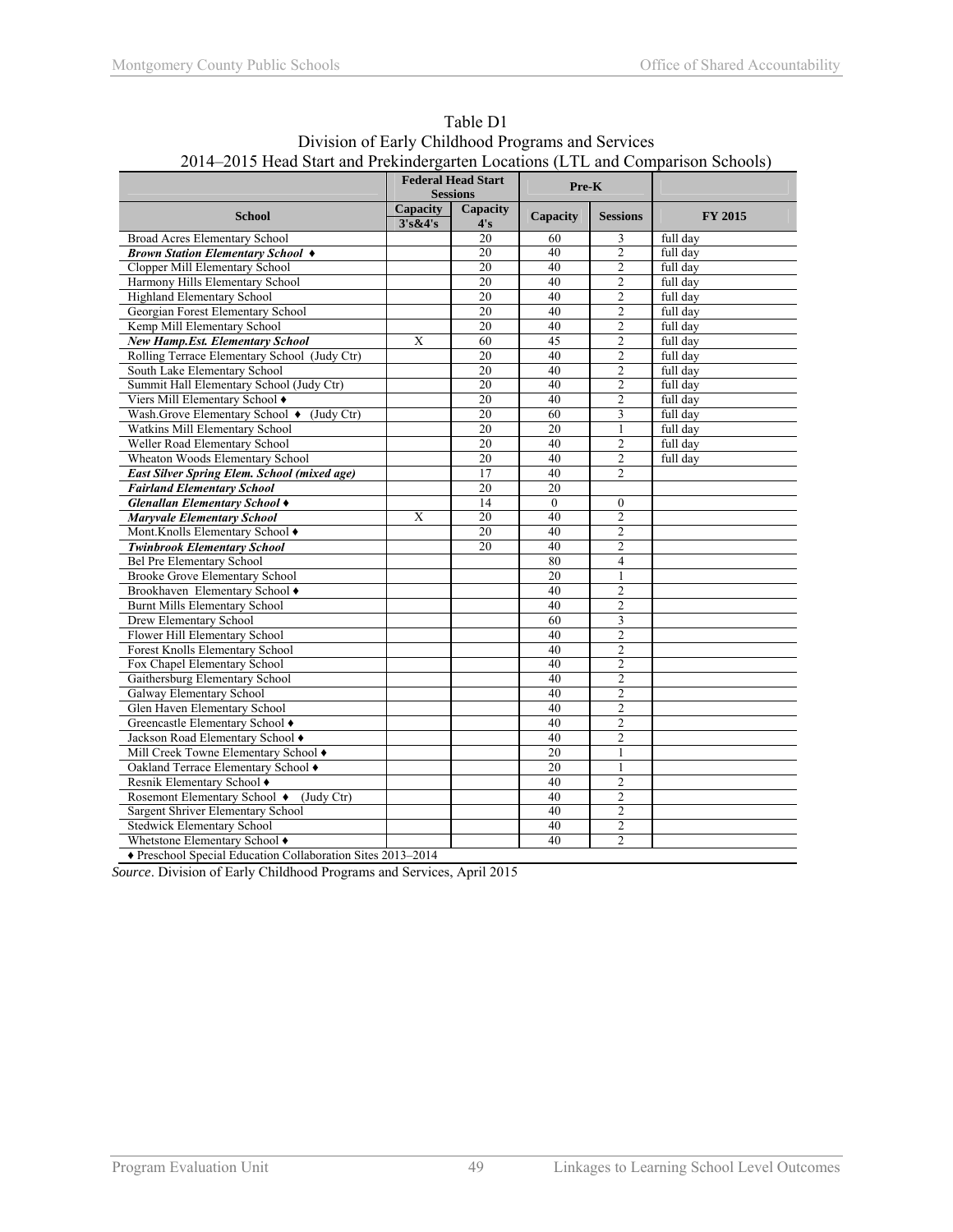# **Appendix E**

| Schools With and Without Linkages to Learning |                 |                 |               |                 |             |  |
|-----------------------------------------------|-----------------|-----------------|---------------|-----------------|-------------|--|
|                                               |                 |                 | $\frac{0}{0}$ | $\frac{0}{0}$   |             |  |
|                                               | Number          | % Eligible      | Eligible      | Registered      |             |  |
|                                               | <b>Students</b> | <b>Students</b> | Students      | <b>Students</b> | With LTL or |  |
| <b>Elementary School</b>                      | Eligible        | Registered      | Attended      | Attended        | Without LTL |  |
| Arcola                                        | 379             | 37              | 29            | 78              | With LTL    |  |
| <b>Bel Pre</b>                                | 429             | 47              | 40            | 85              | Without LTL |  |
| <b>Broad Acres</b>                            | 352             | 65              | 49            | 76              | With LTL    |  |
| <b>Brookhaven</b>                             | 179             | 54              | 43            | 80              | Without LTL |  |
| <b>Brown Station</b>                          | 228             | 58              | 45            | 77              | Without LTL |  |
| <b>Burnt Mills</b>                            | 248             | 59              | 43            | 73              | Without LTL |  |
| Clopper Mill                                  | 217             | 51              | 45            | 88              | Without LTL |  |
| Gaithersburg                                  | 445             | 56              | 44            | 79              | With LTL    |  |
| Georgian Forest                               | 248             | 58              | 42            | 72              | With LTL    |  |
| Glen Haven                                    | 260             | 51              | 42            | 83              | Without LTL |  |
| Harmony Hills                                 | 376             | 63              | 50            | 79              | With LTL    |  |
| Highland                                      | 277             | 59              | 49            | 83              | With LTL    |  |
| Jackson Road                                  | 298             | 54              | 46            | 85              | Without LTL |  |
| Kemp Mill                                     | 277             | 60              | 51            | 84              | With LTL    |  |
| New Hampshire Estates                         | 416             | 60              | 51            | 85              | With LTL    |  |
| Rolling Terrace                               | 432             | 41              | 31            | 75              | With LTL    |  |
| Sargent Shriver                               | 393             | 51              | 42            | 83              | With LTL    |  |
| South Lake                                    | 443             | 67              | 54            | 81              | Without LTL |  |
| Summit Hall                                   | 310             | 62              | 53            | 85              | With LTL    |  |
| Viers Mill                                    | 320             | 51              | 39            | 76              | With LTL    |  |
| <b>Washington Grove</b>                       | 141             | 59              | 52            | 89              | With LTL    |  |
| <b>Watkins Mill</b>                           | 289             | 40              | 33            | 82              | Without LTL |  |
| <b>Weller Road</b>                            | 294             | 54              | 43            | 80              | With LTL    |  |
| Wheaton Woods                                 | 252             | 49              | 44            | 90              | With LTL    |  |

Table E1 Number and Percentage. of Students Who Registered and Attended ELO SAIL, Summer 2014 in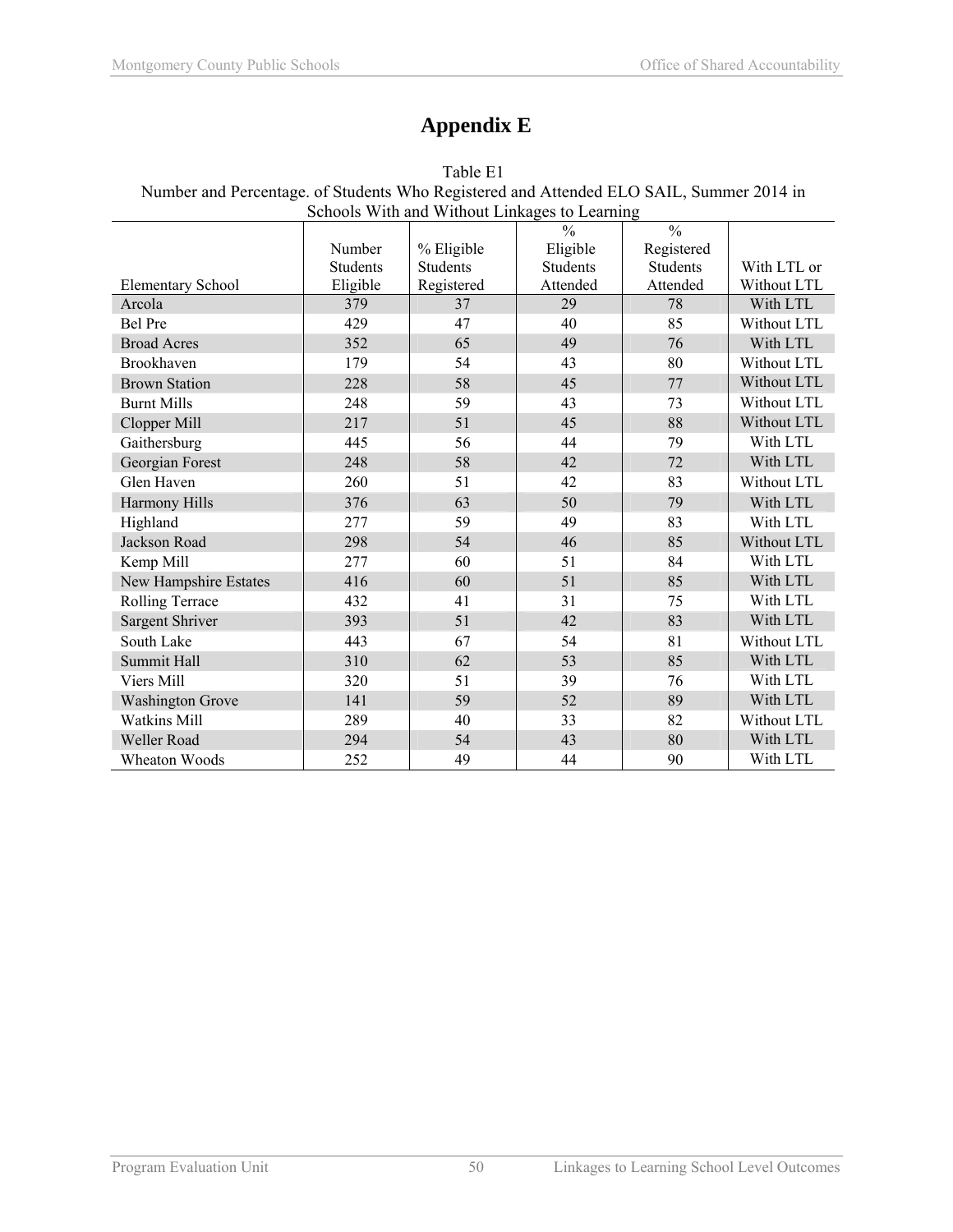# **Appendix F**

| Parent Engagement Survey Reins by Subgroups, Elementary Schools.<br>Items With Statistically Significant Differences Between Schools With and Without Linkages to Learning |                  |               |                  |               |  |  |  |
|----------------------------------------------------------------------------------------------------------------------------------------------------------------------------|------------------|---------------|------------------|---------------|--|--|--|
|                                                                                                                                                                            | With LTL         |               |                  | Without LTL   |  |  |  |
| Subgroup/Survey Statement                                                                                                                                                  | $\boldsymbol{n}$ | $\frac{0}{0}$ | $\boldsymbol{n}$ | $\frac{0}{0}$ |  |  |  |
| Hispanic/Latino (MSDE race/ethnicity group)                                                                                                                                |                  |               |                  |               |  |  |  |
| When I visit my child's school, I am promptly and<br>courteously received.**                                                                                               | 436              | 95.4          | 270              | 91.2          |  |  |  |
| The school respects my family.*                                                                                                                                            | 442              | 98.4          | 277              | 96.2          |  |  |  |
| I am comfortable talking to my child's teachers<br>about my child's education.**                                                                                           | 446              | 98.0          | 276              | 94.5          |  |  |  |
| The school provides opportunities for me to voice<br>my needs about my child's education.*                                                                                 | 420              | 93.8          | 250              | 89.9          |  |  |  |
| The school welcomes my input on how my child's<br>educational experience can be improved.**                                                                                | 401              | 94.8          | 242              | 92.0          |  |  |  |
| The school has a clear process for me to provide<br>feedback about my child's education.**                                                                                 | 404              | 93.5          | 230              | 87.1          |  |  |  |
| Speak Spanish at home                                                                                                                                                      |                  |               |                  |               |  |  |  |
| I am comfortable talking to my child's teachers<br>about my child's education**                                                                                            | 311              | 98.7          | 196              | 93.8          |  |  |  |
| The school provides information and resources in<br>the school and community that are available to<br>my child and family.*                                                | 312              | 97.2          | 173              | 88.7          |  |  |  |
| There is an adult at the school who will advocate<br>for my child's needs.*                                                                                                | 251              | 95.8          | 164              | 91.1          |  |  |  |
| The school informs me of educational<br>opportunities that are available to my child.**                                                                                    | 291              | 94.5          | 174              | 87.4          |  |  |  |
| Parents of students in kindergarten                                                                                                                                        |                  |               |                  |               |  |  |  |
| The school respects my family.*                                                                                                                                            | 192              | 98.5          | 186              | 93.0          |  |  |  |
| I believe my child is safe at school.*                                                                                                                                     | 183              | 93.8          | 196              | 98.0          |  |  |  |
| There is an adult at school who will advocate for my<br>child's needs.**                                                                                                   | 153              | 95.0          | 128              | 85.9          |  |  |  |

Table F1 Parent Engagement Survey Items by Subgroups, Elementary Schools:

\*p < .05; \*\*p < .01; \*\*\*p < .001